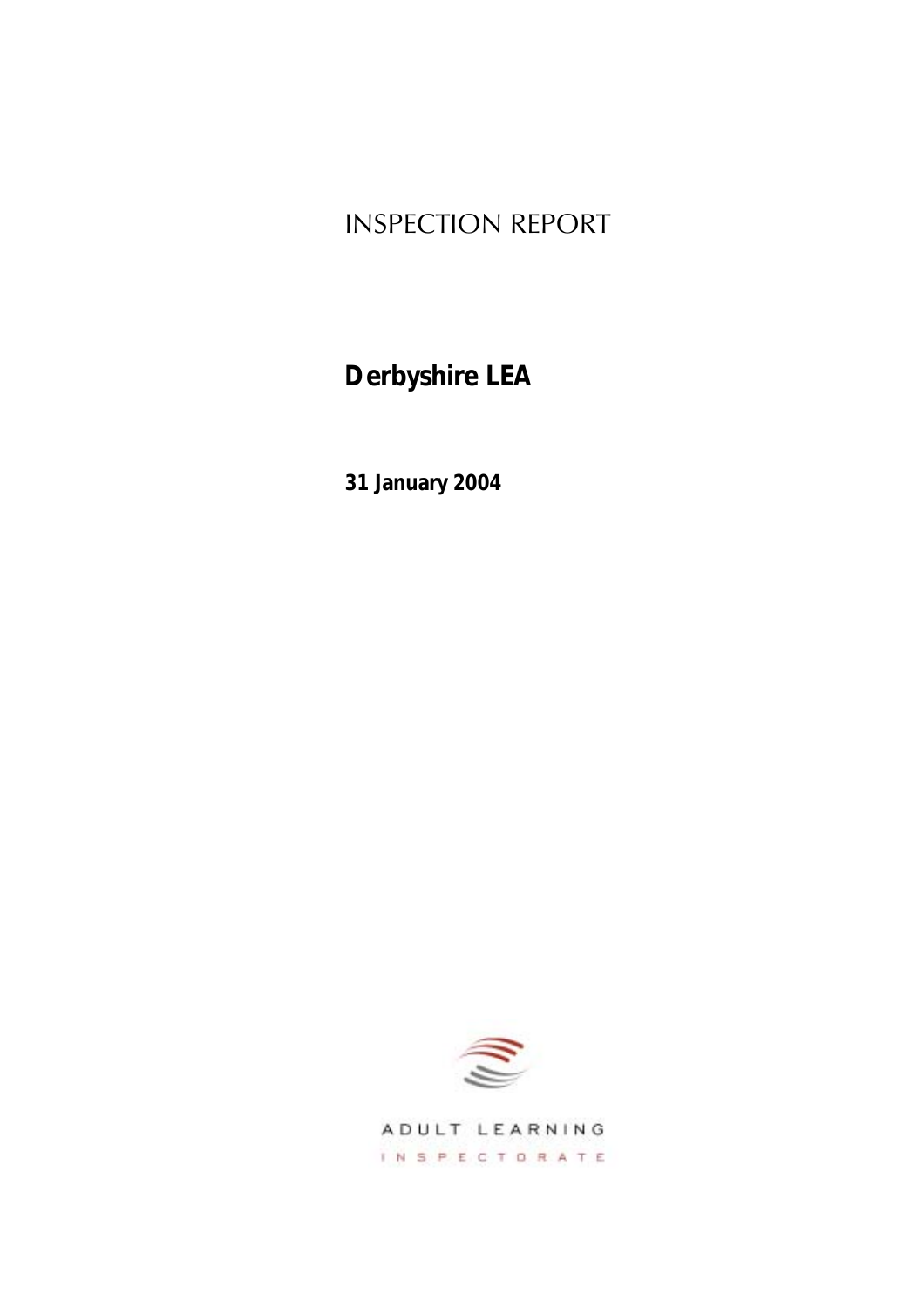### **Grading**

Inspectors use a seven-point scale to summarise their judgements about the quality of learning sessions. The descriptors for the seven grades are:

- *grade 1 excellent*
- *grade 2 very good*
- *grade 3 good*
- *grade 4 satisfactory*
- *grade 5 unsatisfactory*
- *grade 6 poor*
- *grade 7 very poor.*

Inspectors use a five-point scale to summarise their judgements about the quality of provision in occupational/curriculum areas and Jobcentre Plus programmes. The same scale is used to describe the quality of leadership and management, which includes quality assurance and equality of opportunity. The descriptors for the five grades are:

- *grade 1 outstanding*
- *grade 2 good*
- *grade 3 satisfactory*
- *grade 4 unsatisfactory*
- *grade 5 very weak.*

The two grading scales relate to each other as follows:

| <b>SEVEN-POINT SCALE</b> | <b>FIVE-POINT SCALE</b> |
|--------------------------|-------------------------|
| grade 1                  | grade 1                 |
| grade 2                  |                         |
| grade 3                  | grade 2                 |
| grade 4                  | grade 3                 |
| grade 5                  | grade 4                 |
| grade 6                  | grade 5                 |
| grade 7                  |                         |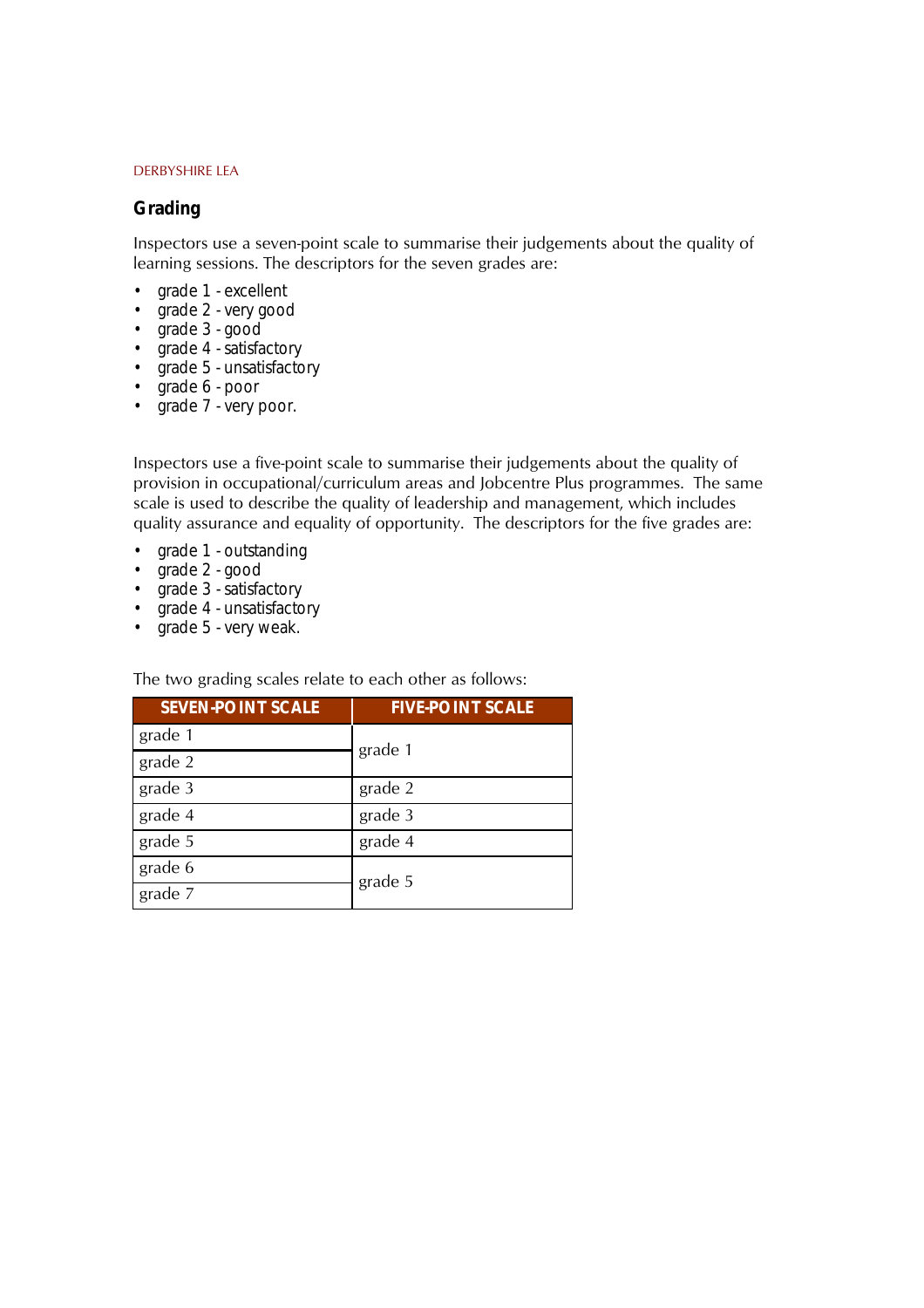### **Adult Learning Inspectorate**

The Adult Learning Inspectorate (ALI) was established under the provisions of the *Learning and Skills Act 2000* to bring the inspection of all aspects of adult learning and work-based learning within the remit of a single inspectorate. The ALI is responsible for inspecting a wide range of government-funded learning, including:

- work-based learning for all people over 16
- provision in further education colleges for people aged 19 and over
- learndirect provision
- Adult and Community Learning
- training funded by Jobcentre Plus
- education and training in prisons, at the invitation of Her Majesty's Chief Inspector of Prisons.

Inspections are carried out in accordance with the *Common Inspection Framework* by teams of full-time inspectors and part-time associate inspectors who have knowledge of, and experience in, the work which they inspect. All providers are invited to nominate a senior member of their staff to participate in the inspection as a team member.

### **Overall judgement**

Where the overall judgement is that the provision is adequate, only those aspects of the provision which are less than satisfactory will be reinspected.

Provision will normally be deemed to be inadequate where:

- more than one third of published grades for occupational/curriculum areas, or
- leadership and management are judged to be less than satisfactory.

This provision will be subject to a full reinspection.

The final decision as to whether the provision is inadequate rests with the Chief Inspector of Adult Learning. A statement as to whether the provision is adequate or not is included in the summary section of the inspection report.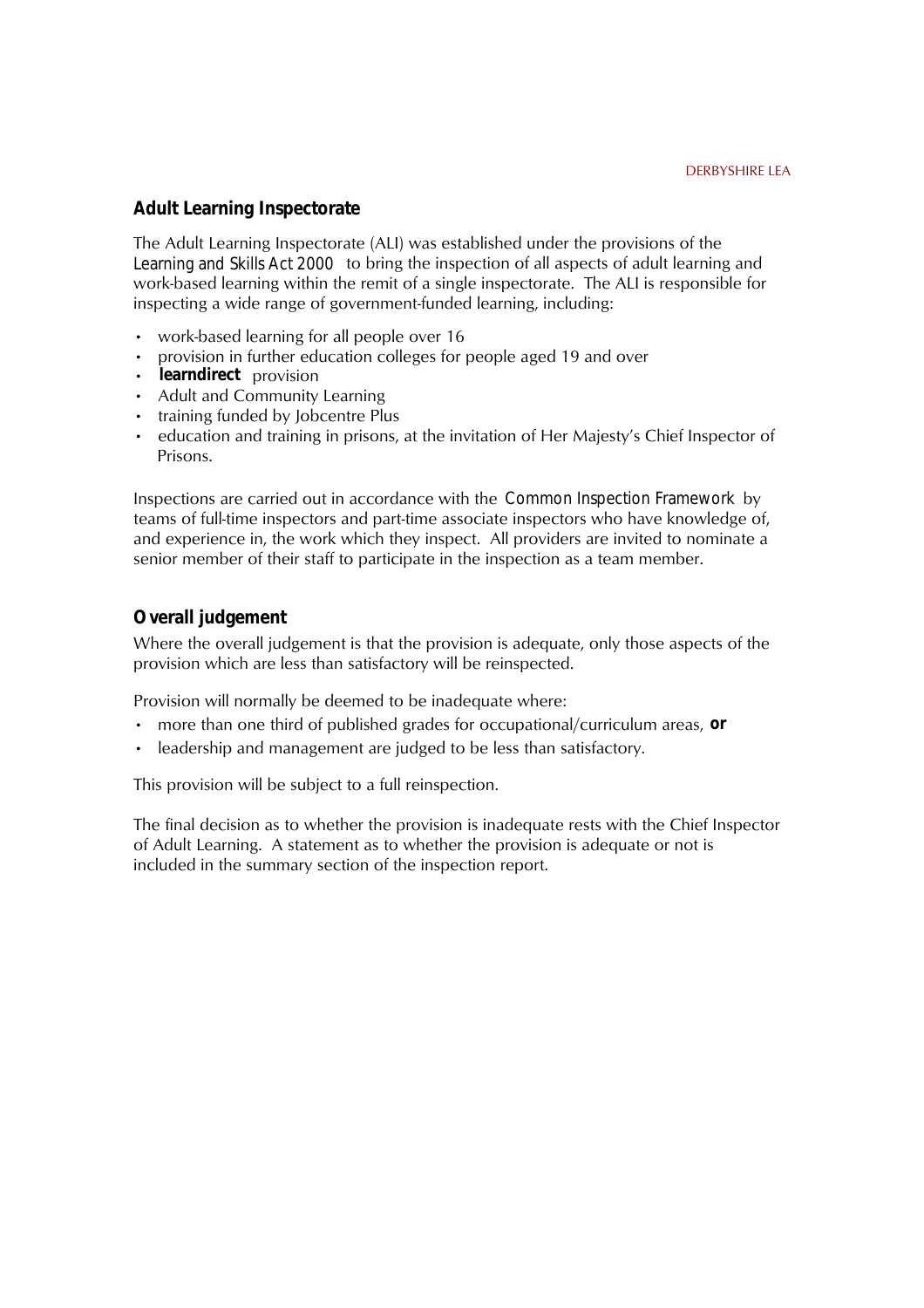# **INSPECTION REPORT Derbyshire LEA**

# **Contents**

## Summary

| Description of the provider                      |    |
|--------------------------------------------------|----|
| Scope of provision                               |    |
| About the inspection                             | 5  |
| Overall judgement                                | 5  |
| Grades                                           | 5  |
| Key findings                                     | 6  |
| What learners like about Derbyshire LEA          | 16 |
| What learners think Derbyshire LEA could improve | 16 |
| Key challenges for Derbyshire LEA                | 17 |

# **Detailed inspection findings**

| Leadership and management               | 21 |
|-----------------------------------------|----|
| Equality of opportunity                 | 23 |
| Quality assurance                       | 24 |
| Information & communications technology | 26 |
| Hospitality, sport, leisure & travel    | 30 |
| Health, social care & public services   | 33 |
| Visual & performing arts & media        | 36 |
| English, languages & communications     | 40 |
| Foundation programmes                   | 43 |
| <b>Family learning</b>                  | 46 |
| Community development                   | 49 |
|                                         |    |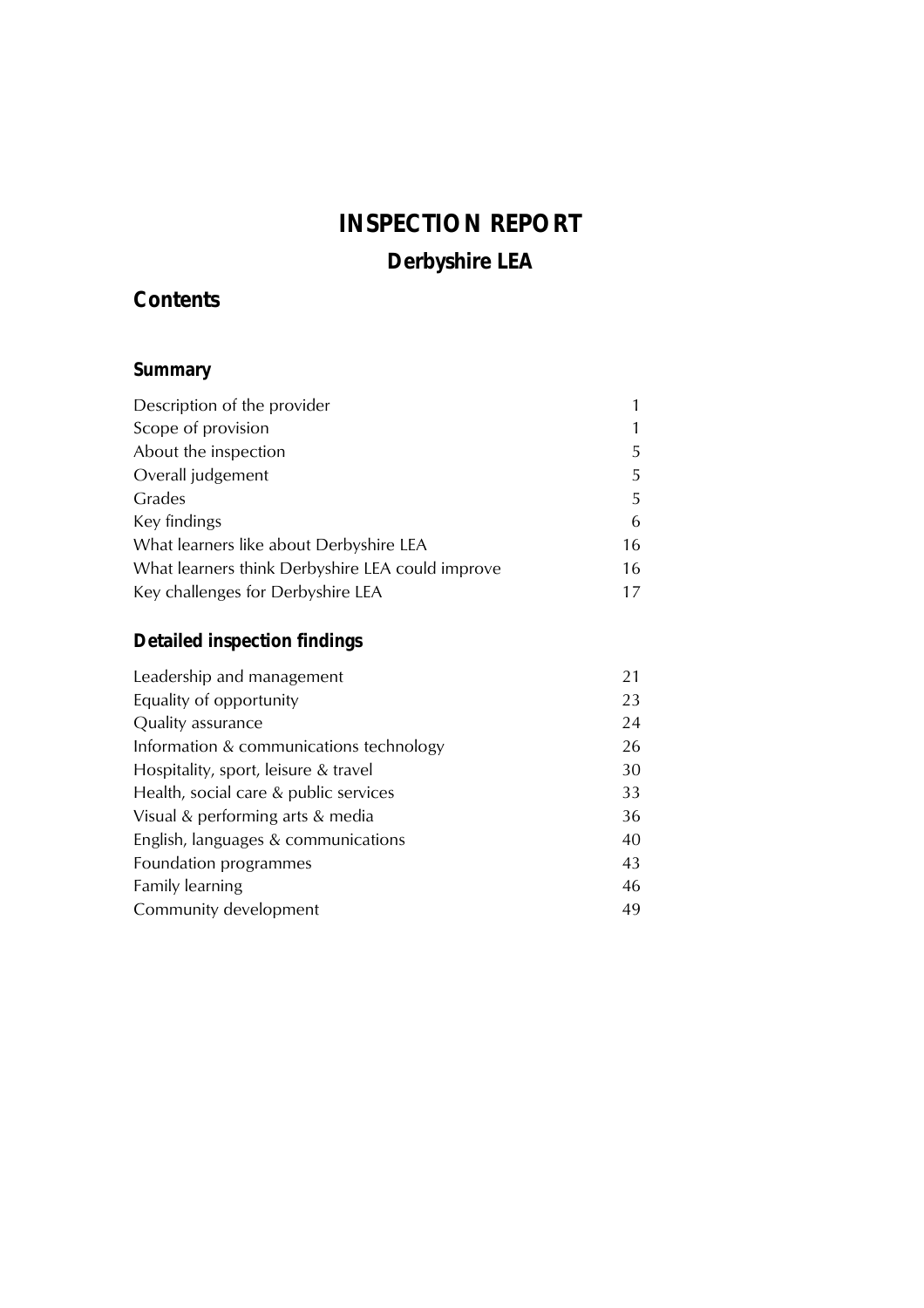### **INSPECTION REPORT**

### **DESCRIPTION OF THE PROVIDER**

1. Derbyshire Adult Community Education Service (the service) is part of the education department of Derbyshire Local Education Authority (LEA). The service is administered through eight areas broadly corresponding to the local district councils. Much of the local industrial base, including mining, has declined. The adult population of Derbyshire is 568,000. The service has grown considerably since 2001 and in 2002-03 there were over 45,000 enrolments. The service received just over £8.7 million funding from Derbyshire Learning and Skills Council (LSC) in 2003-04 for its adult and community education provision, roughly half of which is for accredited courses. The service receives additional funding for learner support, family learning, literacy and numeracy, learndirect provision and other community projects. The current annual budget for the service is in excess of £11 million.

2. Very extensive information and communications technology (ICT) provision is available for learners in local centres, in the workplace and online, and through learndirect. Literacy and numeracy provision is used to improve life chances, employability and learners' access to the curriculum. Family literacy and numeracy is a strong feature of the provision and the service works in close partnership with Read On-Write Away! (ROWA!), a literacy initiative for Derbyshire set up as an independent partnership, to provide this support. The service offers a comprehensive learner support package including 20 permanent crèches, a full-time nursery and an extensive network of temporary crèches run throughout the year in over 200 community settings. Each area team has an advice worker to deliver information, advice and guidance in partnership with the information, advice and guidance partnership for Derbyshire. Learndirect provision accounted for over 4,000 enrolments in 2002-03.

3. The service delivers employee development for a range of small, medium or large employers including Derbyshire County Council and national companies. From January 2003 the service took over approximately 50 staff and six centres from a local further education college at the request of the local LSC. The service has also been operating three community economic development teams in disadvantaged communities, mainly in former mining towns and villages.

### **SCOPE OF PROVISION**

### **Information & communications technology**

4. The service is the largest ICT training provider and learndirect provider in Derbyshire. In addition to the 30 fully networked UK online learning centres and six learndirect centres, it provides training through a large number of community-based learning venues. These are in schools, village halls, community centres and libraries, and in premises shared with other organisations. The service provides 200 laptop computers for use in those community centres where there is no computing equipment. These are also used in the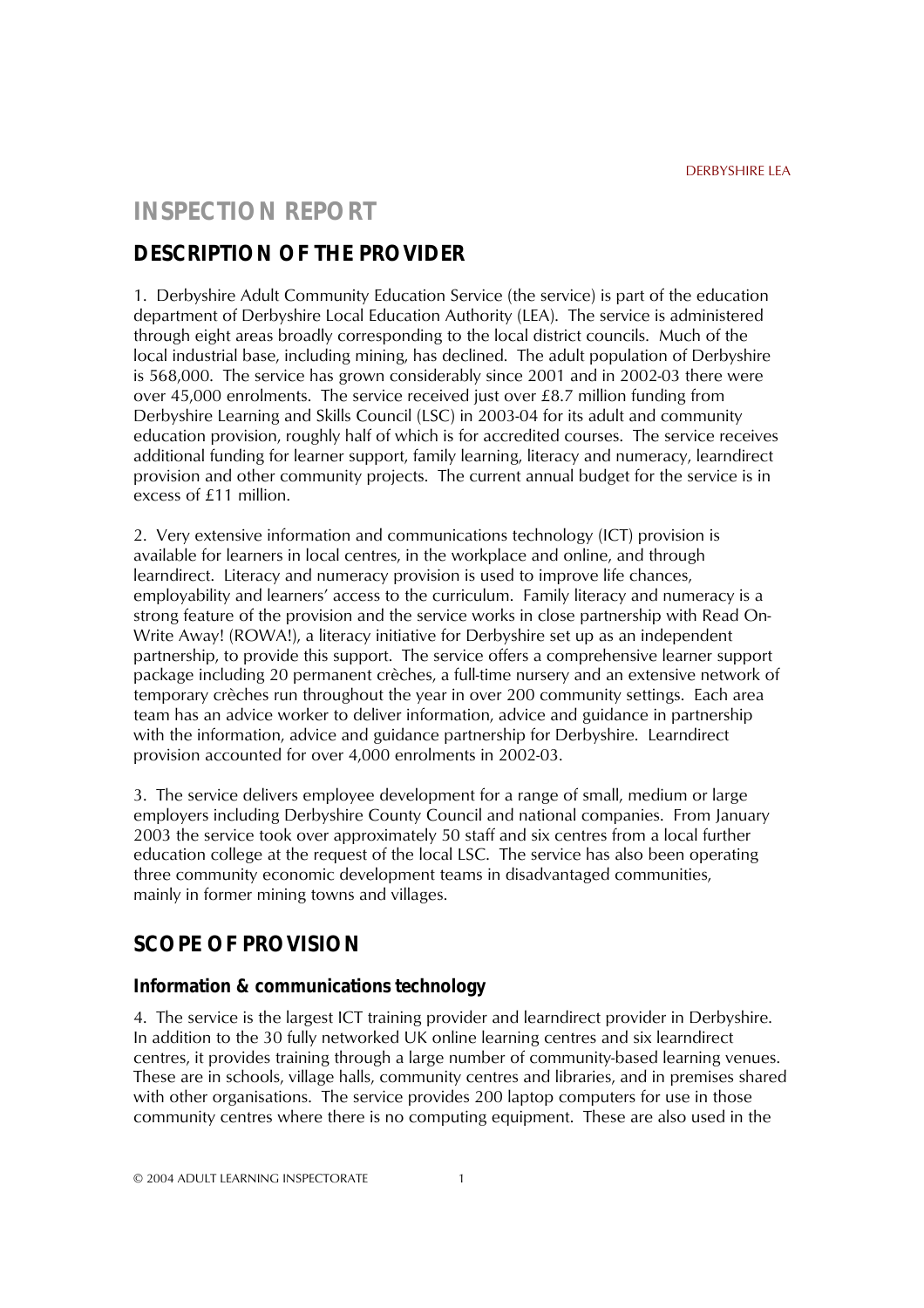three mobile learning buses that travel around the county to provide local residents with ICT training. The number of ICT courses offered has increased considerably during the past four years and it is now the main curriculum area. In 2002-03, 800 courses were advertised. ICT courses account for one-third of all course enrolments and half of all vocational course enrolments. A total of 6,101 learners enrolled on ICT courses during the first term of 2003-04. Enrolments on learndirect ICT courses have increased from 3,800 in 2001-02 to 4,200 in 2002-03.

### **Hospitality, sport, leisure & travel**

5. Approximately 250 mainly vocational courses are offered in hospitality and sport, mostly during weekday evenings. A small number of courses run during the day and at weekends. Courses are held at over 80 learning centres including schools, churches, village halls and community centres. Some courses lead to nationally accredited qualifications and some allow learners to progress through a number of levels. Most courses are sports-related, including tai chi, karate, keep fit and badminton. A large number of yoga courses are offered throughout Derbyshire. Catering courses include sugarcraft and food hygiene. Most courses run for two hours a week for 10 to 12 weeks. Some longer courses are offered, such as a 36-week fitness instructor's award, and shorter one day and taster courses are also available. During the first term of 2003-04, 2,703 learners were enrolled on courses in this area of learning, compared with 8,135 learners in 2001-02 and 7,046 learners in 2002-03. Currently 88 per cent of learners are women. Seven per cent of learners have been identified as having additional needs. Only 1 per cent of learners are from minority ethnic groups. Most part-time tutors teach for between two and six hours a week, although some work for much longer. The programme is managed by a curriculum group leader.

### **Health, social care & public services**

6. The service currently provides 24 accredited and non-accredited health and social care courses, from entry level to level 3. Courses are taught during the day, in the evenings and at weekends. Some courses provide learners with progression routes leading to childcare qualifications. Courses last for between two and five hours a week and last between 10 to 39 weeks in duration. The courses are provided at a variety of learning centres across the county. In 2002-03, there were 1,945 enrolments. To date in 2003-04, there have been 1,321 enrolments. Most learners at the time of inspection were women, with a small proportion of learners from minority ethnic groups. Most teaching staff are part-time employees. A new curriculum group leader was appointed in November 2003, with the post having been vacant for most of 2002-03.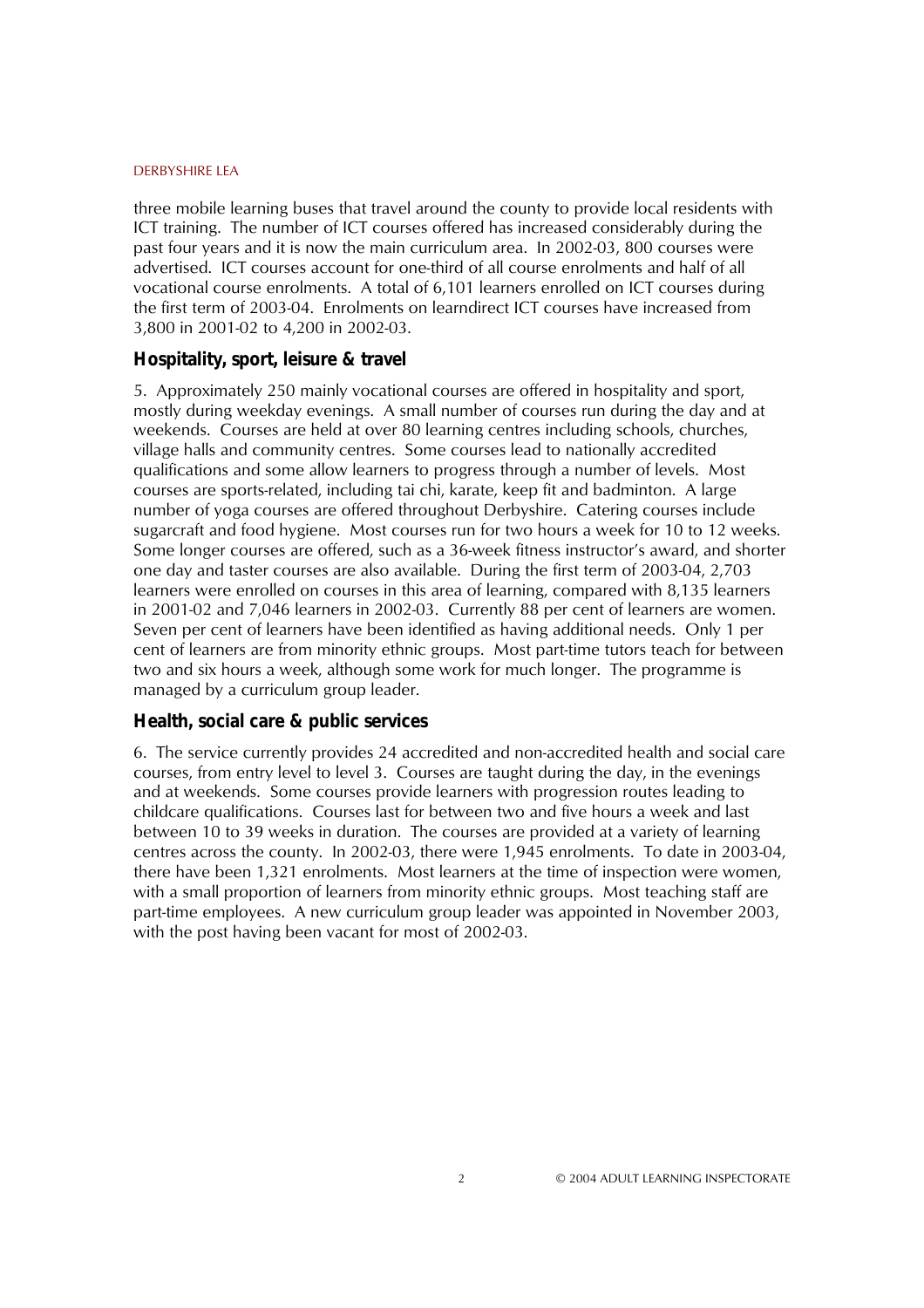### **Visual & performing arts & media**

7. Currently 3,941 learners are enrolled on 331 visual and performing arts and media courses. In 2002-03, there were 9,329 enrolments. Courses are provided at 80 learning centres, spread geographically across the eight districts of the county, including full-time adult education centres, village halls, schools, churches and community centres. Courses include painting and drawing, history of art, stained glass, pottery, furniture restoration, guitar, line-, modern-, jive-, belly- and salsa-dancing, drama, singing, photography and digital imaging. Classes take place during the day, evening and on Saturdays. Eighty per cent of the courses are non-accredited: the remainder leading to nationally recognised qualifications. Most classes are of two hours duration and courses run for 10 or 12 weeks. Some accredited courses run for up to 30 weeks, and a small number of taster courses are of one or two weeksí duration. Many classes have a mix of beginners and improvers, although some specify the level at which the classes will be taught. Most of the main sites have childcare provision.

#### **English, languages & communications**

8. Currently 172 courses are provided in English, languages and communication. Of these, 17 are English courses, 136 are modern foreign languages courses, six are creative writing courses and 13 are sign language courses. Approximately 38 per cent of the courses lead to qualifications. In 2002-03, there were a total of 3,087 enrolments. A total of 1,800 learners enrolled during the first term of 2003-04. The modern foreign language courses, which include Spanish, French, German, Italian and Greek, last from six to 30 weeks and take place at approximately 50 community venues. Learners can work towards qualifications at levels 1 and 2 in many classes, and some are able to work towards level 3. Spanish, French and German are also available on family learning and learndirect courses. English is currently taught at general certificate of secondary education (GCSE) level. Sign language is provided for beginners and at level 1. Some of the creative writing courses provided lead to qualifications, while others are taught at beginner and intermediate levels.

#### **Foundation programmes**

9. Literacy and numeracy courses are provided through 65 learning centres in the eight districts of Derbyshire. Most of these courses are on a roll-on, roll-off basis. Learndirect literacy and numeracy skills provision is provided at six learning centres. There is also discrete provision for learners with learning difficulties, courses in English for speakers of other languages (ESOL), ICT-linked courses and programmes at entry level and level 1. Some courses are for mixed-ability groups. Courses take place in the morning, afternoon and during the evening. A summer programme comprises short courses to enhance the literacy and numeracy skills of adults with learning disabilities. Literacy and numeracy courses are also provided with partner organisations, including the probation service, Connexions and social services. Learners can work towards external accreditation. In 2002-03 there were 2,287 learners on programmes. Currently 1,503 learners are enrolled.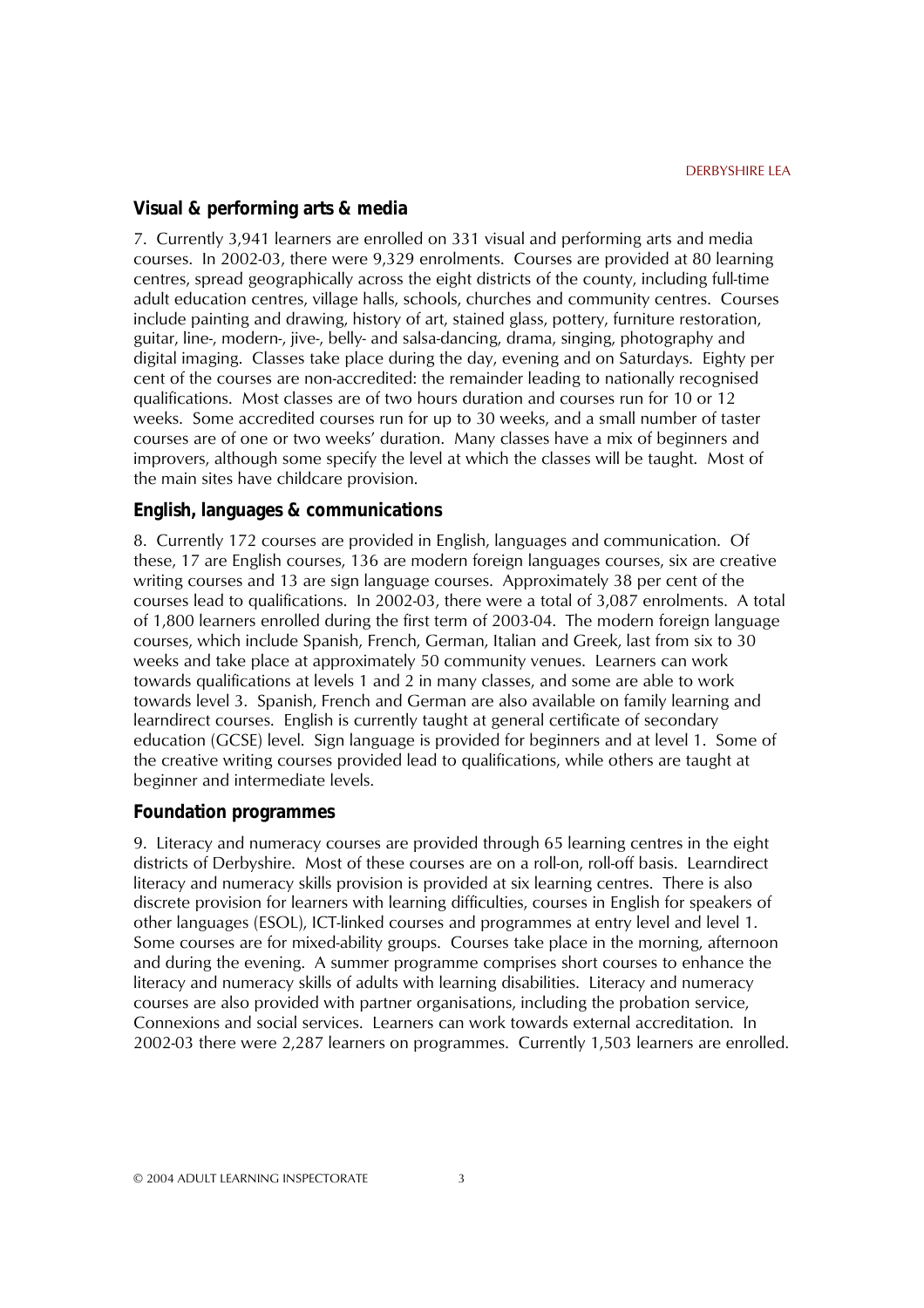#### **Family learning**

10. Derbyshire LEA provides family learning courses including family literacy and numeracy programmes in partnership with ROWA!. ROWA! is contracted to manage the family literacy and numeracy programme and is responsible for arranging the provision with infant, primary and secondary schools, Sure Start, and Home Start: the family support organisation. Adults on these programmes are largely taught by Derbyshire adult education literacy and numeracy skills staff. The service also provides wider family learning programmes in a range of areas including languages, computers, arts and cooking. Courses run from one-hour taster sessions up to 60 hours. Most classes take place during the day with some evening and weekend provision. Programmes are provided in infant and primary schools with wider family learning provided in a range of community venues throughout Derbyshire, which include youth centres, adult education centres and a scout hut. Fifty-three tutors teach on the programmes. Since September 2003, 22 learners have enrolled on two family numeracy courses, six on a literacy workshop, 130 learners have enrolled on 14 courses to extend parents' skills in supporting their children's literacy and numeracy, 68 on eight programmes in developing toddlersí language skills, and 50 on 10 programmes in storytelling using supporting materials. Four hundred and seventy-nine learners have enrolled on 40 wider family learning programmes.

11. Family literacy and numeracy programmes are managed through ROWA! by a fulltime co-ordinator. The co-ordinator manages three development workers who organise the provision and work with schools. The provision is monitored through a steering group. The service has recently appointed a co-ordinator who is also responsible for wider family learning provision. Each district receives a budget to run family learning programmes as part of their commitment to widening participation.

#### **Community development**

12. The community development initiatives target under-represented groups and communities identified as deprived according to the government's index of multiple deprivation. Community development provision is concentrated in 56 of the most deprived wards in Derbyshire. Provision is funded through the LSC and external sources such as the Single Regeneration Budget (SRB) and European Social Fund (ESF). Community development initiatives accounted for approximately 21 per cent of the service's budget in 2001-02, and provision increased in 2002-03. Three community economic development teams are based in the districts of Chesterfield, northeast Derbyshire and Bolsover and are funded through the European Regional Development Fund (ERDF). These staff collaborate with adult community education staff to develop provision in local communities. There are other community regeneration and capacity building initiatives, such as the Mobile and Coalfields project, which provides vocational guidance and accredited and non-accredited training in the former coalmining areas. Five SRB-funded projects in Derbyshire aim to encourage new learners into learning. A project designed to provide ICT and other learning activity is based with an employer in the High Peak district.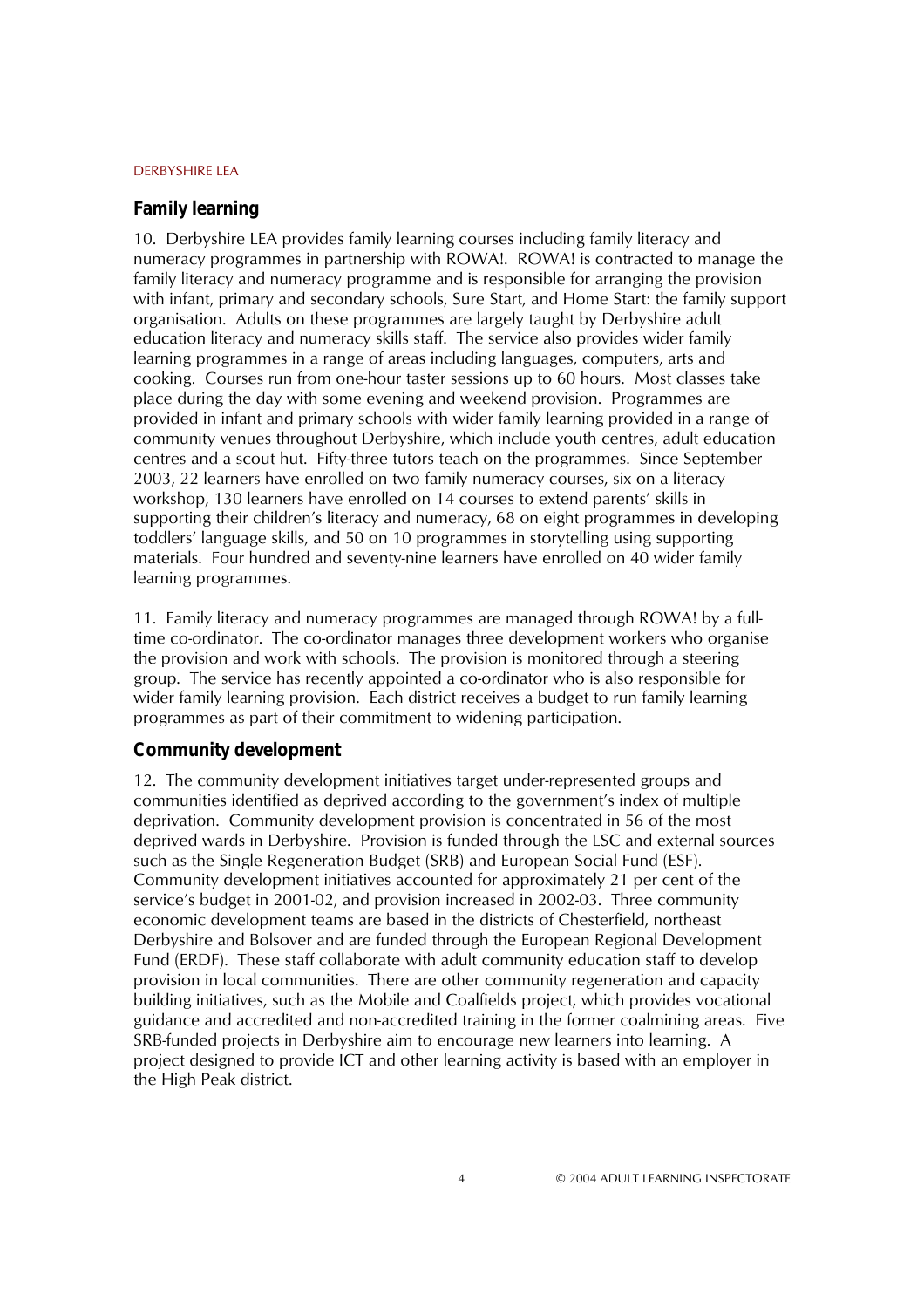## **ABOUT THE INSPECTION**

| Number of inspectors                               |      |
|----------------------------------------------------|------|
| Number of inspection days                          | 215  |
| Number of learner interviews                       | 1255 |
| Number of staff interviews                         | 238  |
| Number of locations/sites/learning centres visited | 228  |
| Number of visits                                   | 272  |

### **OVERALL JUDGEMENT**

13. The quality of the provision is adequate to meet the reasonable needs of those receiving it. More specifically, leadership and management and arrangements for equality of opportunity are good. Arrangements for quality assurance are satisfactory. Provision is good in ICT, health and social care, visual and performing arts and media, foundation programmes, literacy and numeracy, and community development. Provision is satisfactory in hospitality and sport, English, languages and communications, and family learning.

## **GRADES**

| grade 1= outstanding, grade 2 = good, grade 3 = satisfactory, grade 4 = unsatisfactory, grade 5 = very weak |  |
|-------------------------------------------------------------------------------------------------------------|--|
| Leadership and management                                                                                   |  |
| Contributory grades:                                                                                        |  |
| Equality of opportunity                                                                                     |  |
| Ouality assurance                                                                                           |  |

| Information & communications technology |  |
|-----------------------------------------|--|
| Contributory grades:                    |  |
| Adult and community learning            |  |

| Hospitality, sport, leisure & travel |  |
|--------------------------------------|--|
| Contributory grades:                 |  |
| Adult and community learning         |  |

| Health, social care & public services |  |
|---------------------------------------|--|
| Contributory grades:                  |  |
| Adult and community learning          |  |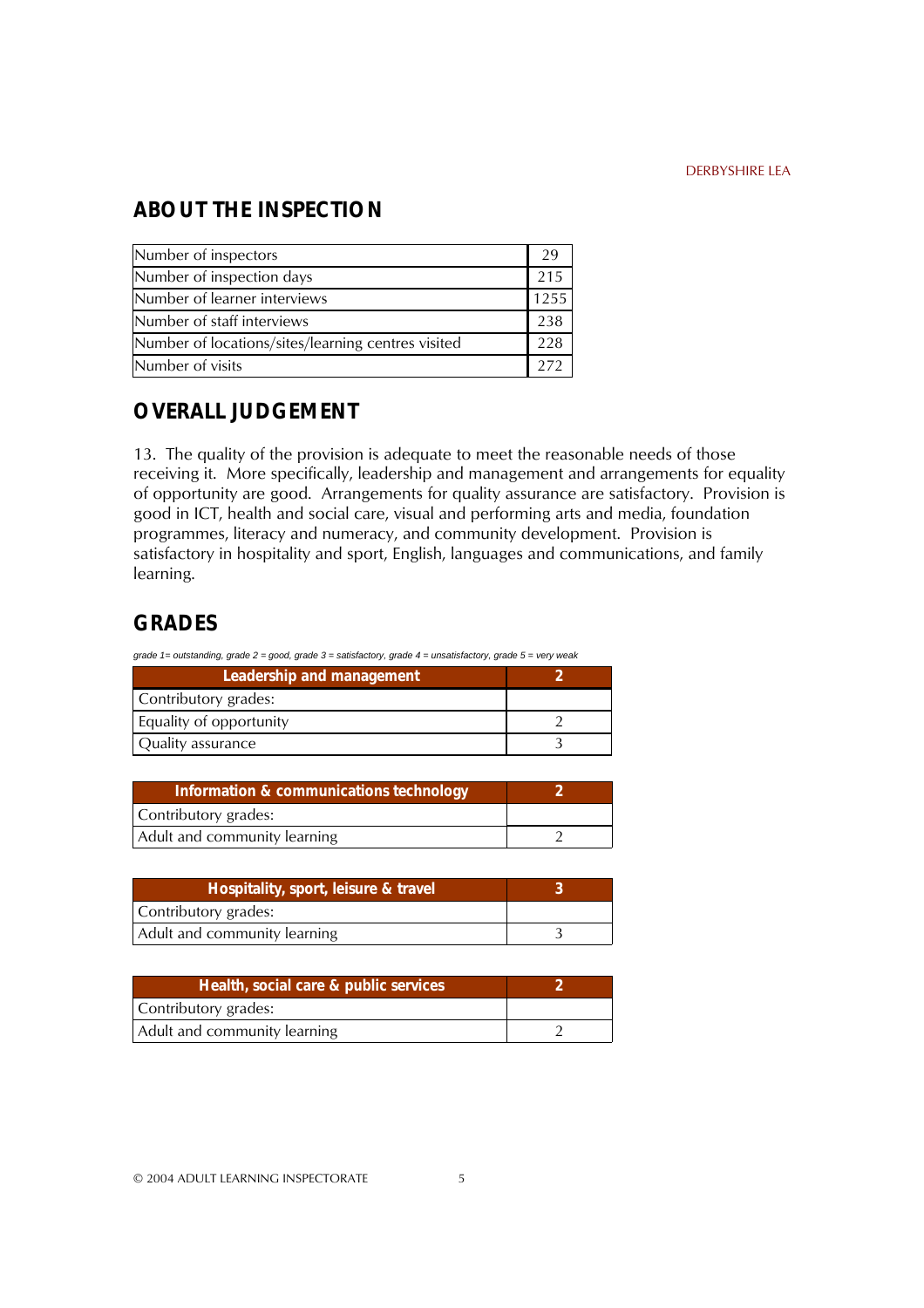| Visual & performing arts & media |  |
|----------------------------------|--|
| Contributory grades:             |  |
| Adult and community learning     |  |

| English, languages & communications |  |
|-------------------------------------|--|
| Contributory grades:                |  |
| Adult and community learning        |  |

| <b>Foundation programmes</b> |  |
|------------------------------|--|
| Contributory grades:         |  |
| Adult and community learning |  |

| <b>Family learning</b>       |  |
|------------------------------|--|
| Contributory grades:         |  |
| Adult and community learning |  |

| <b>Community development</b> |  |
|------------------------------|--|
| Contributory grades:         |  |
| Adult and community learning |  |

## **KEY FINDINGS**

### **Achievement and standards**

14. **Retention and achievement rates in ICT are very good.** The retention rate was 82 per cent for the 2001-02 and 2002-03 intakes. The retention rate for 2003-04 is currently 94 per cent. Seventy-one per cent of the 2001-02 learners successfully achieved qualifications, increasing to 73 per cent for the 2002-03 intake. Most learners achieve their personal learning goals by acquiring computing skills which they use at home, to help local organisations or to improve their job prospects. Some learners progress to more advanced courses and many acquire the skills and qualifications required for employment.

15. Achievement and retention rates are satisfactory in hospitality and sport. Learners gain good social, physical and psychological benefits through classes such as yoga, tai chi and cookery. The social benefits are particularly important for older learners who develop good relationships and friendships through the classes. Some gain in selfconfidence and apply their learning to daily life. Learners produce satisfactory standards of work, and some learners' work is displayed to celebrate success.

#### 16. **Most health and social care learners complete their courses and progress well.**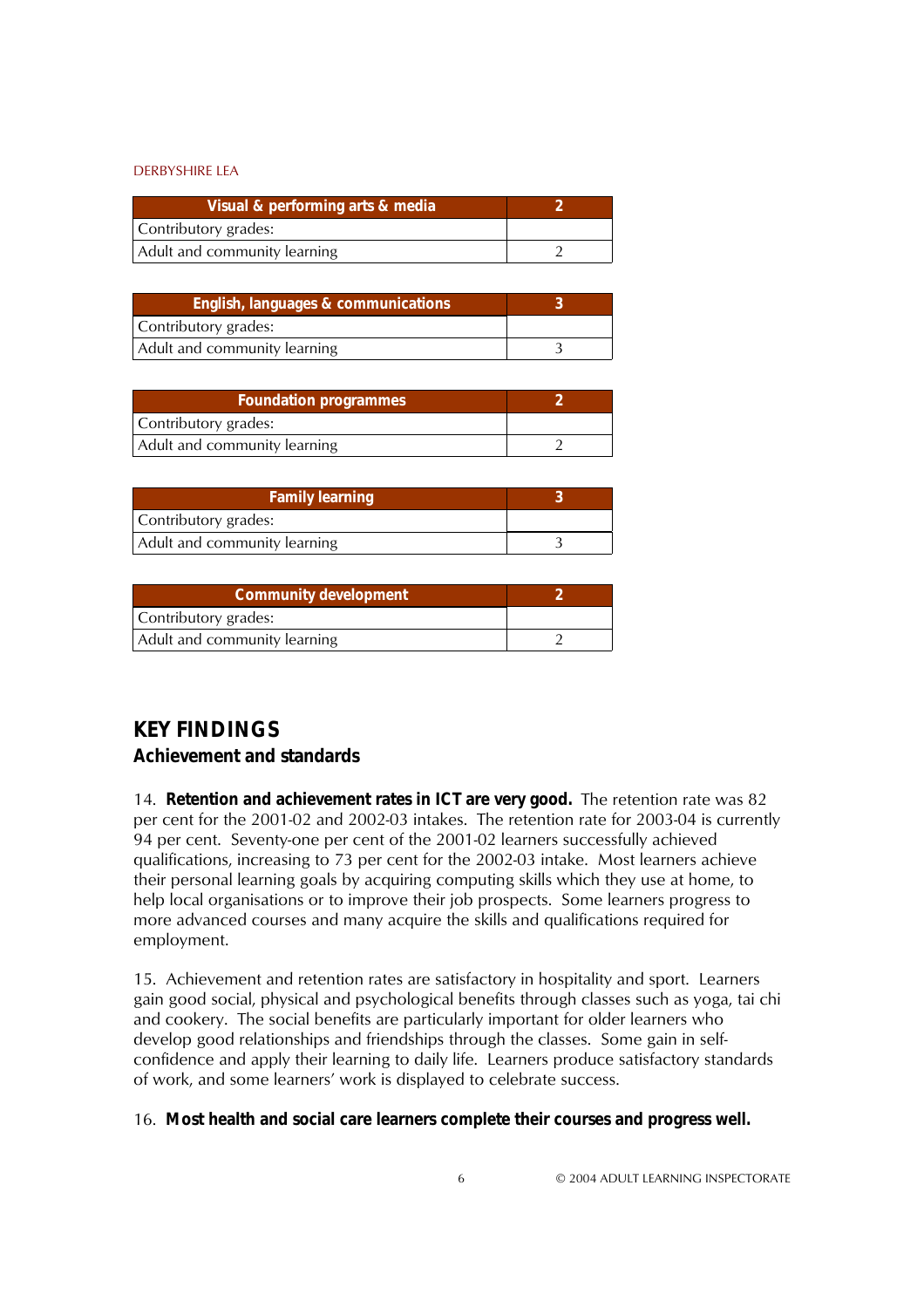Many join more advanced courses, some take a number of courses at the same level and some get jobs. The standard of most learners' work is satisfactory. Some learners, such as those on the classroom assistants' course, work at a good level early in their programme.

17. **Achievement rates are good on visual and performing arts and media programmes,**  with 88 per cent of learners on accredited courses gaining nationally recognised qualifications. Most learners successfully achieve their individual learning goals and many use their skills in social and cultural contexts and for the benefit of the local community. Retention rates are good. **Learners produce a good standard of work.**  Completed work in classes is generally proficient and professional as are the displays of learnersí work in many learning centres and the performances in the community.

18. **Achievement rates of individual language goals is good in English, languages and communications.** Most learners use language confidently and demonstrate good levels of fluency. Creative writing learners develop good writing skills and produce work with good awareness of their audience. In modern languages, approximately 70 per cent of retained learners on accredited courses achieve their certificate. Some learners use their skills to improve their career prospects and gain jobs.

19. **Learners' personal and learning skills are developed well in most foundation learning sessions.** Learners develop good self-confidence and produce good standards of work. They develop good ICT skills and are able to use ICT to learn more independently. Learners are able to clearly describe their learning outcomes and their progress towards their goals, such as filling in forms and developing good writing skills. Many learners progress to more advanced literacy or numeracy courses and some become trained volunteers or support assistants. In 2002-03, 75 per cent of retained learners achieved an external qualification.

20. Learners on family learning courses make satisfactory progress in achieving group learning goals and their own personal objectives. They gain confidence in helping their children and this raises their own self-confidence. Standards of learners' work are satisfactory. Retention and achievement rates are satisfactory. In 2002-03, 47 per cent of learners on accredited programmes achieved a qualification.

21. **Community development learners attain very good personal and community development skills.** Participants in projects learn skills such as problem solving, managing budgets, and managing the risks associated with refurbishing a community centre. Unemployed learners improve in self-confidence, are motivated to look for jobs and some are now passing on their skills to others in their community. Local residents in the Rother area of Chesterfield have developed an area of waste ground into a garden for the community.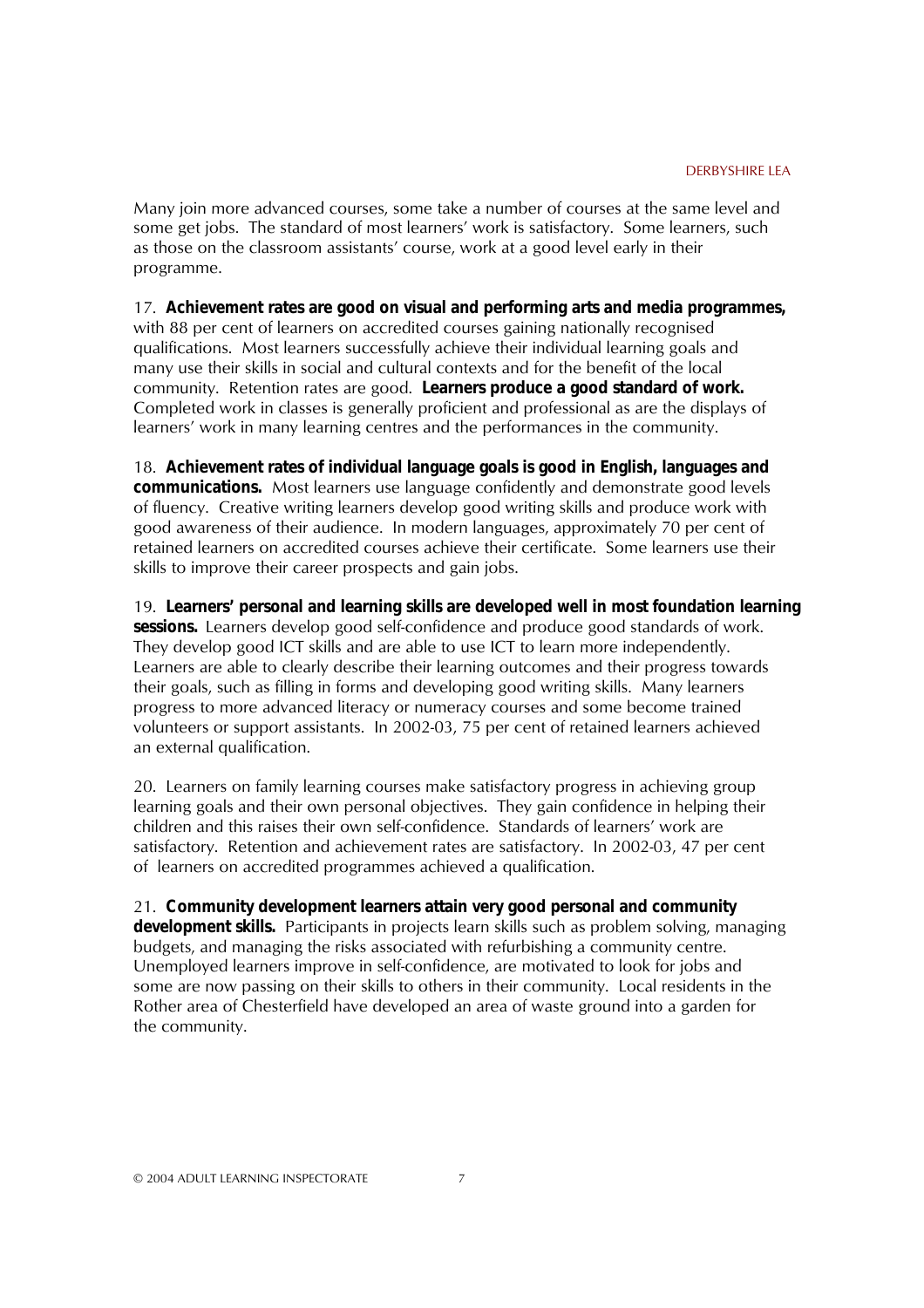### **Quality of education and training**

|                                            | Grade 1  | Grade 2        | Grade 3 | Grade 4 | Grade 5        | Grade 6        | Grade 7  | <b>Total</b> |
|--------------------------------------------|----------|----------------|---------|---------|----------------|----------------|----------|--------------|
| Information &<br>communications technology |          | 13             | 30      | 27      | $\overline{2}$ | $\Omega$       | $\Omega$ | 73           |
| Hospitality, sport, leisure &<br>travel    | $\Omega$ | $\overline{2}$ | 13      | 12      |                |                | $\Omega$ | 29           |
| Health, social care & public<br>services   | $\Omega$ | 4              | 11      | 8       | $\Omega$       | $\Omega$       |          | 24           |
| Visual & performing arts &<br>media        | 4        | 10             | 7       | 5       |                | $\Omega$       | $\Omega$ | 27           |
| English, languages &<br>communications     | $\Omega$ | 6              | 8       | 10      | 3              | $\Omega$       | $\Omega$ | 27           |
| Foundation programmes                      | $\Omega$ | 11             | 20      | 14      | 3              | $\mathfrak{D}$ | $\Omega$ | 50           |
| Family learning                            | $\Omega$ | 3              | 14      | 8       | $\mathfrak{D}$ | $\Omega$       | $\Omega$ | 27           |
| Community development                      | 0        | 3              | 6       | 5       |                | $\Omega$       | $\Omega$ | 15           |
| <b>Total</b>                               | 5        | 52             | 109     | 89      | 13             | 3              |          | 272          |

#### Grades awarded to learning sessions

22. **Outreach provision in ICT is very good.** ICT courses are offered widely throughout Derbyshire in a wide range of locations. Learners not used to participating in ICT classes in their communities are strongly encouraged. They are supported well by tutors who fully understand the difficulties many adult learners face when they return to learning. Good crèche facilities are available in many learning centres. Learners receive good initial and on-course information, advice and guidance. **ICT resources are of a good standard and learning centres are equipped very well.** Outreach centres are equipped with laptop computers and portable printers. Learners with particular learning needs have access to special equipment and software. Learners receive very good advice and guidance on whether their learning requirements can be best fulfilled by a learndirect course or in a learning workshop. **Initial assessment is inadequate .** Although learners complete an application form and discuss their learning requirements with tutors, not enough information is collected on their written and spoken language skills and their literacy, numeracy and ICT skills are not formally assessed. ICT learning materials are not used enough to help learners improve their literacy and numeracy skills. **Individual learning plans are not used effectively to set short-term targets for learners and to record their progress.** Learners are not set homework tasks to enable them to extend their computing skills. Learners have access to good ICT textbooks which they can borrow or purchase to use outside of the class. **Learners have poor skills in using keyboards** and not enough attention is paid to helping them acquire good keyboarding techniques when they begin their ICT training.

23. **Teaching is good on hospitality courses** and mostly satisfactory on sports courses. The better lessons have an appropriate range of activities to suit learners' needs and involve learners in their own learning. The service has formed successful partnerships with other council departments and voluntary and community agencies to help widen participation by new learners. One particularly successful project enables unemployed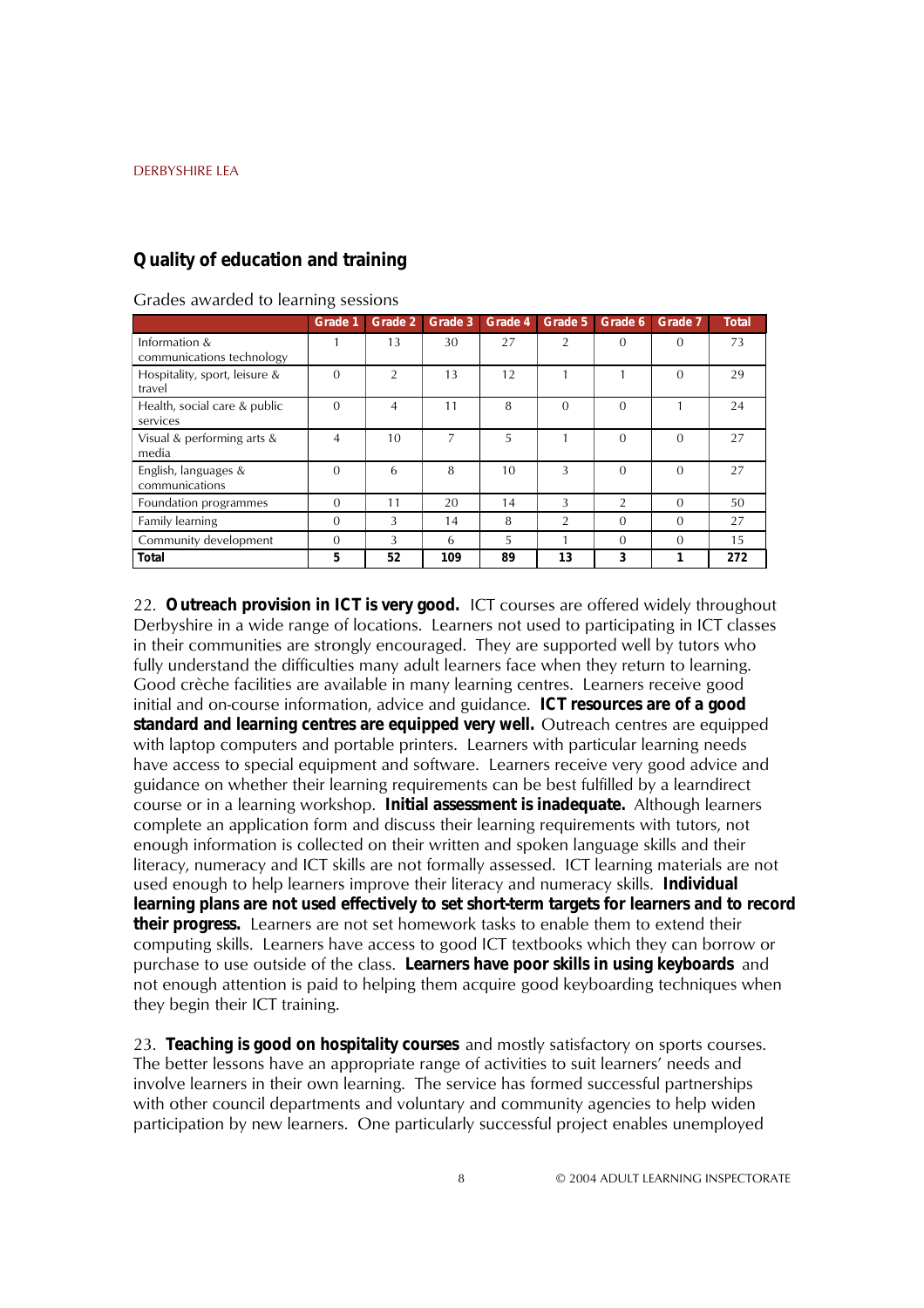people to gain qualifications such as pool lifeguard and swimming teacher awards to help them gain jobs. Learners receive good support, including pastoral support from tutors as well as good information, guidance and advice before starting courses. Financial help is available for learners with tuition fees, travel costs, materials, books and equipment. Learnersí progress is not adequately monitored or recorded. Initial assessment is not used adequately to influence individual learning plans. Learners' health is not checked consistently at the start of some courses. Learners cannot always view their progress records to check how they are getting on or to identify achievements made. Learners' individual performance is not monitored enough and some tutors do not provide learners with feedback.

24. **Teaching and learning was good or better in approximately two-thirds of health and social care lessons observed.** A range of teaching techniques are used well to ensure that all learners can develop their knowledge and understanding, and many learners are challenged by the complexity of the tasks they are set. Many learners discover that they have acquired skills through their life experience that they had not previously recognised. Many tutors use questioning effectively to encourage less-confident learners to contribute fully to lessons. In a few lessons learners are not sufficiently motivated to develop their skills. **Courses in health and social care are widely available across the county, in many subjects and at many levels.** The most popular courses are available in all areas. **Learners' experience and abilities, including their literacy and numeracy skills, are not assessed at the beginning of many courses.** Some learners decide for themselves what level of course to join and some tutors do not know whether learners have the literacy, numeracy and language skills to complete the written work. Not enough teachers are available to cover the range of national vocational qualification (NVQ) courses offered, and some classes are too large to ensure that all learners get enough individual attention.

25. **Teaching and learning is very good in visual and performing arts and media.** Tutors set demanding learning activities to enable learners at all levels to creatively explore their own ideas and experiment with a wide range of techniques. Tutors have very good technical expertise and experience. **Arts and crafts learners have access to a wide range of courses available throughout the county, and learners can progress to accredited courses.** Learners with learning difficulties are successfully integrated with mainstream classes. Resources and accommodation are generally suitable although some rooms are inappropriate for specialist activities. Learners receive satisfactory guidance and support, including effective pre-course information. Initial assessment is not used consistently and the recording of learnersí progress is inadequate. Many tutors have designed their own ways of recording learnersí progress and some learners do not always know what they need to do to improve their performance. Some features of curriculum management are ineffective.

26. **Language tutors manage effective learning in small groups.** In these lessons, tutors regularly use small group and pairwork and organise learning well. Learners apply the target language well in clear contexts and practise new skills successfully. **The service has launched many effective initiatives to attract new foreign language learners.** Learner numbers have increased regularly over the past three years. Successful initiatives have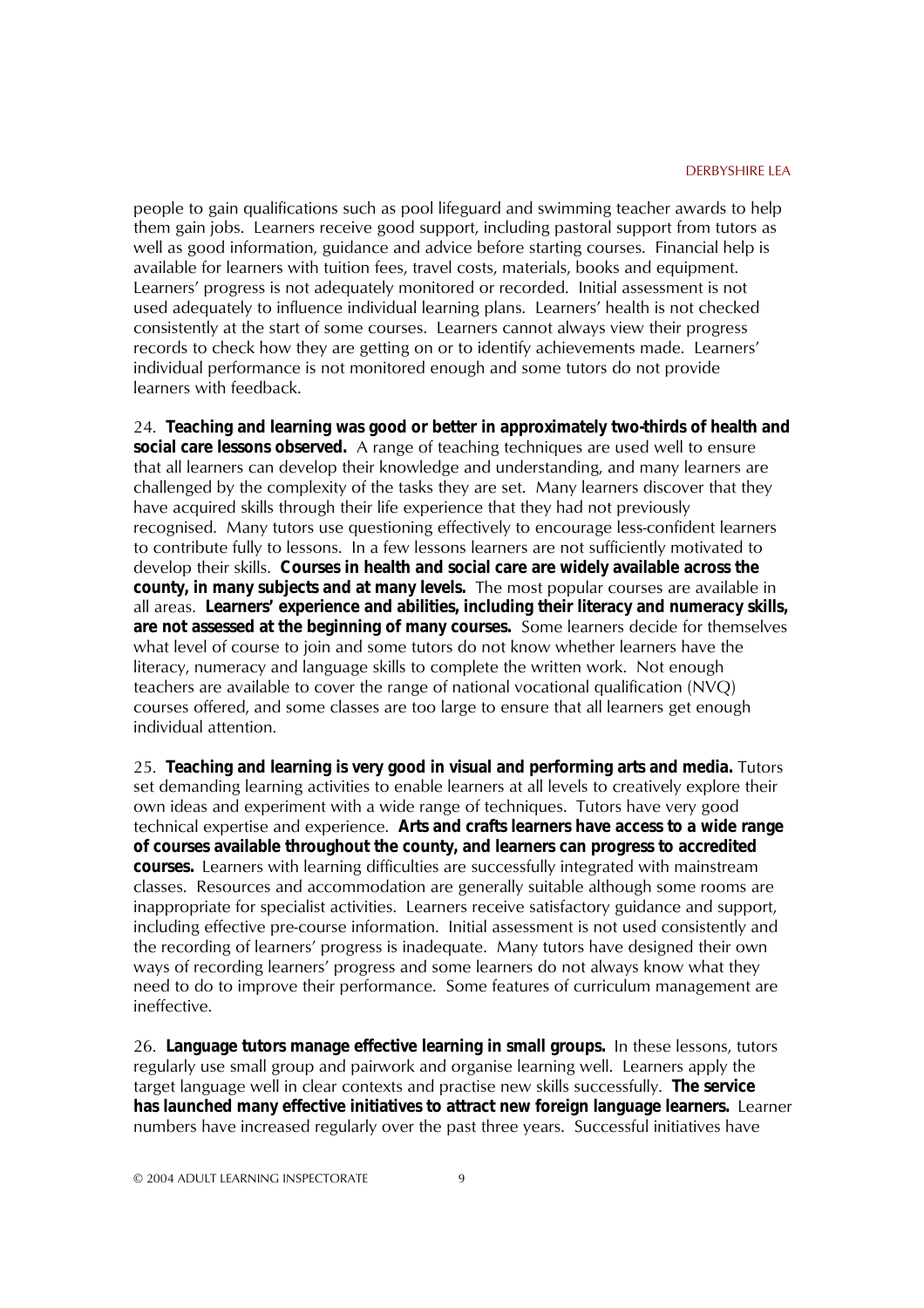included family learning and learndirect. New community venues are regularly added when needed. **Tutors use an inadequate range of teaching methods for larger groups.**  They rely too much on handouts and do not make good use of appropriate learning materials. Tutors in some foreign language lessons do not use the target language enough, often using English for basic commands and to check learnersí understanding. Learners do not practise new words in context and pronunciation is not regularly corrected. **The range of language courses offered is not wide enough.** Only five European modern foreign languages are provided. The range of creative writing courses available is also inadequate.

27. **Volunteer and learning support staff are used well on foundation programmes to enhance learning.** This enables learners to progress at their own pace and to consolidate their skills. The service has formed effective working partnerships with external bodies to meet local and community needs. Classes are provided through 65 learning centres to ensure that learners can attend courses close to their homes. **Accommodation and resources are unsatisfactory, particularly in the outreach centres.** Some outreach centres do not have adequate access for people with restricted mobility or adequate ICT facilities. Not enough staff have sufficient expertise to teach and support all learners, particularly those who are dyslexic or who speak English as an additional language. **Learners' portfolios are poorly organised.** Tutors do provide learners with appropriate help to develop the necessary skills to structure their portfolios adequately. **In most sessions, the evaluation of learning activities is inadequate.** Although activities are recorded, learnersí progress is not monitored enough. Evaluation and co-ordination of learning is inadequate for some learners who attend many times a week.

28. **Teaching and learning are good on most family learning courses,** especially in lessons where learners have an initial assessment and staff keep up-to-date learner records. In the best learning sessions, teaching is planned well with a good range of activities and children and adult learners participate well. Teaching is poorly planned and carried out in some sessions. **Resources for teaching and learning are good.** Resources for language programmes are very good and include games and activities to motivate all learners. ROWA!'s Backpack project provides a wide range of resources including stationery, audio equipment, games and books. **Initiatives to widen participation are good.** ROWA! provides two buses to take provision to communities where suitable accommodation is unavailable. The buses also provide a mobile crèche unit. The service has increased participation by men by introducing specific courses such as family computers and building robots. Taster sessions are used well to recruit learners. The achievement targets set for learners are inadequate. Learners are not always assessed to identify their literacy or numeracy support needs. **Most parents and carers enrol on courses to gain skills to help their children at school, and are not set individual targets for their own learning.** Learners on accredited courses are not set sufficiently demanding targets. Staff do not consistently maintain progress records. **Monitoring and assessment are inadequate on non-accredited courses.** No recorded initial assessment takes place on wider family learning programmes and individual learning plans are not always produced for these learners. Tutors do not routinely keep records of progress.

#### 29. **Teaching is good and informal learning is promoted well on the community**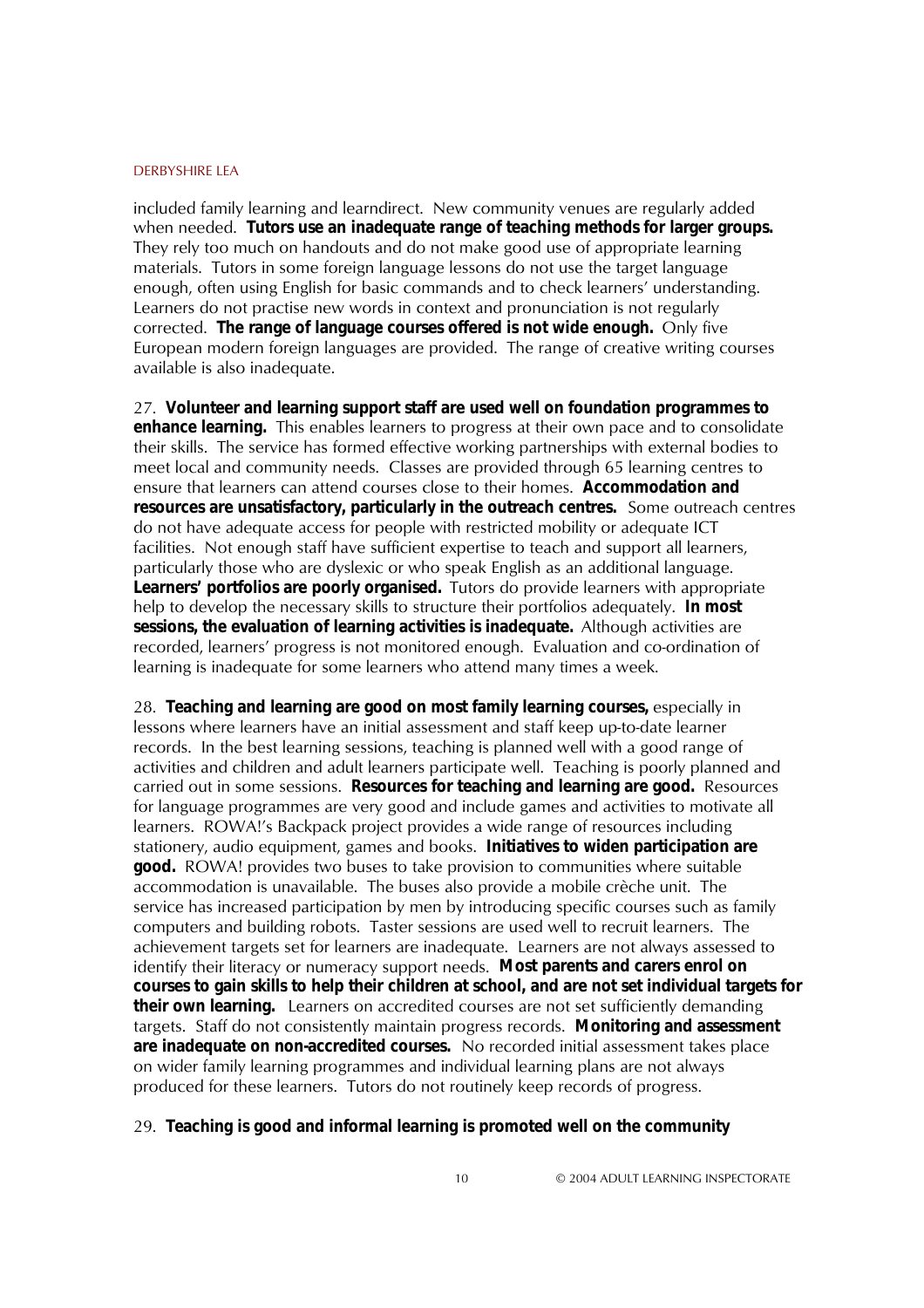**development projects.** Tutors use a good range of teaching styles to meet learners' needs and learners fully understand what they have learnt. Courses are flexible and arranged around learnersí other commitments, such as shiftwork or childcare. **Working partnerships are very effective in meeting community needs.** Staff work productively with a wide range of agencies on innovative projects that aim to build capacity and develop employment in local communities. **Tutors do not sufficiently integrate the development of learners' literacy, numeracy and language skills into their teaching.**  Learning activities to promote these skills are not included in lesson plans or individual learning plans. Many staff members do not understand the role of initial assessment in identifying individual learning needs and planning learning activities.

30. **Arrangements to self-assess the effectiveness of community development are** 

**inadequate.** The service does not perform enough critical evaluation of the effect of community projects on linking regeneration and adult learning. It does not identify strengths and weaknesses on which to base action-planning for continuous improvement. The two community development staff teams in Derbyshire do not adequately exchange good practice to aid development and improvement. Project evaluations do not relate the findings to the self-assessment process using the 'Common Inspection Frameworkí. Community development projects are managed well by project managers and administrative staff, and good use is made of interim reports to evaluate the projectsí effectiveness. However, not all tutors are sufficiently aware of project aims in promoting regeneration and many see the purpose of the class as solely to teach the subject.

#### **Leadership and management**

31. The service is managed well and provision for approximately 75 per cent of learners was judged by inspectors to be good. **The service co-ordinates strategic and operational planning effectively.** The strategic objectives for adult education are clearly linked to the council's priorities. Managers at all levels fully understand the strategic objectives and plans are monitored regularly at team meetings. This effective planning helps ensure good progress towards the achievement of objectives. Some targets, such as general enrolments and increased numbers of learners with disabilities, have already been exceeded.

32. **The service has a very good network of working partnerships at strategic and local levels to meet community needs.** Partners include Connexions, ROWA!, the probation, youth and social services, local employers and other training providers. These partnerships have helped the development of well-targeted projects without any duplication of provision. Links with external agencies are very good. These provide a wide range of courses which meet the needs of learners and target under-represented groups.

33. **The service makes good use of external funding to enhance levels of provision and to target the more hard-to-reach learners.** It has well-established arrangements that involve partners collaborating well to bid for these additional funds.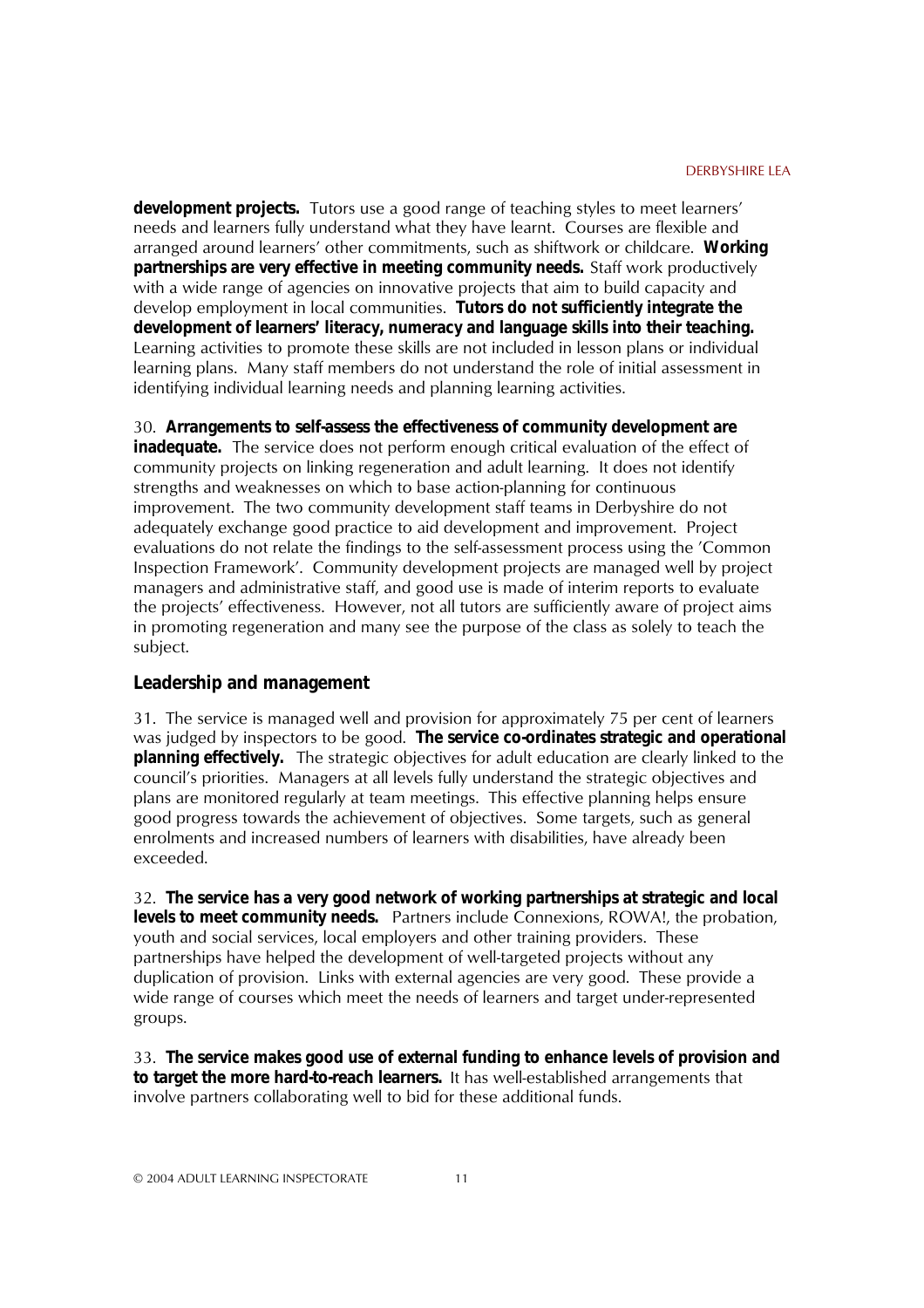34. **Initiatives to widen participation are very good.** They include the ROWA! bus for the provision of family literacy and numeracy courses and two buses for the provision of ICT courses for the long-term unemployed in the former coal mining areas. Good use is made of a large network of outreach learning centres. Cookery classes are used well to improve learnersí cultural awareness. Initiatives to promote learning to minority ethnic groups include a bus that visits an African-Caribbean centre each week.

35. **Support for learners is very effective.** The crèche facilities are excellent. They are free and places are available to all learners. Childminders will be paid for if the crèche is full or the learner is attending an outreach centre where there is no crèche.

36. **The service's management information system is ineffective at programme level.** The quality of management information is not monitored enough. Data are collected from learners' enrolment forms and registers but staff have not yet received sufficient training in collecting this information. Retention and achievement rates are not consistently defined on non-accredited courses, and the input of these data is not accurate. Managers are not able to access the management information system.

### 37. **Staff development programmes are not sufficiently linked to individual targets that staff have to improve their overall performance.**

38. **The service's system for observing teaching and learning is thorough and effective.** It provides clear feedback on what tutors need to do to improve and helps them identify their training and development needs.

39. The service has a satisfactory self-assessment process. The process successfully identified the service's strengths and weaknesses. However, not all staff were sufficiently involved in the self-assessment process.

40. Quality assurance arrangements are not systematically or fully applied in all areas. The service's procedures do not include arrangements to quality assure subcontractors.

*The following strengths and weaknesses were identified during this inspection:*

#### **Leadership and management**

#### **Strengths**

- effective strategic and operational planning
- ! very good network of working partnerships to meet community needs
- ! good use of external funding to support additional projects
- ! very good initiatives to widen participation
- very effective support for learners
- comprehensive and effective system for observation of teaching

#### **Weaknesses**

! ineffective management information system at programme level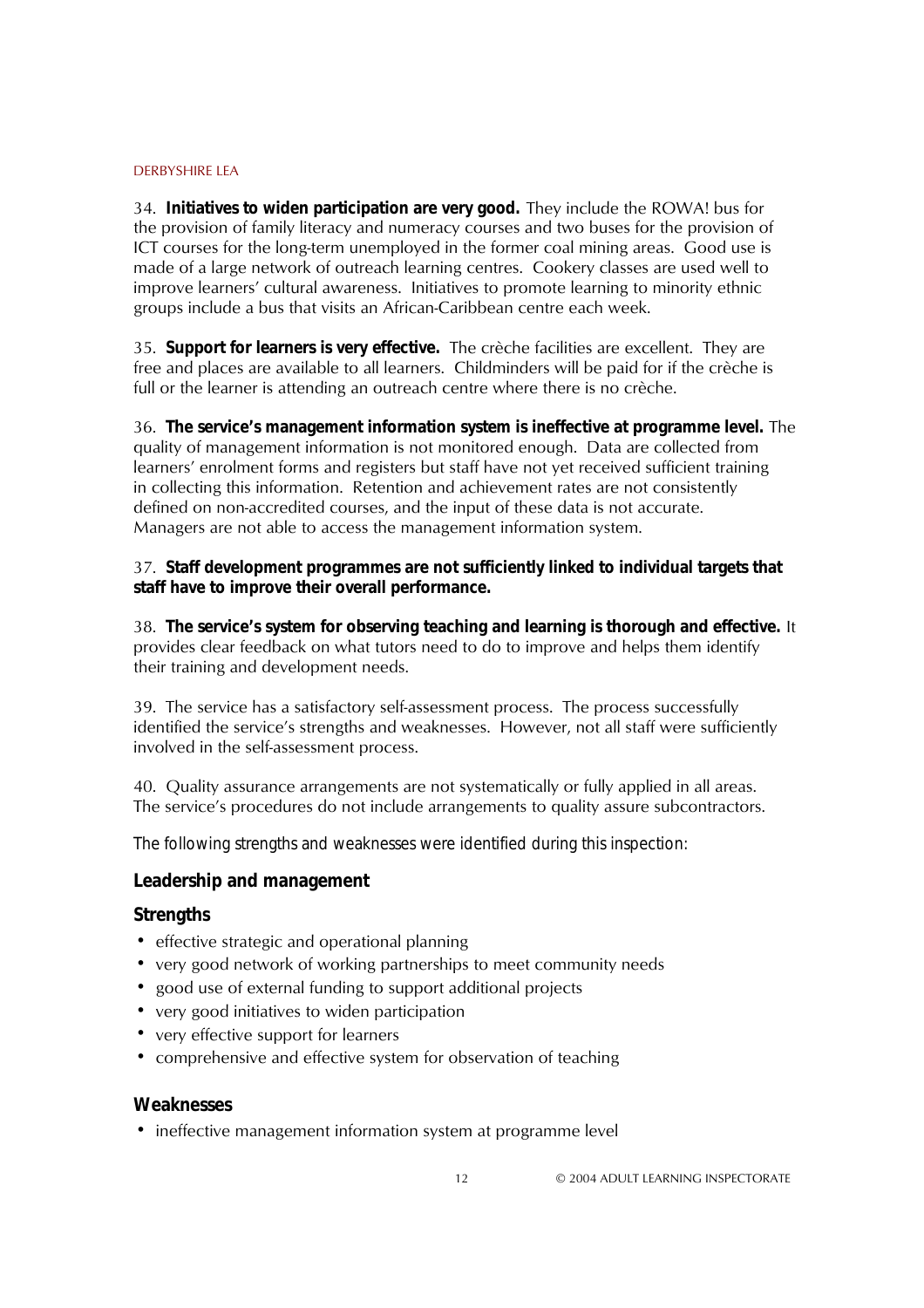- inadequate linking of staff development to individual targets
- incomplete implementation of quality assurance arrangements

### **Information & communications technology**

### **Strengths**

- very good retention and achievement rates
- good-quality ICT resources
- very good support from tutors
- very good outreach provision
- well-integrated learndirect provision
- good strategic management

### **Weaknesses**

- inadequate initial assessment
- inadequate use of individual learning plans
- poor keyboarding techniques

### **Hospitality, sport, leisure & travel**

### **Strengths**

- good teaching in food studies
- effective collaboration to widen participation
- good pastoral and learning support

### **Weaknesses**

- inadequate monitoring and recording of learners' progress
- insufficient curriculum development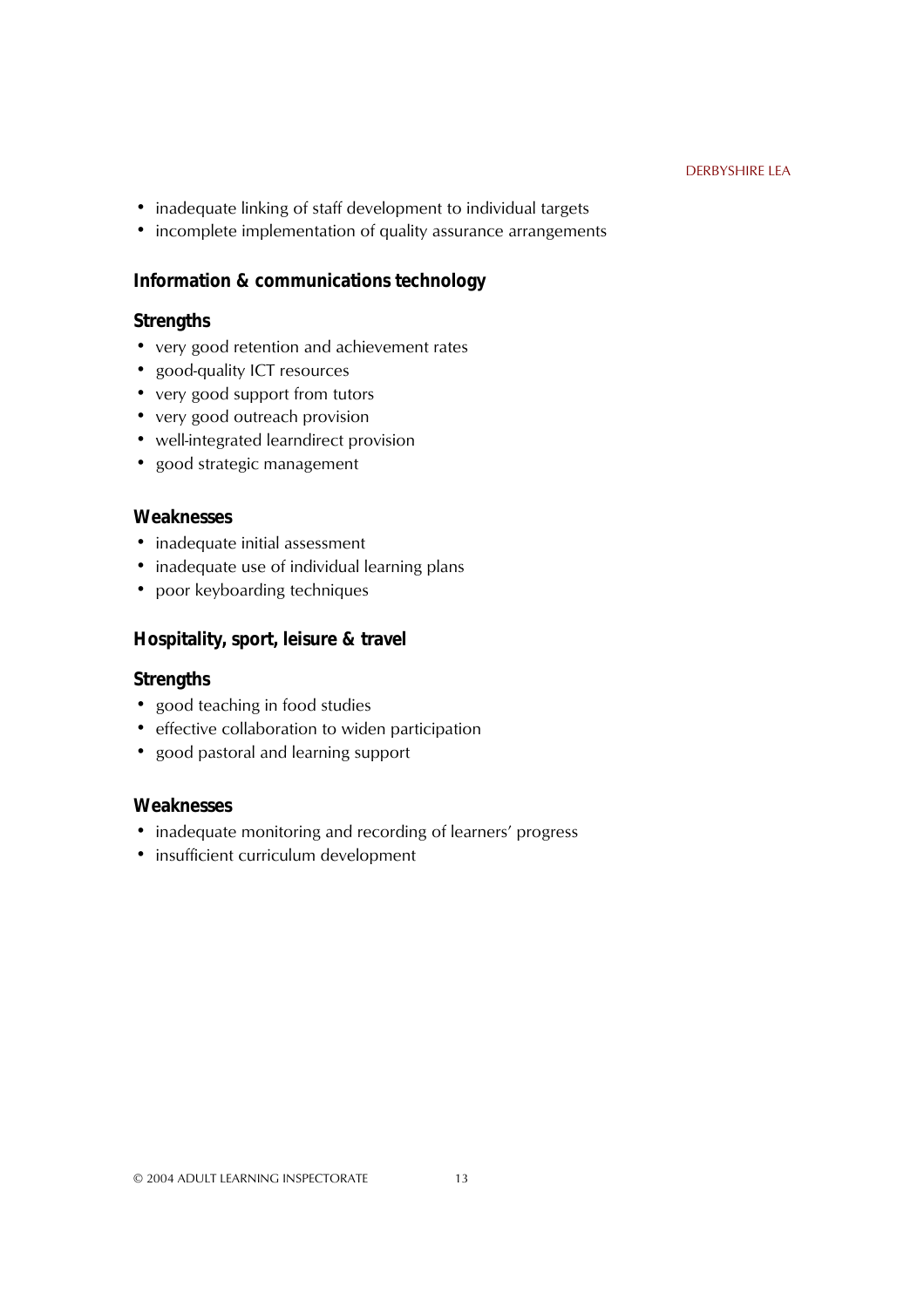### **Health, social care & public services**

### **Strengths**

- good retention rates on accredited courses
- good progression
- wide range of provision at different levels across the county
- good teaching and learning

### **Weaknesses**

- ! poor initial assessment of literacy and numeracy skills
- too few staff to cover NVQ courses

### **Visual & performing arts & media**

### **Strengths**

- learners' successful achievement of individual goals
- good standards of work
- good-quality teaching and learning
- wide range of courses

#### **Weaknesses**

- inadequate recording of learners' progress
- some ineffective curriculum management

### **English, languages & communications**

### **Strengths**

- ! good achievement of individual learning goals
- effective management of learning in small groups
- effective initiatives to attract new language learners

### **Weaknesses**

- inadequate range of teaching methods used in large groups
- insufficient range of language courses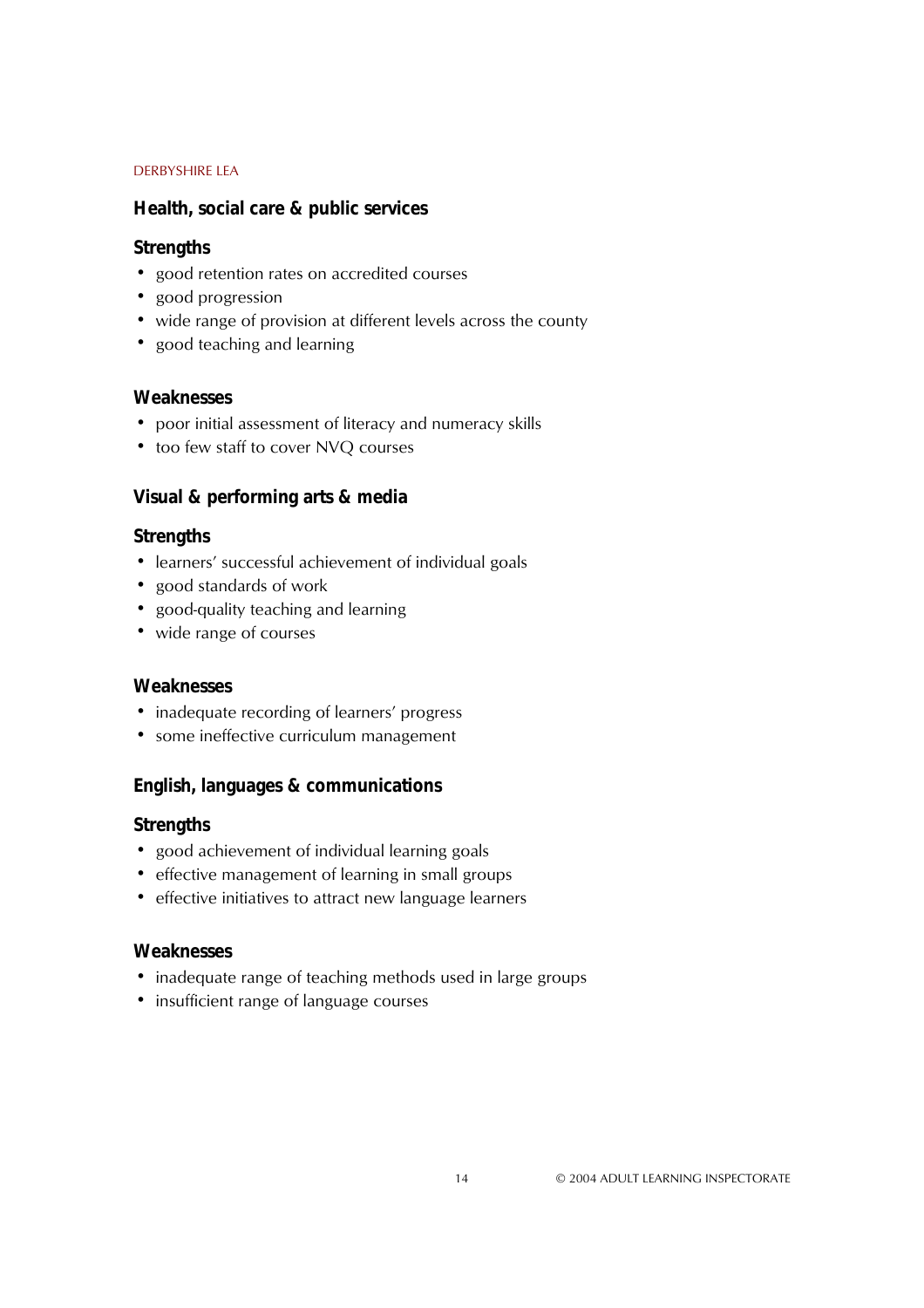### **Foundation programmes**

### **Strengths**

- good development of personal and learning skills
- good teaching and learning
- ! good use of ICT to support learning in main centres
- ! effective use of support from volunteers and learners
- effective measures to widen participation

### **Weaknesses**

- ! unsatisfactory accommodation and resources at some learning centres
- poorly organised learners' portfolios
- poor evaluation of learning activities

### **Family learning**

### **Strengths**

- good teaching and learning on most courses
- good resources
- good initiatives to widen participation

### **Weaknesses**

- ! insufficient achievement targets for adult learners
- inadequate monitoring and assessment on non-accredited courses
- inadequate quality assurance

### **Community development**

#### **Strengths**

- very good attainment of personal and community development skills
- good teaching and learning
- ! very effective working partnerships to meet community needs

### **Weaknesses**

- poor awareness by staff of learners' literacy, numeracy and language skills development
- ! inadequate arrangements to self-assess programme effectiveness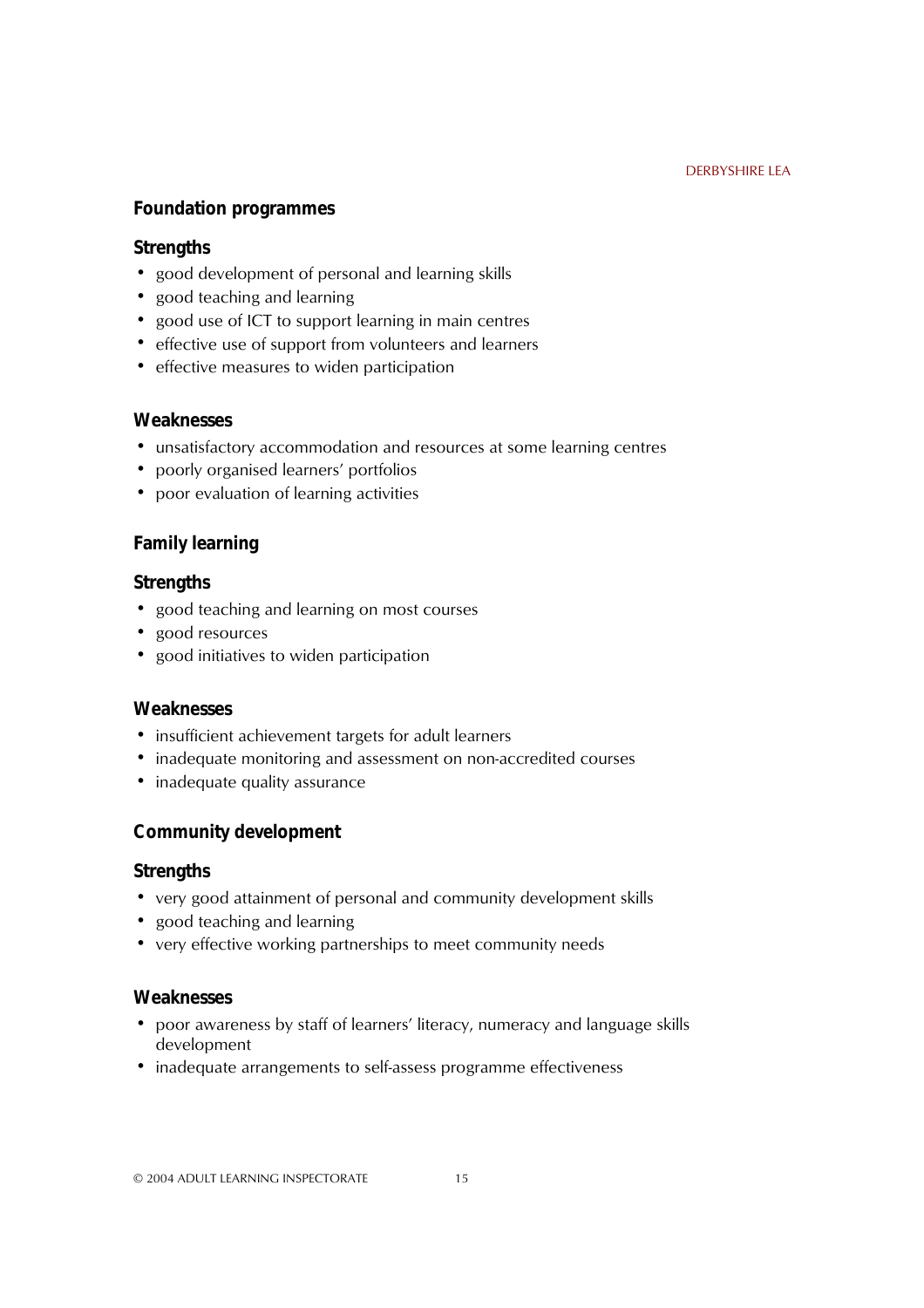### **WHAT LEARNERS LIKE ABOUT DERBYSHIRE LEA:**

- the feeling of achievement 'I am proud of what I do on the course'
- the crèche facilities
- the opportunities for neighbourhood-based learning in school hours
- the way the courses build confidence 'I can do so much more than I could in September<sup>'</sup>
- the good opportunities to display work 'some of the paintings actually sell'
- meeting other people and making new friends
- the family learning courses 'I can keep up with the grandchildren now'
- making up for missed opportunities 'I would never have gone to college'
- the support from fellow learners 'I love the fellowship that exists within the group'

### **WHAT LEARNERS THINK DERBYSHIRE LEA COULD IMPROVE:**

- 'on the next course we shall have to pay fees and I am not sure I will be able to pay.'
- the range of courses available it could be wider
- ! access at Alfreton Hall a lift should be installed
- the number of places on ESOL courses 'I can only attend one class per week. Other classes are full. It's not enough to develop skills'
- the provision of progression routes after GCSE at centres learners are used to attending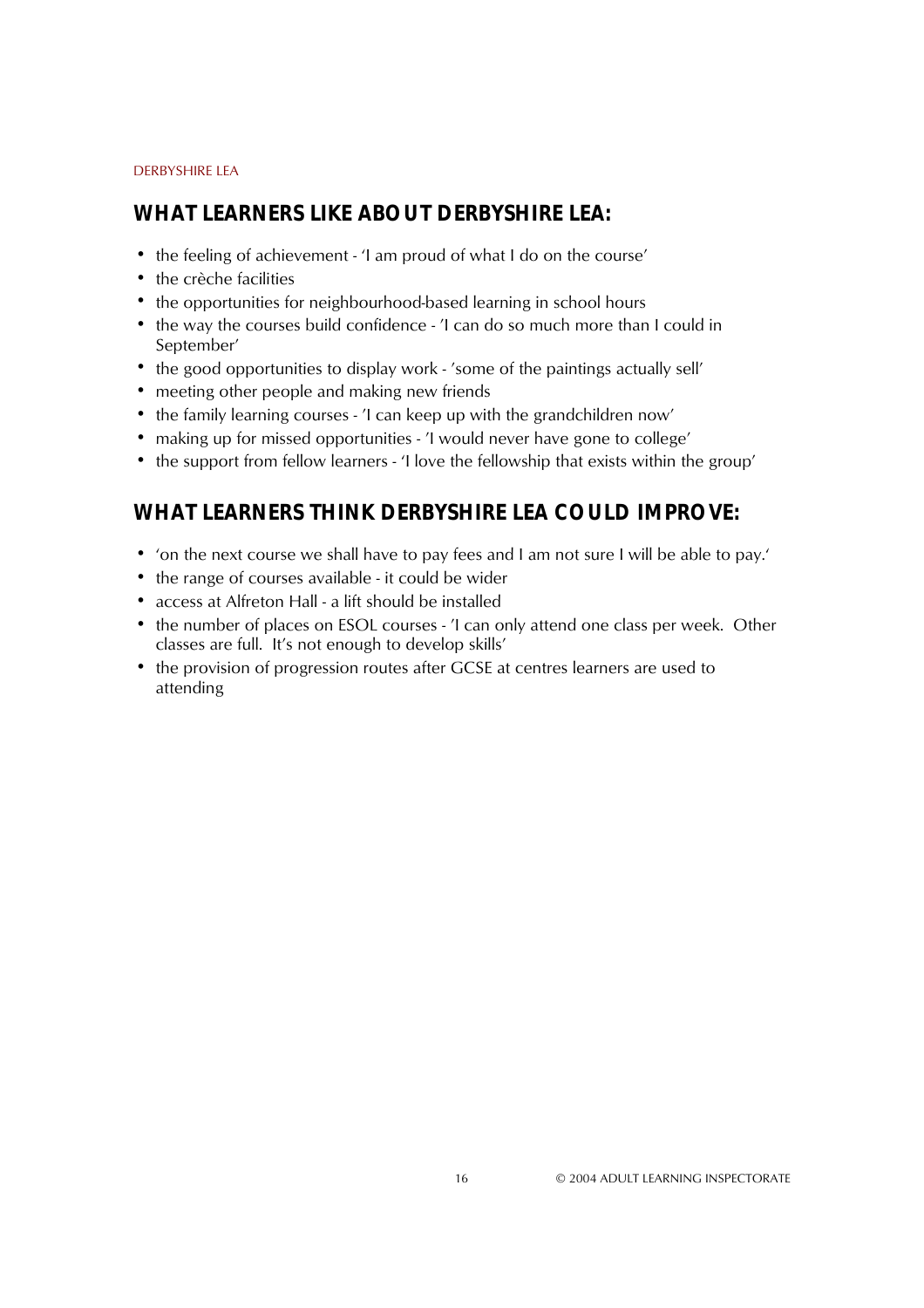### **KEY CHALLENGES FOR DERBYSHIRE LEA:**

- develop fully and apply the quality assurance arrangements
- improve programme managers' access to and training in the management information system
- accelerate integration of provision, staff and resources from a former local further education college
- develop effective procedures and practice in initial assessment and the use of ! individual learning plans
- improve keyboarding skills for ICT learners
- improve the monitoring and recording of learners' progress on both accredited and non-accredited courses
- develop staff knowledge and skills in supporting learners with additional literacy, numeracy and language needs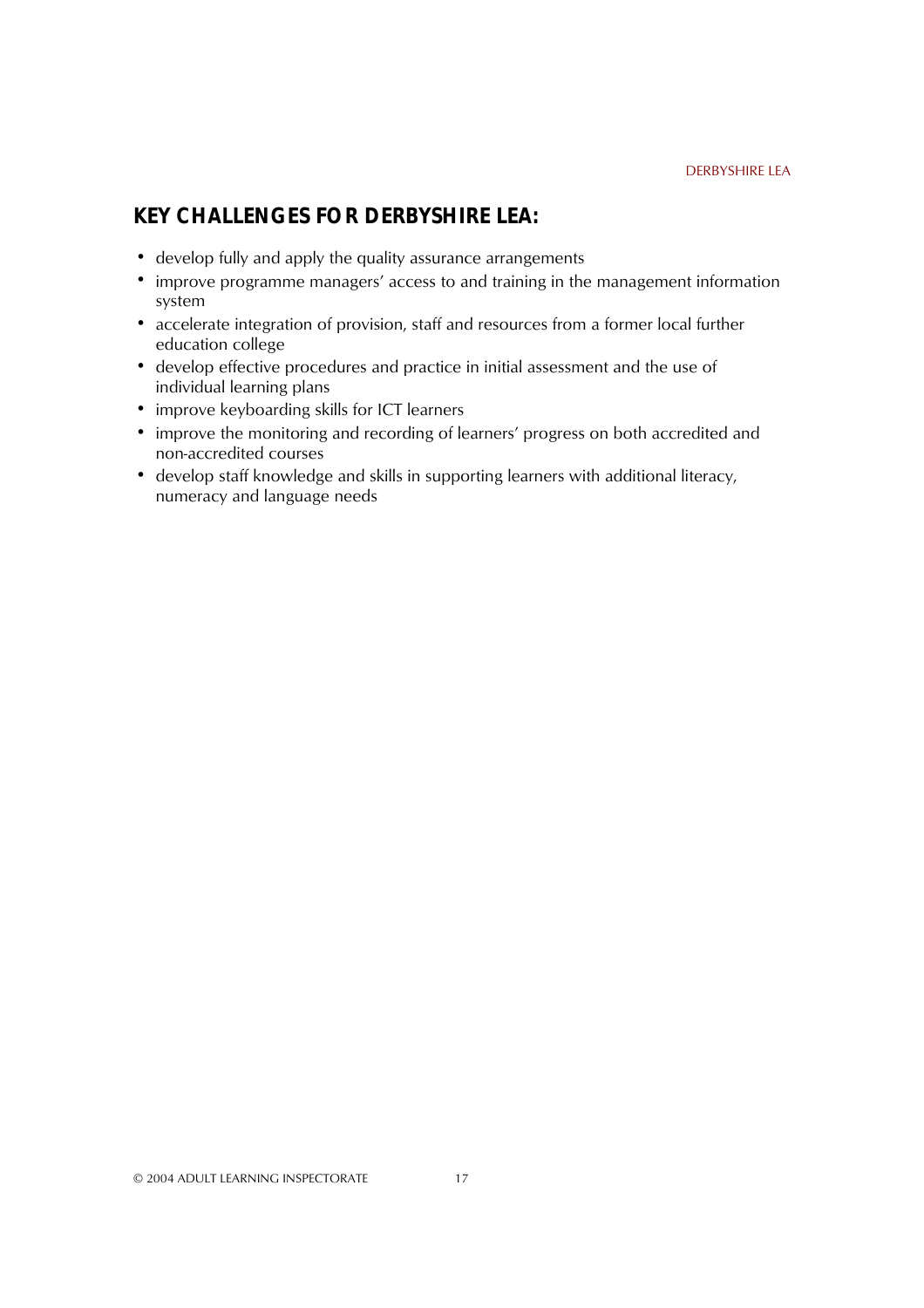## **Language of the Adult and Community Learning Sector**

Terminology varies across the range of education and training settings covered by the *Common Inspection Framework.* The table below indicates the terms appropriate to Adult and Community Learning

| Single term<br>used in the<br>framework |                                                        | Relating the term to Adult and Community Learning                                                                                                                                                                                                                                                                                                                                                                                                                                                                         |
|-----------------------------------------|--------------------------------------------------------|---------------------------------------------------------------------------------------------------------------------------------------------------------------------------------------------------------------------------------------------------------------------------------------------------------------------------------------------------------------------------------------------------------------------------------------------------------------------------------------------------------------------------|
| Provider                                | Provider                                               | Any organisation providing opportunities for adults to<br>meet personal or collective goals through the<br>experience of learning. Providers include local<br>authorities, specialist designated institutions, voluntary<br>and community sector organisations, regeneration<br>partnerships and further education colleges                                                                                                                                                                                               |
| Learner                                 | Learner                                                | Includes those learning by participating in community<br>projects, as well as those on courses. Learning,<br>however, will be planned, with intended outcomes.                                                                                                                                                                                                                                                                                                                                                            |
| Teacher /<br>trainer                    | <b>Tutor</b>                                           | Person teaching adult learners or guiding or<br>facilitating their learning.                                                                                                                                                                                                                                                                                                                                                                                                                                              |
|                                         | <b>Mentor</b>                                          | Person providing individual, additional support,<br>guidance and advice to learners to help them achieve<br>their learning goals.                                                                                                                                                                                                                                                                                                                                                                                         |
| Learning<br>goals                       | <b>Main</b>                                            | Intended gains in skills, knowledge or understanding.<br><b>learning goals</b> Gains may be reflected in the achievement of<br>nationally recognised qualifications. Or they may be<br>reflected in the ability of learners to apply learning in<br>contexts outside the learning situation, e.g. in the<br>family, community, or workplace. Learners' main<br>goal/s should be recorded on an individual or, in<br>some cases, group learning plan. Plans should be<br>revised as progress is made and new goals emerge. |
|                                         | <b>Secondary</b>                                       | These may include planned-for gains in self-confidence,<br>learning goals and inter-personal skills. These should also be included in<br>learning plans where appropriate.                                                                                                                                                                                                                                                                                                                                                |
| <b>Personal and</b>                     | <b>Personal and</b><br>learning skills learning skills | These include being able to study independently,<br>willingness to collaborate with others, and readiness<br>to take up another opportunity for education or<br>training.                                                                                                                                                                                                                                                                                                                                                 |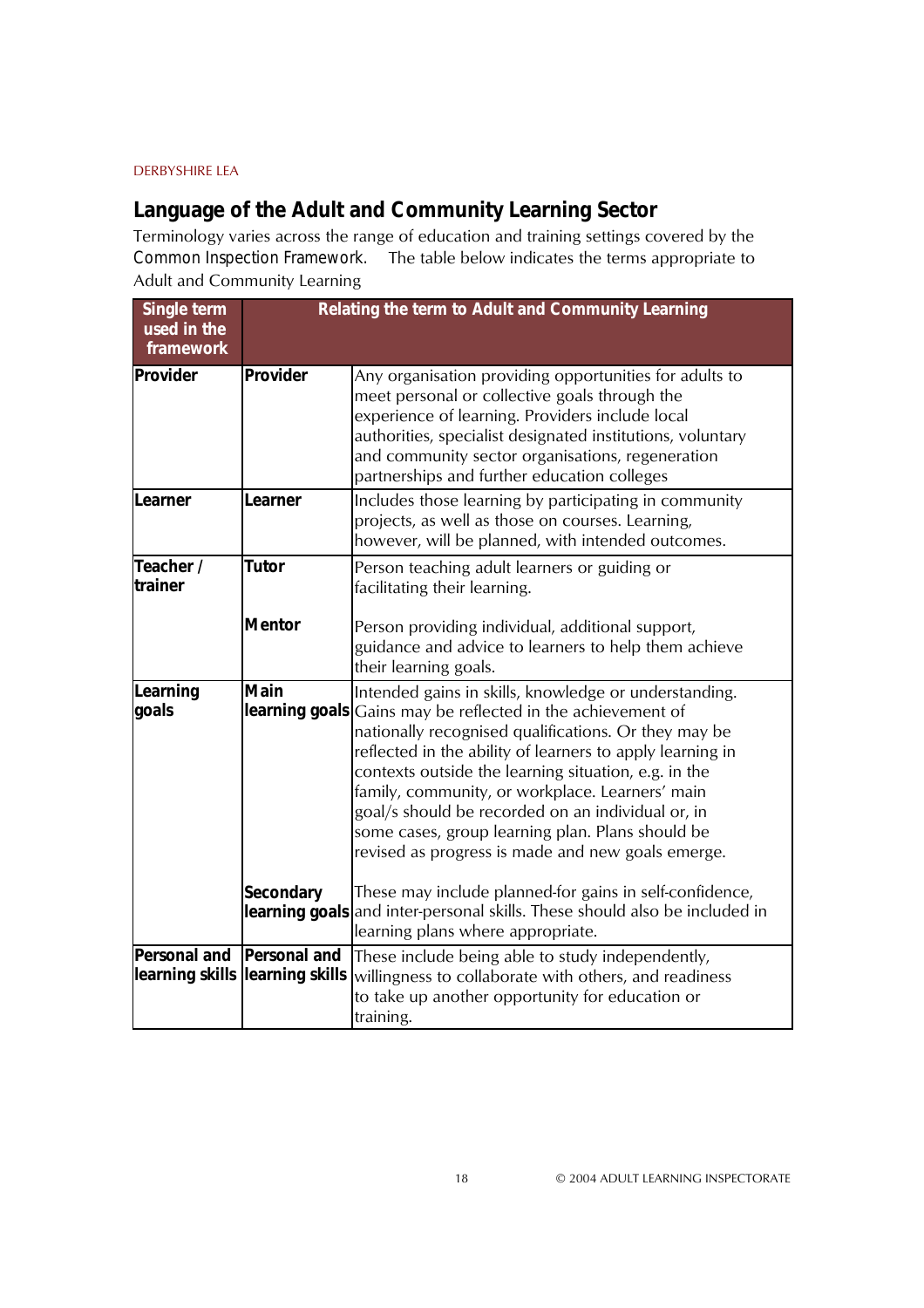# **Other terms used in Adult and Community Learning**

|                                                        | Relating the term to Adult and Community Learning                                                                                                                                                                                                                                                                                                                                                                                                                                                                                                                                                                                                                                                                                                                                |
|--------------------------------------------------------|----------------------------------------------------------------------------------------------------------------------------------------------------------------------------------------------------------------------------------------------------------------------------------------------------------------------------------------------------------------------------------------------------------------------------------------------------------------------------------------------------------------------------------------------------------------------------------------------------------------------------------------------------------------------------------------------------------------------------------------------------------------------------------|
| Unanticipated,<br>or unintended<br>learning<br>outcome | Adults often experience unanticipated gains as a result of being<br>involved in learning. These include improved self-esteem, greater<br>self-confidence and a growing sense of belonging to a community.<br>Gains of this kind should be acknowledged and recorded in any<br>record of achievement.                                                                                                                                                                                                                                                                                                                                                                                                                                                                             |
| Subject-based<br>programme                             | A programme organised around a body of knowledge, e.g. the<br>structure and usage of the French language or ceramic glazing<br>techniques. Students could be expected to progress from one aspect<br>of the subject to another, to grasp increasingly complex concepts or<br>analyses or to develop greater levels of skill or to apply skills to a<br>new area of work.                                                                                                                                                                                                                                                                                                                                                                                                         |
| <b>Issue-based</b><br>programme                        | A programme that is based on the concerns, interests and<br>aspirations of particular groups, for example members of a Sikh<br>Gurdwara wanting to address inter-faith relations in their town, or<br>parents worried about the incidence of drug abuse in their locality.<br>Issue-based learning tends to be associated with geographically<br>defined communities, but the increasing use of electronic means of<br>communication means that this need no longer be the case.<br>Progress is defined in terms of the group's increasing ability to<br>analyse its situation, to access new information and skills which<br>will help it resolve its difficulties and generate solutions and its<br>growing confidence in dealing with others to implement those<br>solutions. |
| Outreach<br>provision                                  | Provision established in a community setting in addition to<br>provision made at an organisation's main site(s). Outreach<br>programmes may be similar to courses at the main site(s) or be<br>designed to meet the specific requirements of that community.                                                                                                                                                                                                                                                                                                                                                                                                                                                                                                                     |
| based work                                             | Neighbourhood- The provider's staff have a long-term presence in a local community<br>with a specific remit to understand the concerns of the local<br>residents and develop learning activities to meet local needs and<br>interests.                                                                                                                                                                                                                                                                                                                                                                                                                                                                                                                                           |
| <b>Community</b><br>regeneration                       | The process of improving the quality of life in communities by<br>investing in their infrastructure and facilities, creating opportunities<br>for training and employment and tackling poor health and<br>educational under-achievement. Community regeneration requires<br>the active participation of local residents in decision-making.<br>Changes and improvements are often achieved either directly or<br>indirectly as a result of the adult learning activities which arise from<br>this.                                                                                                                                                                                                                                                                               |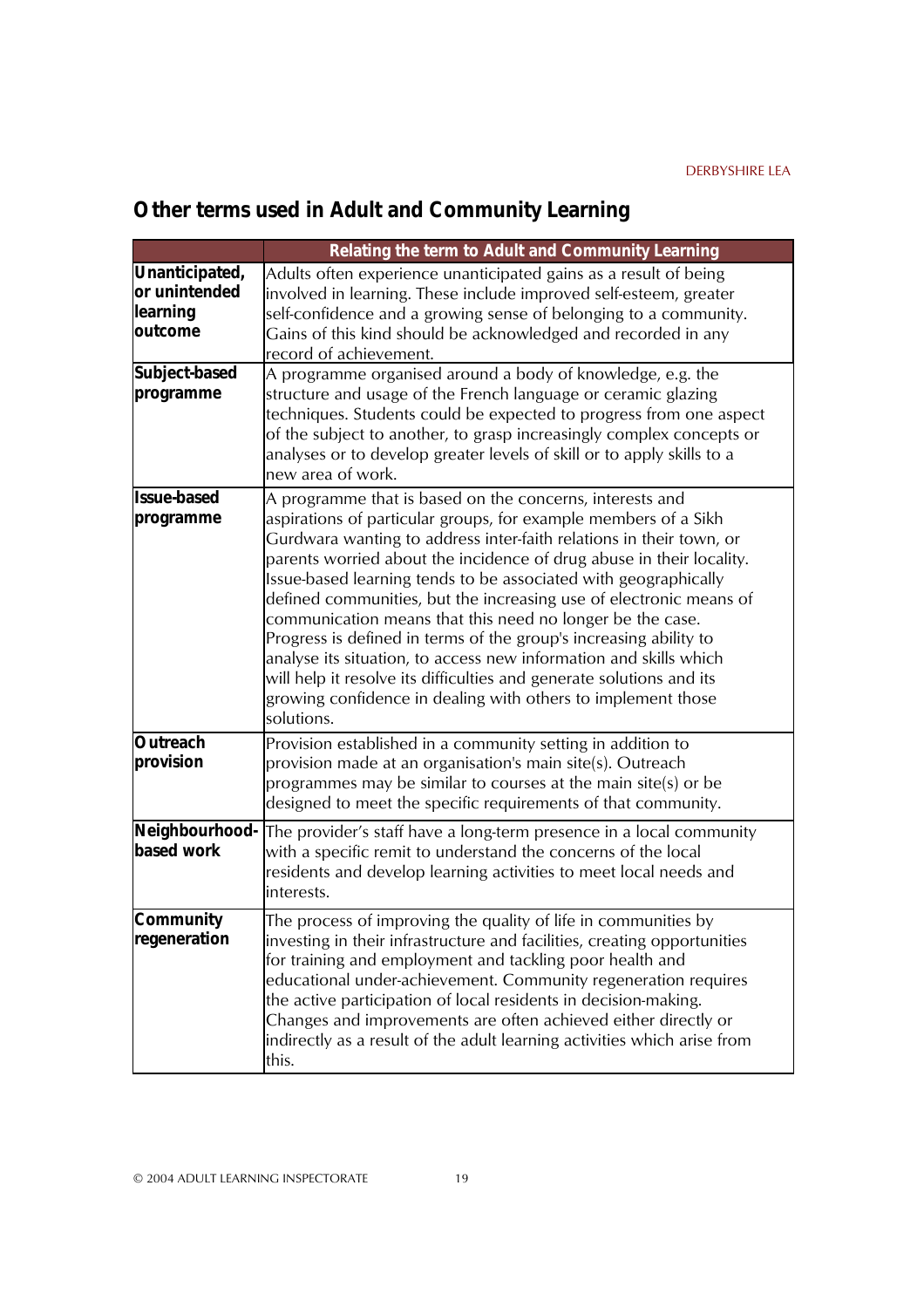|                                          | Relating the term to Adult and Community Learning                                                                                                                                                                                                                                                                                                                                             |
|------------------------------------------|-----------------------------------------------------------------------------------------------------------------------------------------------------------------------------------------------------------------------------------------------------------------------------------------------------------------------------------------------------------------------------------------------|
| <b>Community</b><br>capacity<br>building | The process of enabling local people to develop the knowledge,<br>skills and confidence to take advantage of opportunities for<br>employment, training and further education and to become<br>selfmanaging, sustainable communities.                                                                                                                                                          |
| <b>Active</b><br>citizenship             | The process whereby people recognise the power they have to<br>improve the quality of life for others and make a conscious effort to<br>do so: the process whereby people recognise the power of<br>organisations and institutions to act in the interests of the common<br>good and exercise their influence to ensure that they do so. Adult<br>learning contributes to active citizenship. |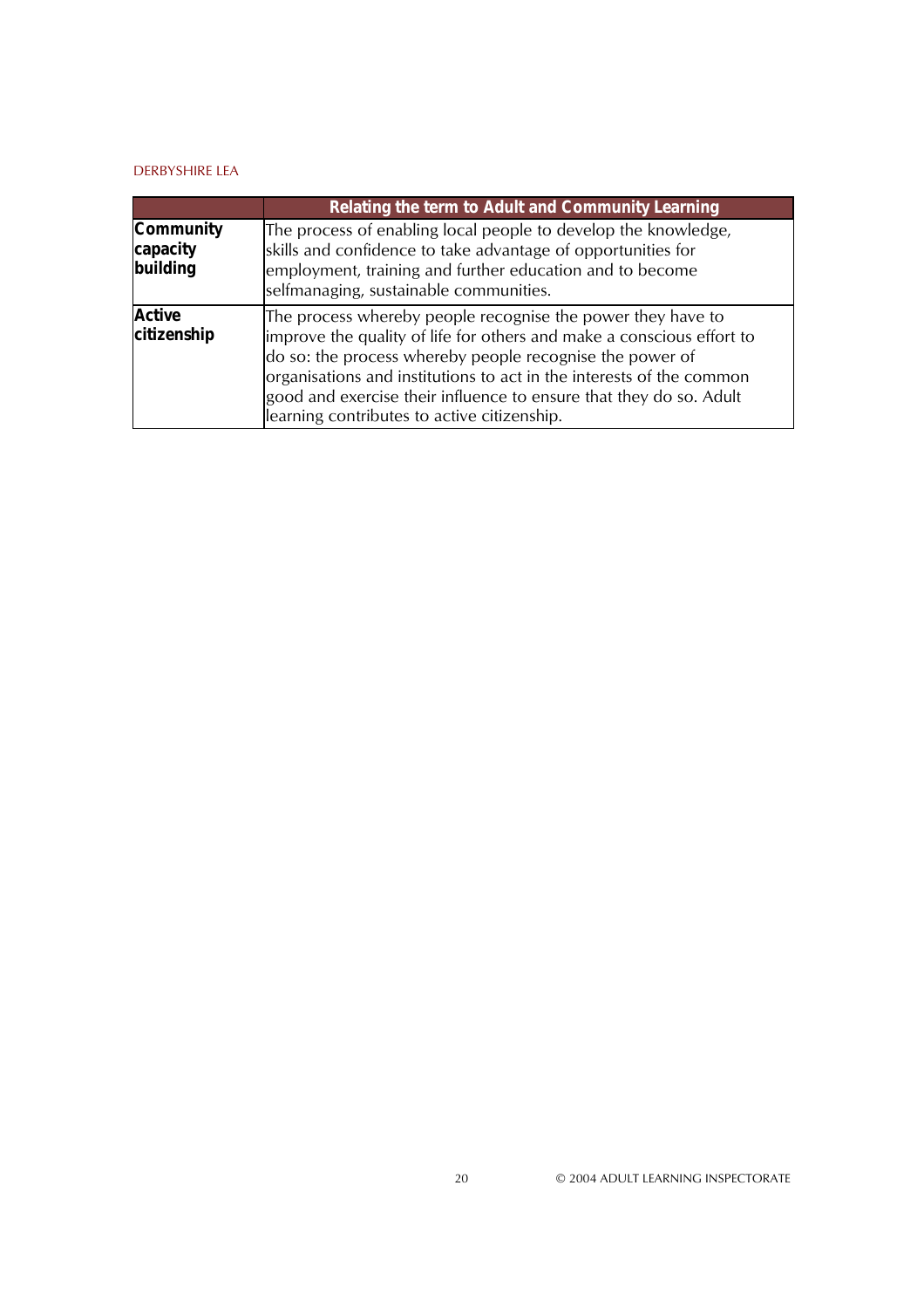### **DETAILED INSPECTION FINDINGS**

### LEADERSHIP AND MANAGEMENT **CONSERVERSHIP AND MANAGEMENT**

*The following strengths and weaknesses were identified during this inspection:*

### **Strengths**

- effective strategic and operational planning
- ! very good network of working partnerships to meet community needs
- ! good use of external funding to support additional projects
- ! very good initiatives to widen participation
- very effective support for learners
- comprehensive and effective system for observation of teaching

#### **Weaknesses**

- ! ineffective management information system at programme level
- inadequate linking of staff development to individual targets
- incomplete implementation of quality assurance arrangements

41. The service effectively co-ordinates its strategic and operational planning. The strategic plan for adult education reflects and expands the key objectives of the county council and LEA and is linked to the targets of Derbyshire LSC. Clear links show how each organisation contributes to, and values the importance of, widening participation. The adult education plan is used to formulate area team plans. However, these do not contain measurable or time-bound targets for tutors. Managers at all levels fully understand the strategic objectives. Plans are monitored regularly at team meetings locally and at progress reviews by area and county. This effective planning helps ensure good progress towards the achievement of objectives. Some targets, such as for general enrolments and increased numbers of learners with disabilities, have already been exceeded.

42. The service has formed a very good network of working partnerships at strategic and local levels to meet community needs. Partners include Connexions, ROWA!, the probation, youth and social services, local employers and other training providers. These partnerships have worked well to develop successful, well-targeted projects that complement the skills of each partner and avoid duplication of provision. For example, one learning centre is managed by the service together with two further education colleges. Different divisions of the county council work together strategically and locally on joint planning and writing bids. Working relations with Derbyshire LSC are good. For example, during the transfer of part of the provision from a local further education to the service, joint risk management by both parties was good.

43. The service makes good use of external funding sources, such as the ESF, ERDF, SRB, learndirect and the local initiative fund to support additional projects. These include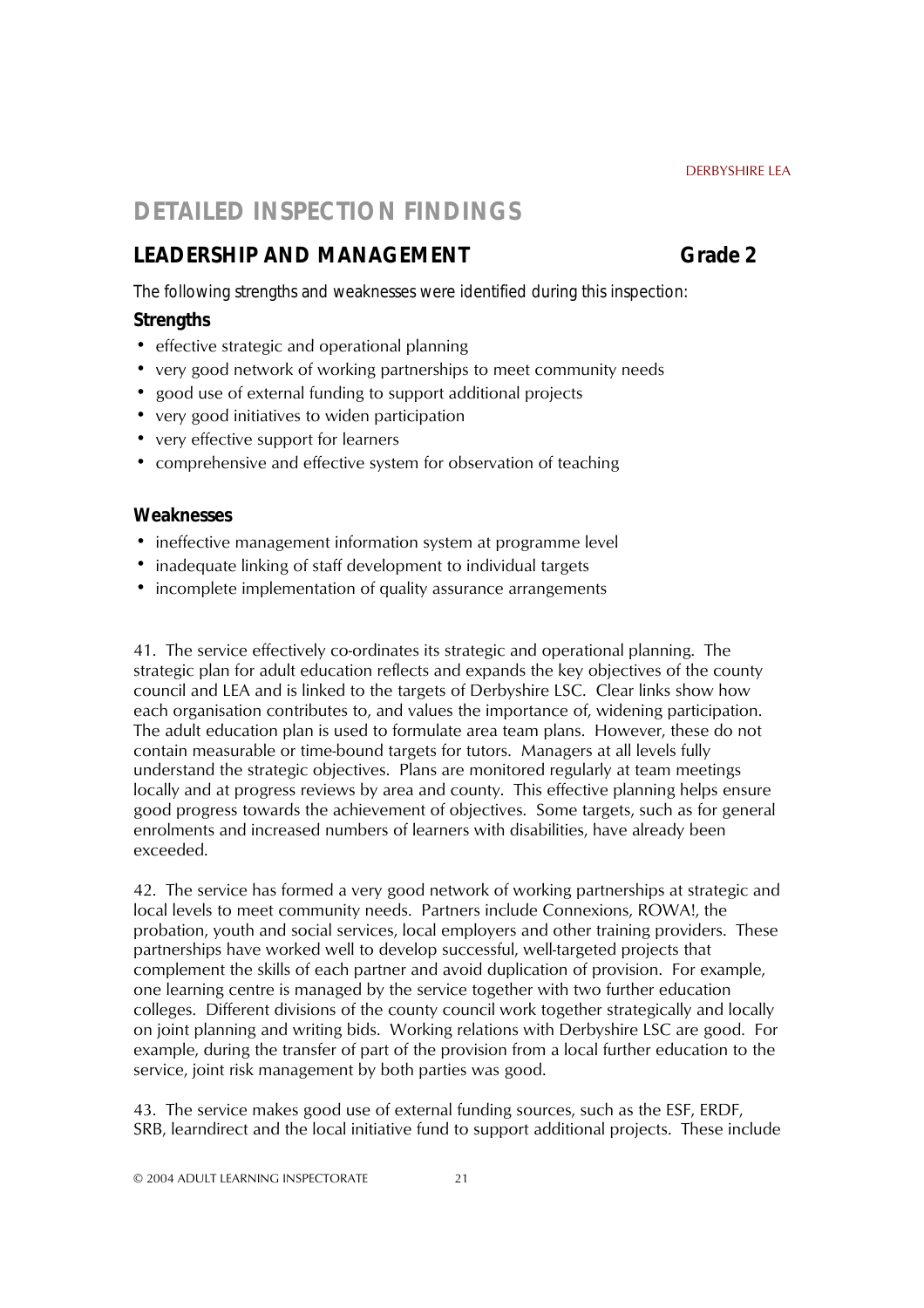the mobile project, the coalfields vocational training project, online ICT suites and a bus containing a mobile broadcasting studio and ICT facilities operated by a national broadcaster. The service has identified the risks involved in the short-term nature of this type of funding and has plans to ensure continuation through further funding bids or to incorporate the projects into mainstream provision. If necessary, contingency funds in the county council's budget can be used to cover delays in European funding approvals.

44. Resources are satisfactory. Some learning centres are equipped well, particularly in ICT. Tutors in some outreach venues have insufficient access to teaching equipment. Some areas have staff shortages. Visual and performing arts and media programmes do not have enough funding for resources.

45. Curriculum management is satisfactory. Recent curriculum board development and the appointment of curriculum leaders is rectifying previous curriculum problems and improvements have been made. Internal communications are satisfactory. Many wellfocused and accurately recorded meetings are held at senior management, area, programme and curriculum levels. Some programme managers are not able to access email. Some inconsistencies exist in the quality of communications and dissemination of information between tutors. The frequency of curriculum meetings with tutors varies according to the area of learning. Senior managers work hard to promote a positive culture with which staff can identify.

46. The service does not sufficiently monitor or control the information entering the management information system. It collects data from learnersí enrolment forms and registers. Staff have not received sufficient training in collecting this information. For example, inconsistencies exist in the definition of retention and achievement rates on non-accredited courses, and data are not inputted accurately. Managers are not able to access the management information system. Most managers have devised their own, mostly paper-based recording systems, but these records cannot be checked regularly against centrally held data. Specific information has to be searched for manually. From September 2003, the entire provision has been included in the management information. Plans are in place to provide all managers with relevant hardware and software to enable them to access management information and e-mail.

47. Staff development is not adequately linked to individual target-setting. Supervision meetings are held each term between individual staff members and their line managers. Some tutors who deliver substantial amounts of teaching also have supervision sessions. Most of these sessions are recorded, but these sessions do not identify measurable or time-bound objectives to improve individual staff membersí performance. Development needs are identified in some supervision meetings but are not automatically linked to the achievement of targets. No system is in place to communicate these needs to the staff development officer. It is often up to the individual member of staff to request and apply for training. In some cases, this also involves finding external sources of funding for training and equipment. Plans are in place to implement management development programmes, but area and programme managers have had insufficient management training, even though many of them have identified the management of personnel as an urgent training need. The staff development officer responds well to requests for training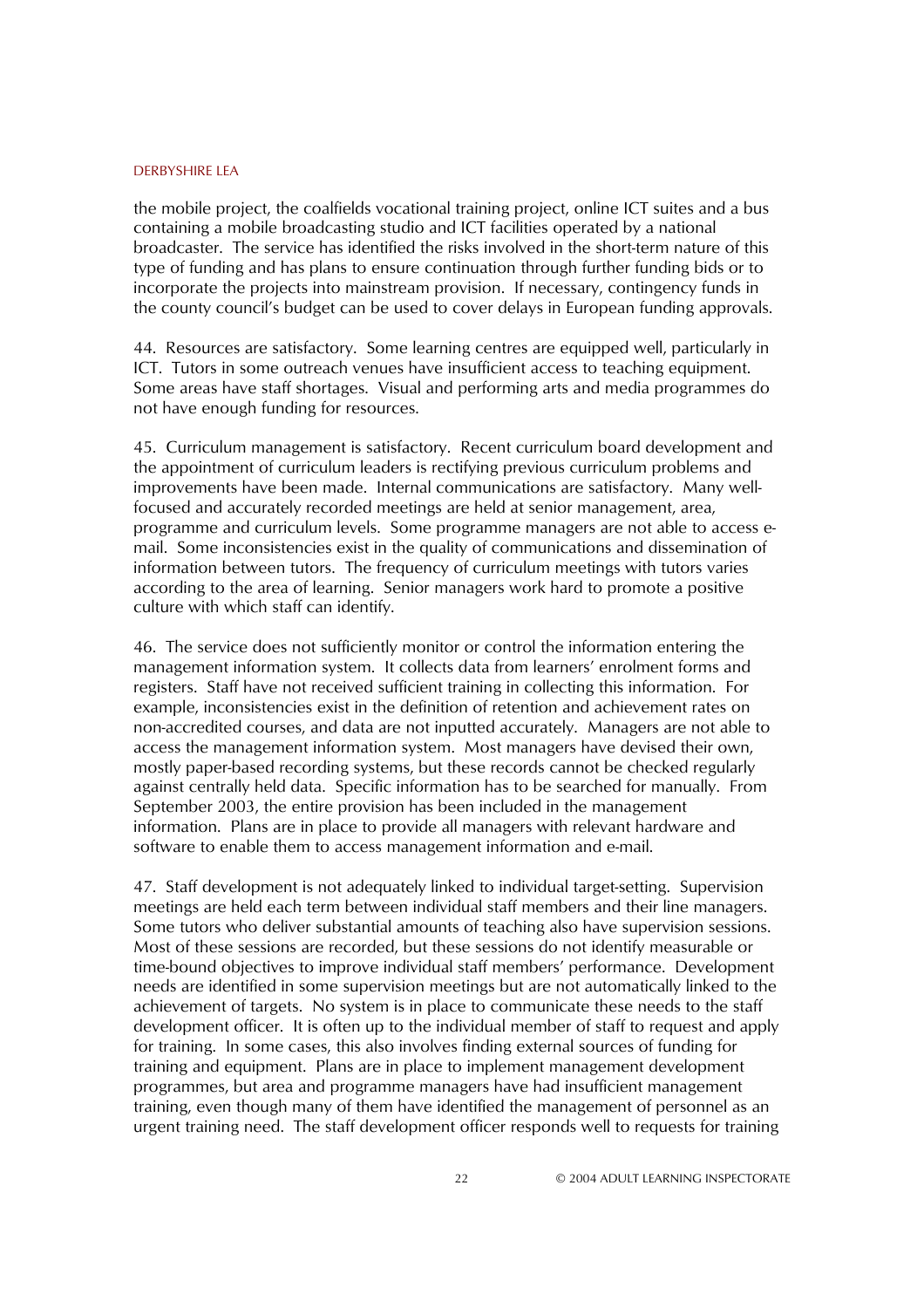from individuals and curriculum leaders. Many short training courses are provided in areas including literacy and numeracy skills, ICT, equality of opportunity and in specific management techniques.

### **Equality of opportunity** Contributory grade 2

48. The serviceís promotion of equality of opportunity is effective. It has clearly written policies and procedures that meet relevant legislation. The policy is reviewed every two years and is available online as well as in large print, on cassette tape and in Braille on request. Not all staff have been provided with training in equality of opportunity. Data are collected and analysed and are used by staff to promote learning to underrepresented groups.

49. The service has very good initiatives to widen participation. A staff team is responsible for giving learners information, advice and guidance. The team has established many strong and effective partnerships with local agencies which learners can be referred to if necessary, such as the careers service, Jobcentre Plus, colleges and universities. A range of partnerships exists to widen participation. The service and ROWA! provide mobile classrooms on buses. These offer literacy and numeracy courses for families, life skills and healthy eating programmes through Sure Start, and ICT courses for the long-term unemployed in former mining areas. The service uses funds effectively to meet learnersí needs, and also makes good use of a large network of outreach centres including public houses, community houses, local schools and church halls. It runs taster sessions and uses feedback from learners to design new programmes. Cookery classes are used well to improve learnersí cultural awareness. Initiatives are in place to promote learning to minority ethnic groups, including a bus that visits an African-Caribbean centre each week. The service has made arrangements with a local Asian centre to provide courses at the centre. Although not all venues have good access for people with restricted mobility, a development plan is in place to rectify this.

50. Very effective learner support is provided. Most learning centres have a freely available crèche. If the crèche is full, the service arranges and pays for a childminder. Two teams of appropriately trained staff provide learners with support, information, advice and guidance. For example, one learner who wanted to take a computer course was advised to follow a more appropriate course in upholstery, in line with her personal interests. The learner has successfully completed several pieces of work and has now moved onto curtain making. Not enough learning support assistance is currently available to meet the number of learners. However, a register of voluntary learning partners exists and learners can also bring a learning partner of their choice along with them.

51. A wide range of adaptive equipment is provided, particularly in ICT, including large print keyboards, voice-activated software, height-adjustable desks and tracker balls. Some adaptive equipment is also used in some of the cookery classes, such as utensils designed for learners with arthritis. Coloured paper is used to help learners with reading difficulties.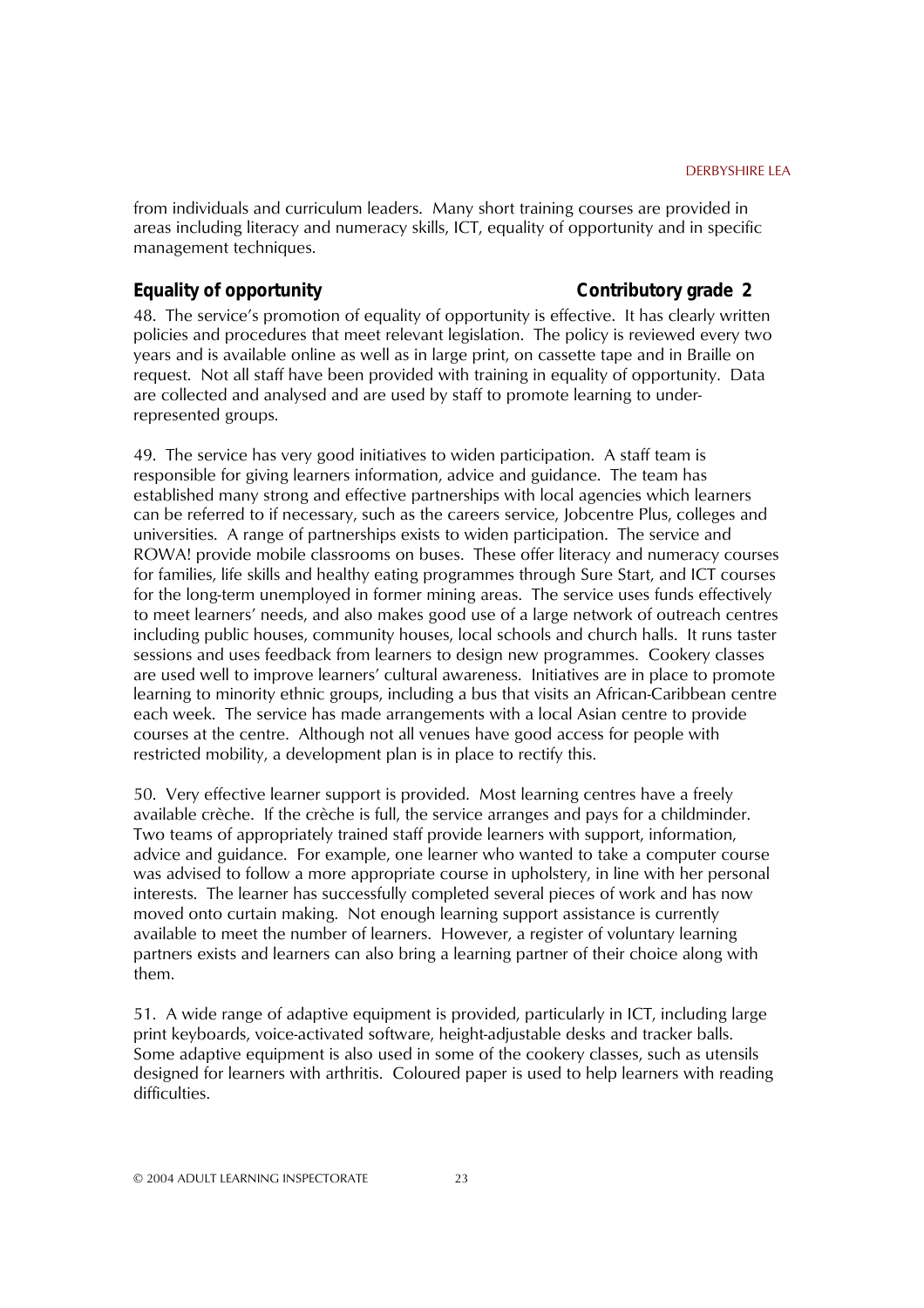#### **Quality assurance Contributory grade 3**

52. The service has implemented a comprehensive and effective system for observing teaching and improvements to teaching. In September 2002 it introduced a two-year plan for 50 per cent of staff to be observed each year. Currently 473 of the 700 staff have been observed, including some new members of staff. Observations are analysed and feedback is given to the tutor, the area manager and the curriculum manager. Staff are given action plans to develop and improve their skills. The service has established a moderation panel to standardise the observation process. Observers have been trained and minutes of quality assurance group meetings record the planning of further training. Managers use the outcomes of the observations to help with the planning of their curriculum areas. The senior management team has received a presentation on the observation process and identifies resourcing topics for action. Some observations do not identify any training or development needs. As not all observers are curriculum specialists in the areas they are observing, specific curriculum area guidelines have been produced to aid their observations.

53. The process for collecting feedback is satisfactory. Learners complete questionnaires in the middle or at the end of a course and tutors complete course evaluation sheets. The information is evaluated, actions taken and improvements made. Data are used satisfactorily throughout the quality assurance process and internal verification is also satisfactory.

54. The serviceís most recent self-assessment was thorough, and was led by a senior manager working with the senior management team and the quality assurance group. The self-assessment report was created from reports from local and county curriculum teams, district teams, cross-service teams and the senior management team. It includes aspects from the council's plan, the LSC's plan and the council's New Millennium strategy for the development of education in Derbyshire. However, although area and programme managers were involved in producing the report, not all tutors were involved. Team plans have not yet been produced. The self-assessment report was accurate and thorough, and identified the key strengths and weaknesses identified by inspectors.

55. Implementation of the quality assurance framework is inadequate. The framework has not been in place long enough to have a sufficient effect on the provision. Not all of the planned quality assurance improvements have been implemented. Some systems have only recently been introduced. Some members of staff are not aware of the procedures, and some do not carry out tasks according to the procedures. The procedures are contained in a number of different locations including the tutorsí handbook. Some procedures adapted from the council can be found in a number of different council documents. No easily accessible set of standardised procedures has yet been produced. One subcontractor is not currently quality assured. The quality assurance arrangements are not systematically applied across the whole of the provision. Processes and procedures vary in content and quality across the geographic areas. For example, different areas do not approach staff induction consistently or systematically use tutorsí course evaluations. The service did not systematically review its progress against the quality assurance development plan for 2002-03 for approximately three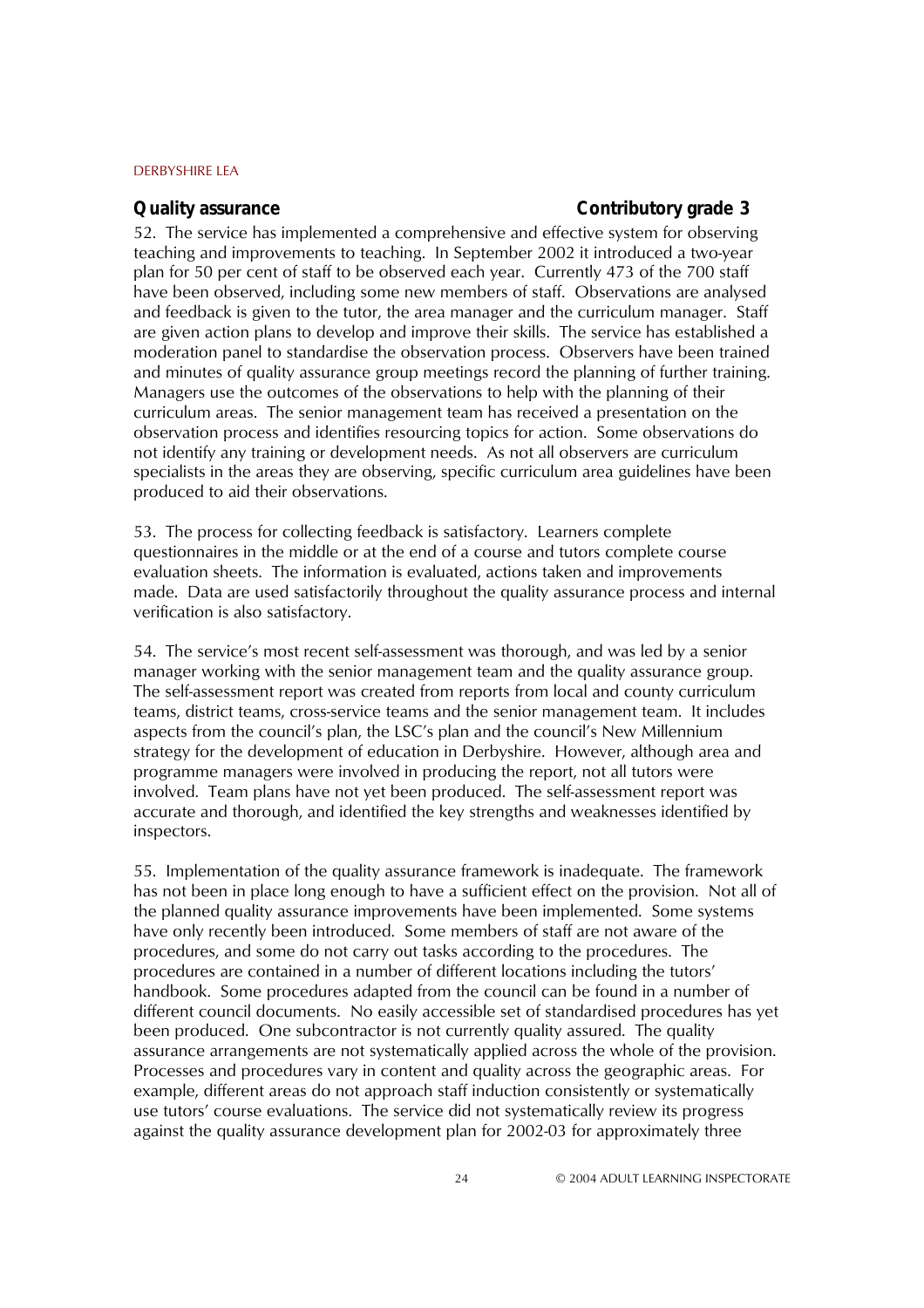months during early 2003. This is now taking place, but it is too early to judge its effect.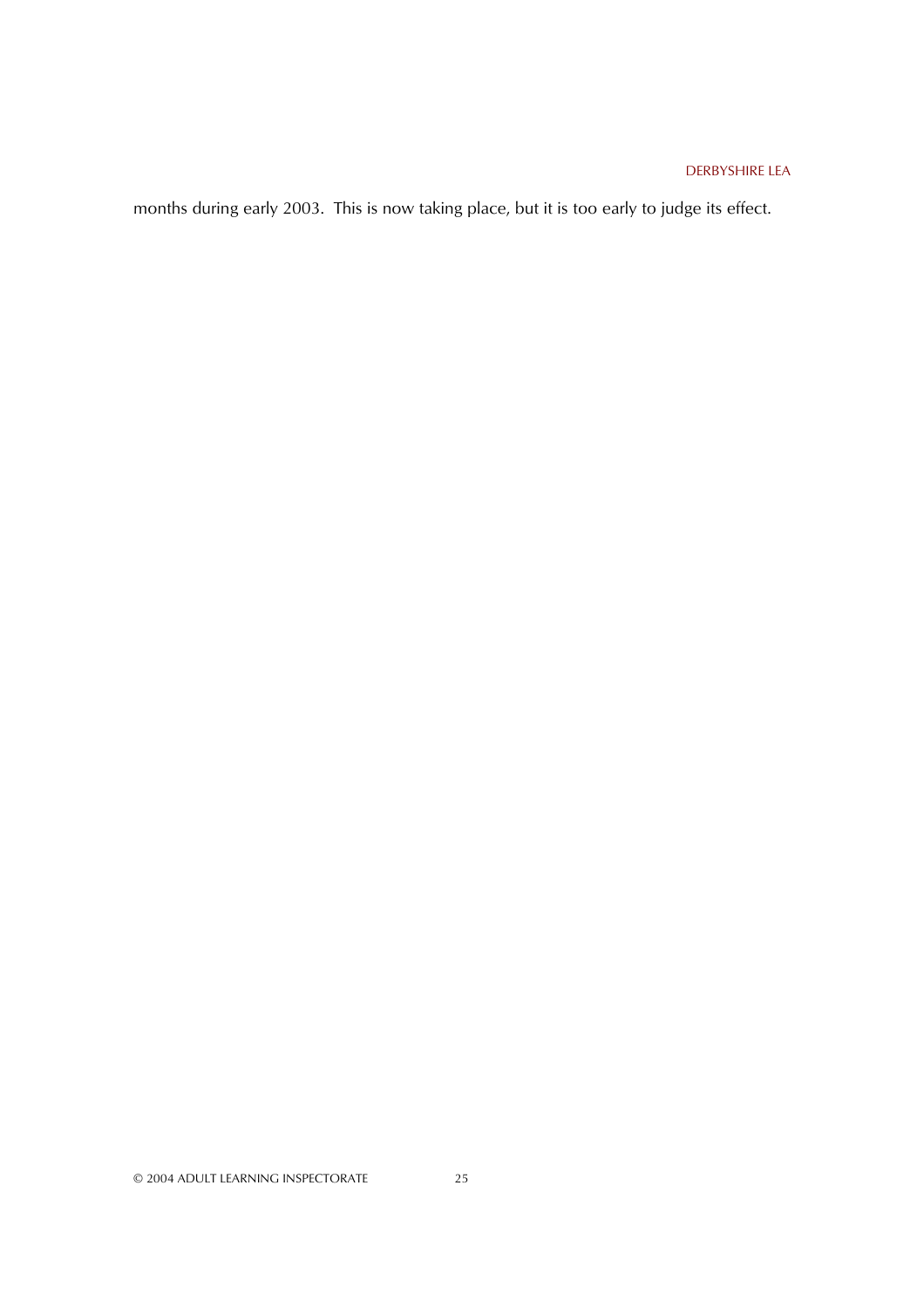# **AREAS OF LEARNING**

| Information & communications technology |                              | Grade 2                      |
|-----------------------------------------|------------------------------|------------------------------|
| <b>Programmes inspected</b>             | Number of<br><b>learners</b> | <b>Contributory</b><br>grade |
| Adult and community learning            | 6101                         |                              |

*The following strengths and weaknesses were identified during this inspection:*

### **Strengths**

- very good retention and achievement rates
- good-quality ICT resources
- very good support from tutors
- very good outreach provision
- well-integrated learndirect provision
- good strategic management

#### **Weaknesses**

- inadequate initial assessment
- inadequate use of individual learning plans
- poor keyboarding techniques

#### **Achievement and standards**

56. Retention and achievement rates are very good. Retention rates are 82 per cent for the 2001-02 and 2002-03 intakes. The retention rate for 2003-04 is currently 94 per cent. In 2001-02, 71 per cent of learners successfully achieved qualifications. This increased to 73 per cent in 2002-03. Most learners fulfil their personal learning goals, such as acquiring and developing computer-based skills for personal use and improving their employability skills to gain jobs. Some learners progress on to more advanced courses to develop their skills in word processing, databases, desktop publishing, spreadsheets, e-mail and the internet. Many of these learners acquire skills and qualifications required for employment. One learner, who started an introductory textprocessing course, has progressed to level 2 and has recently been interviewed for a job. Many retired learners are using their skills to help local charities, in their churches and in family businesses. One learner has used her spreadsheet skills to organise fixture dates and scores for her bowling team.

### **Quality of education and training**

57. Outreach provision is very good, a strength identified in the self-assessment report. Through a network of working partnerships and local arrangements, courses are provided in a wide range of locations including village halls, miners' clubs, youth centres,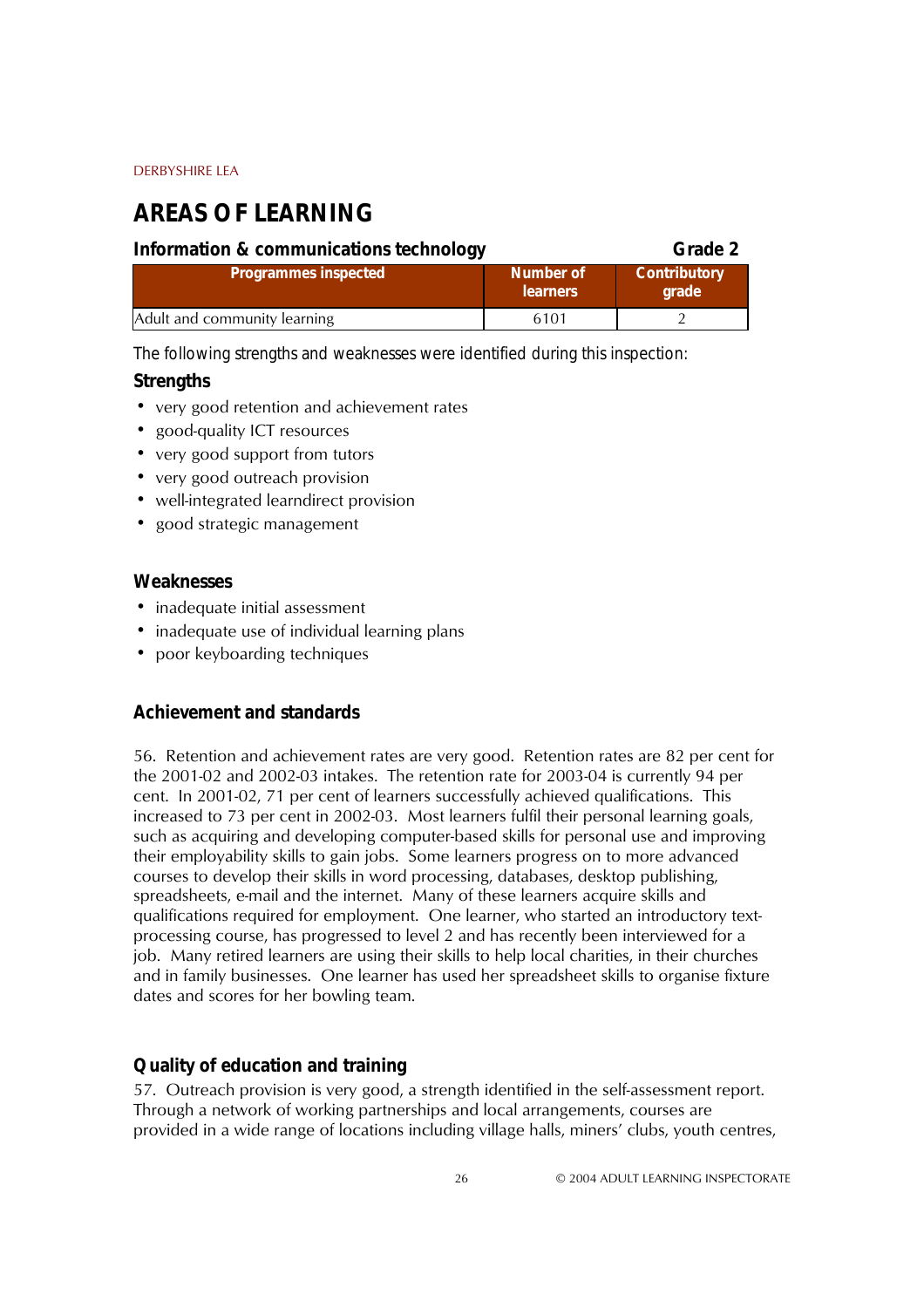church halls and community centres. The service makes efficient arrangements for laptop computers to be taken to the appropriate outreach centres. Good work is carried out to encourage hard-to-reach learners to participate in ICT classes running in their communities. A member of staff is seconded to a bus run by a local radio station to publicise ICT courses and other provision. Although many outreach centres are maintained very well, some are not adequate. For example, some outreach centres have poor heating facilities. Furniture in some learning centres is unsuitable for computer users. Some learning centres and one of the buses are not easily accessible by people with mobility difficulties. The self-assessment report identifies the difficulties of ensuring that outreach centresí provision is the same standard as the main learning centres.

58. Learners are given very effective support. Tutors fully understand the difficulties many adult learners face when they return to learning. Some tutors have considerable experience of working with adult learners. Other tutors, however, do not have sufficient ICT qualifications and some do not hold a teaching qualification. Not enough work is done to ensure that all tutors are adequately qualified. The difficulty of recruiting adequately qualified staff is identified in the self-assessment report. Tutors encourage learners to work at their own pace. Good crèche facilities are available in many learning centres and are provided free to the learners. Learners receive good initial and oncourse information, advice and guidance. Staff make effective use of the county fee remission policy, learner support funds and the access fund. This helps to ensure that no learners are unable to join an ICT programme for financial reasons. A small number of tutors have been trained to provide literacy, numeracy and language skills support.

59. ICT resources are very good in most learning centres, most of which also have broadband internet access. This strength was identified in the self-assessment report. The hardware consists of flat-screen monitors, scanners, laser printers and colour printers, copy-holders, new chairs and new desks. Some tutors have access to surveillance technology that allows them to observe and guide learners from a central point in the classroom. Some tutors do not fully understand how to use this resource. Outreach centres are provided well with laptop computers and portable laser printers. Learners with particular learning needs have access to special equipment and software. Equipment in some libraries is not up to date and one learning centre has networking problems that prevent learners from printing in colour. One learning centre has only one computer with internet access, and a number of other learning centres have problems obtaining or maintaining internet connections. Most learning centres have very good technical support, but some have insufficient staff to maintain the equipment and tutors have to spend considerable amounts of time solving problems. Although teaching resources are generally good, learners in some centres are not given enough additional exercises and tasks to practise their skills.

60. In six learning centres, learndirect is integrated well with other provision. Learners receive very good advice and guidance about the suitability of the learndirect provision and whether their learning requirements can best be fulfilled by a learndirect course or in a learning workshop. Some learners are advised to do learndirect and workshop study. Although learners can access learndirect courses away from the learning centres, many learners prefer to attend a learning centre where there is access to a tutor. The basic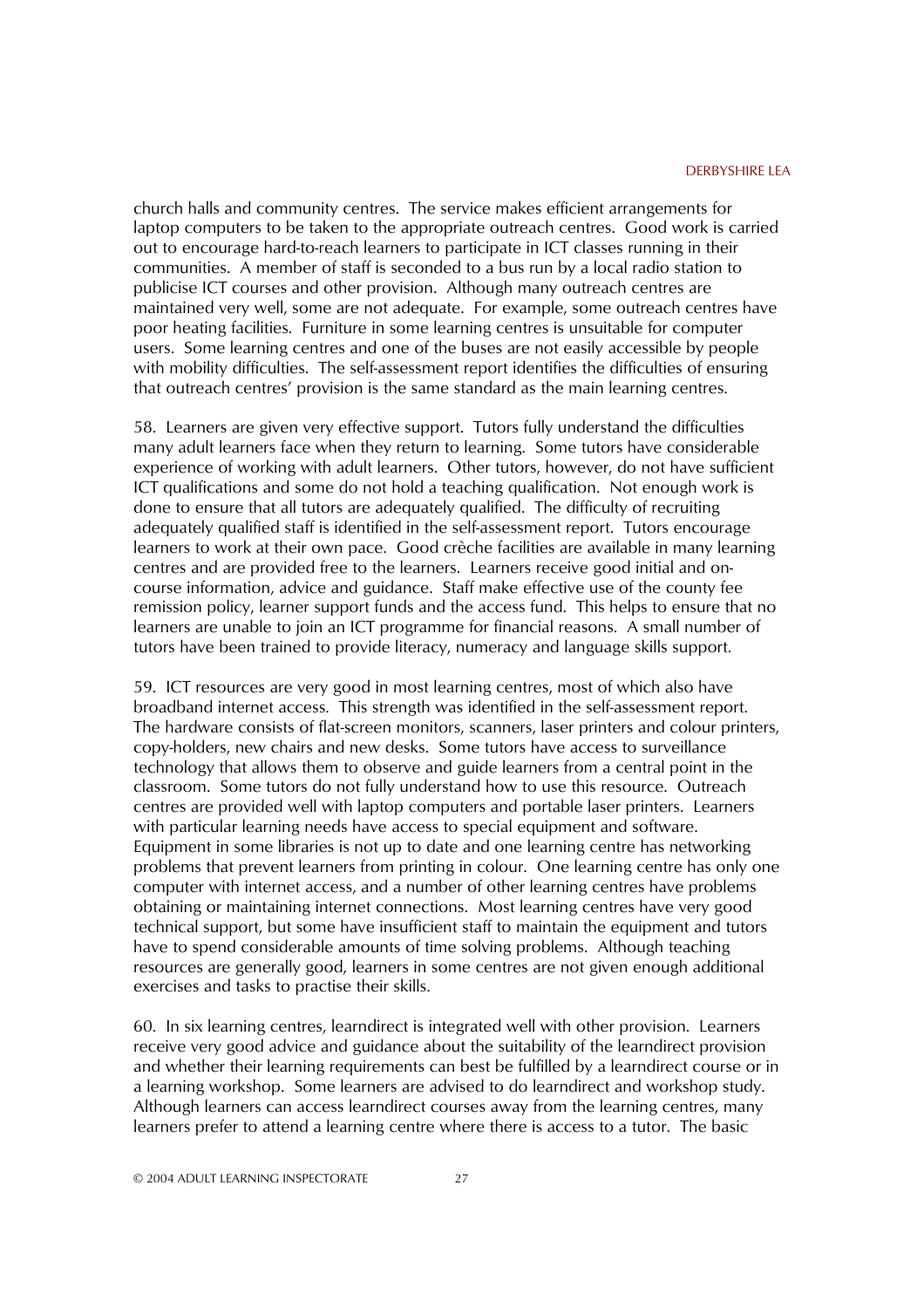computing courses introduce learners to a range of applications at an elementary level. Learning centre staff are well informed about the range of courses available and give learners good advice about progression. Course enrolments increased from 3,800 in 2001-02 to 4,200 in 2002-03. The tutors are well supported by the Leicestershire and Derbyshire Hub. Staff also attend the regular managers' meetings and the frequent networking and operational meetings, at which they obtain a wide range of relevant and helpful information and ideas to use in their learning centres.

61. Initial assessment is inadequate. Although learners complete an application form and discuss their learning requirements with the tutors, not enough information is collected on their written and spoken language skills. Their literacy, numeracy and ICT competences are not formally assessed. Learners do not take a basic screening test or a diagnostic assessment to identify their individual learning needs. Some tutors are aware that learners have difficulty when working with text, but do not have more detailed information. For example, one tutor was aware that a learner could only work with short sections of text, but did not have access to a range of support strategies to meet the learnerís needs. ICT resources are not used enough to help learners improve their literacy and numeracy skills.

62. Use of individual learning plans is inadequate. Although some learners have an individual learning plan, the plans are used to record what they have done during the period rather than to plan learning. The emphasis placed on negotiating and setting shortterm targets is inadequate. Many learners are not provided with sufficiently challenging tasks and do not work at an adequate pace. Tutors do not have a system to measure and record learners' progress. Learners are not set out-of-class tasks to develop their computing skills. Some learners find it difficult to maintain their skills when they only attend a learning centre for one session each week. Many learners are unable to work on applications of ICT that relate to their own hobbies and interests. Learning centres do not have enough displays of learners' work.

### **Leadership and management**

63. The services' planning and strategic management of ICT provision is good. It establishes clear aims and objectives with a good strategic focus to develop ICT provision. The service has a significant number of working partnerships and links with external bodies. For example, a successful joint bid with a computer supplier provided funds for 18 new computer suites and the modernisation of older learning centres. A consistent specification for software and hardware in the learning centres ensures that all are equipped to the same standard. Management selected appropriate locations for learning centres and outreach provision, targeting 57 very deprived wards. Six learndirect centres have also been established.

64. Central planning of provision is very good and learning materials and resources are developed consistently. Tutors have developed new computer literacy learning materials by sharing good practice and resources such as worksheets and assessment activities. Tutorsí files are consistent. However, tutors do not ensure that learning materials are appropriate to learners' needs. Quality assurance is satisfactory.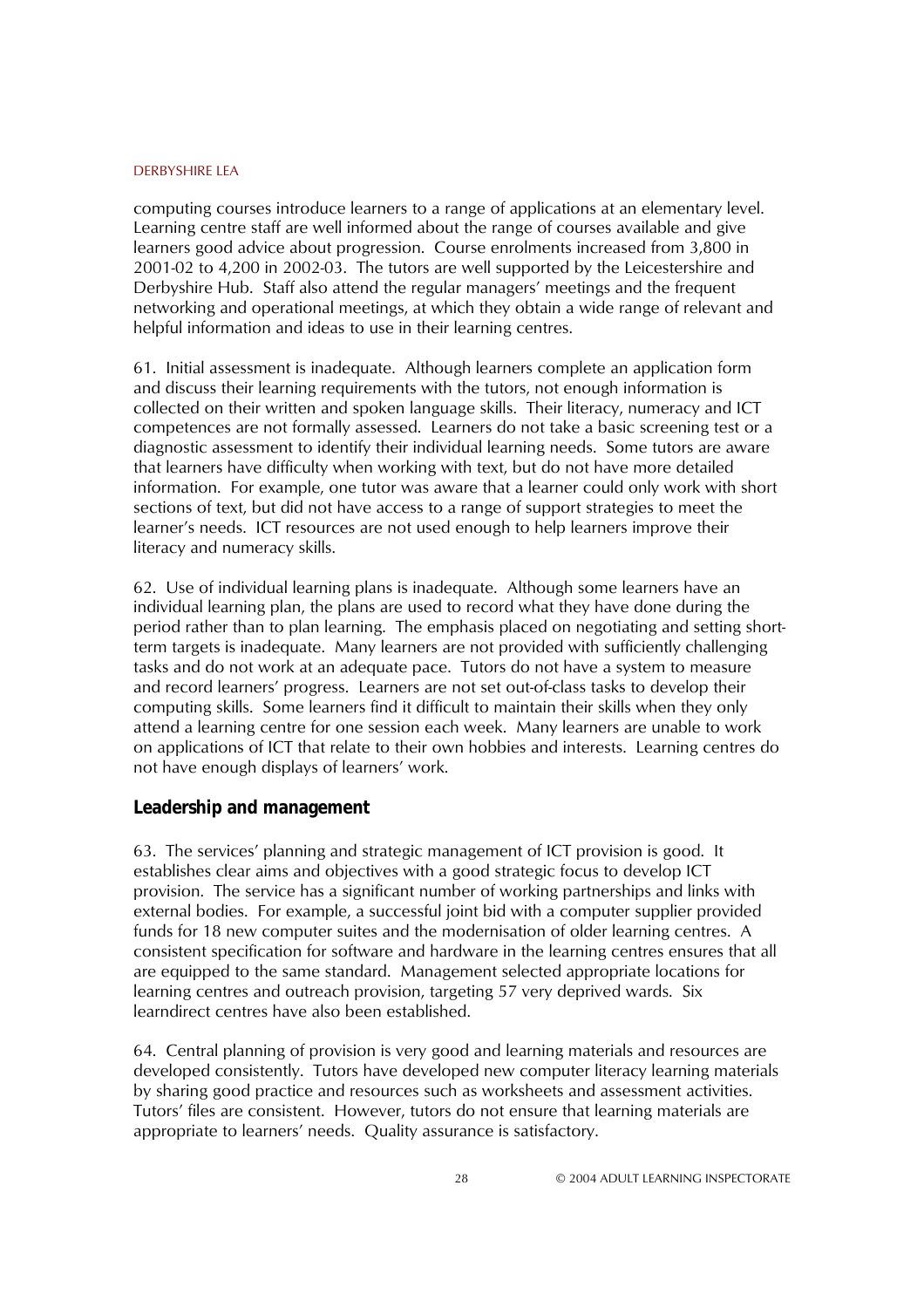65. Some staff do not fully understand their job roles and responsibilities. Although area managers have been trained in recruitment, selection and supervision techniques, some programme managers have responsibilities for which they have not been given appropriate training. Appraisal and target-setting for staff is inadequate.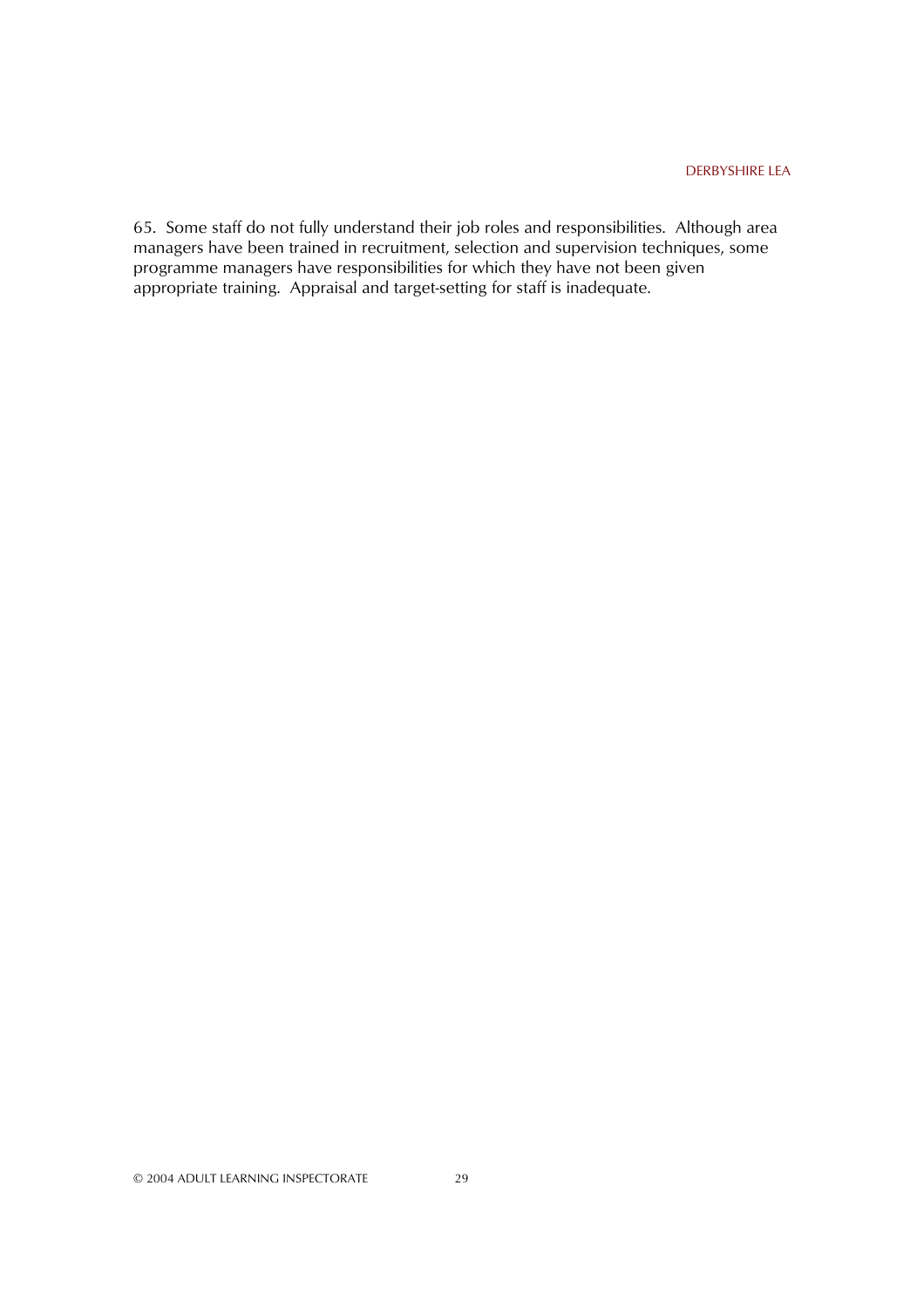| Hospitality, sport, leisure & travel |                              | Grade 3                      |
|--------------------------------------|------------------------------|------------------------------|
| <b>Programmes inspected</b>          | Number of<br><b>learners</b> | <b>Contributory</b><br>grade |
| Adult and community learning         | 2703                         |                              |

*The following strengths and weaknesses were identified during this inspection:*

### **Strengths**

- good teaching in food studies
- effective collaboration to widen participation
- good pastoral and learning support

### **Weaknesses**

- inadequate monitoring and recording of learners' progress
- insufficient curriculum development

### **Achievement and standards**

66. Achievement and retention rates are satisfactory. Achievement rates for courses such as food hygiene and first aid are in line with industry norms. Retention rates have remained good on courses such as yoga and sugarcraft. However, a large number of learners repeat classes year on year. Seventy-one per cent of lessons observed were graded good or better.

67. Learners gain good social, physical and psychological benefits through classes such as yoga, tai chi and cookery. The social benefits are particularly important for older learners, who develop good relationships and friendships through the classes. Some gain in self-confidence and apply their learning to daily life, such as assisting during times of bereavement. Learners produce satisfactory standards of work, and some learners' work is displayed to celebrate success.

### **Quality of education and training**

68. Teaching on hospitality courses is good, with 72 per cent of observed lessons graded as good or better. Most sports teaching is satisfactory, with some observed classes graded as good or better and some as less than satisfactory. Lessons are organised well with good preparation, pacing, timing and varied activities appropriate to learners' needs. In some lessons learners are fully involved in their own learning. Tutors have good occupational competence and subject knowledge. Learners are encouraged to develop their own creative approaches in classes such as sugarcraft.

69. Collaboration with external partners effectively widens participation. The service has formed successful partnerships with different departments within the council and other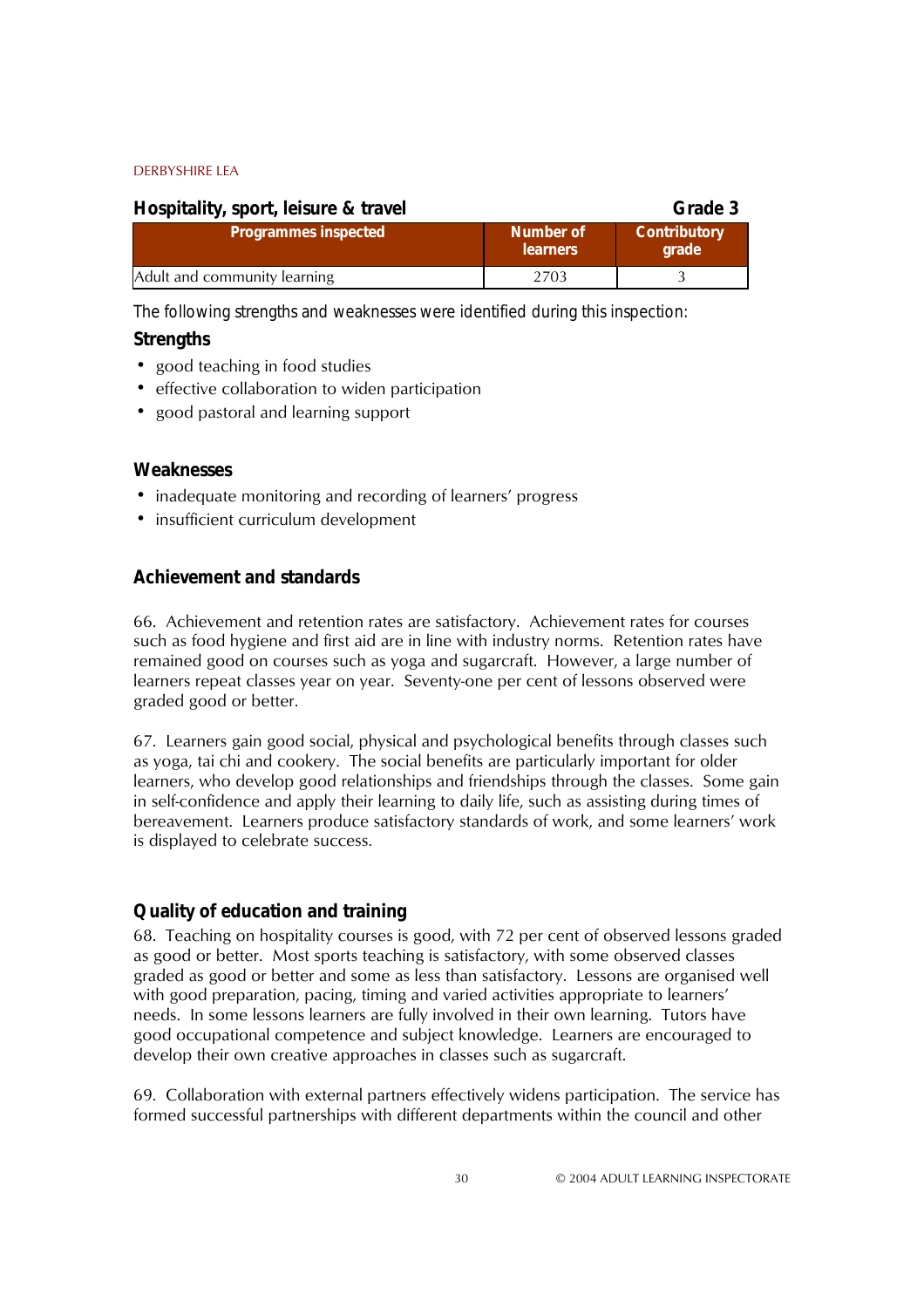organisations such as voluntary agencies, local communities, schools and other educational establishments. The service and a college are working in partnership on a bid for a new multi-use games area with the intention of running courses that will attract traditionally under-represented groups. The service has close working relationships with local leisure services to meet local needs. It has launched a project to provide unemployed people with industry-recognised qualifications, such as pool lifeguard and swimming teacher awards, that will help them gain jobs. Consultation and partnership work has taken place with local health promotions and the healthy living network: a partnership of local agencies which targets the courses and effects of rural deprivation. For example, a local residentsí association group identified a need to encourage a healthier lifestyle and courses were promoted around this theme. A collaborative project uses mobile provision on a specially adapted bus. This promotes learning on catering and healthy eating in the community, and provides information for learners. The service has developed close working relationships to capture referrals from general practitioners, and has promoted initiatives such as 'exercise on prescription', which provides patients with incentives to access beneficial exercise or adult learning, and 'change for life', which uses adult and community learning as a catalyst for changing individual approaches to personal health. This active approach to collaboration is part of the LEA's commitment to widening participation and increasing adults' involvement in education.

70. Support for learners is good. Learners receive effective pastoral support. They are provided with information, guidance and advice before starting courses from sources such as the learners' guide. Financial help is available for remission of tuition fees and the costs of travel, materials, books and equipment. Crèches are open at different times and across different venues. Funding for childminding is available in some cases for learners who cannot access crèche facilities in their area. Additional literacy, numeracy and language skills support is provided. Tutors are responsible for identifying any literacy, numeracy and language skills needs during their sessions and referring learners to the basic skills manager. Some tutors have attended literacy, numeracy and language skills awareness training. Learners with additional needs are adequately supported. For example, staff adapted a tai chi course to allow a learner with visual impairments to attend. A volunteer was provided to discreetly support the learner in class, the tutor adapted the lesson so that demonstrations and instructions became explicit and the lesson was recorded for the learner to review later. Learners in some catering classes were supported in some instances by a personal support worker.

71. Resources are satisfactory. A mixed range of venues is used for sports and hospitality courses. These vary in their levels of provision and access. Some venues have inadequate provision for people with restricted mobility. Some rooms used for learning are inadequately maintained, but most are good. Some lessons are carried out in rooms that have been risk-assessed, but are still unsatisfactory. Equipment is satisfactory. However, tutors and learners in some practical sport classes provide their own equipment, such as mats and cushions. Learners in some catering classes bring their own ingredients and equipment. Some courses have not run due to staff vacancies and lessons are not adequately covered during absences.

72. Learnersí progress is not adequately monitored or recorded. Initial assessment is not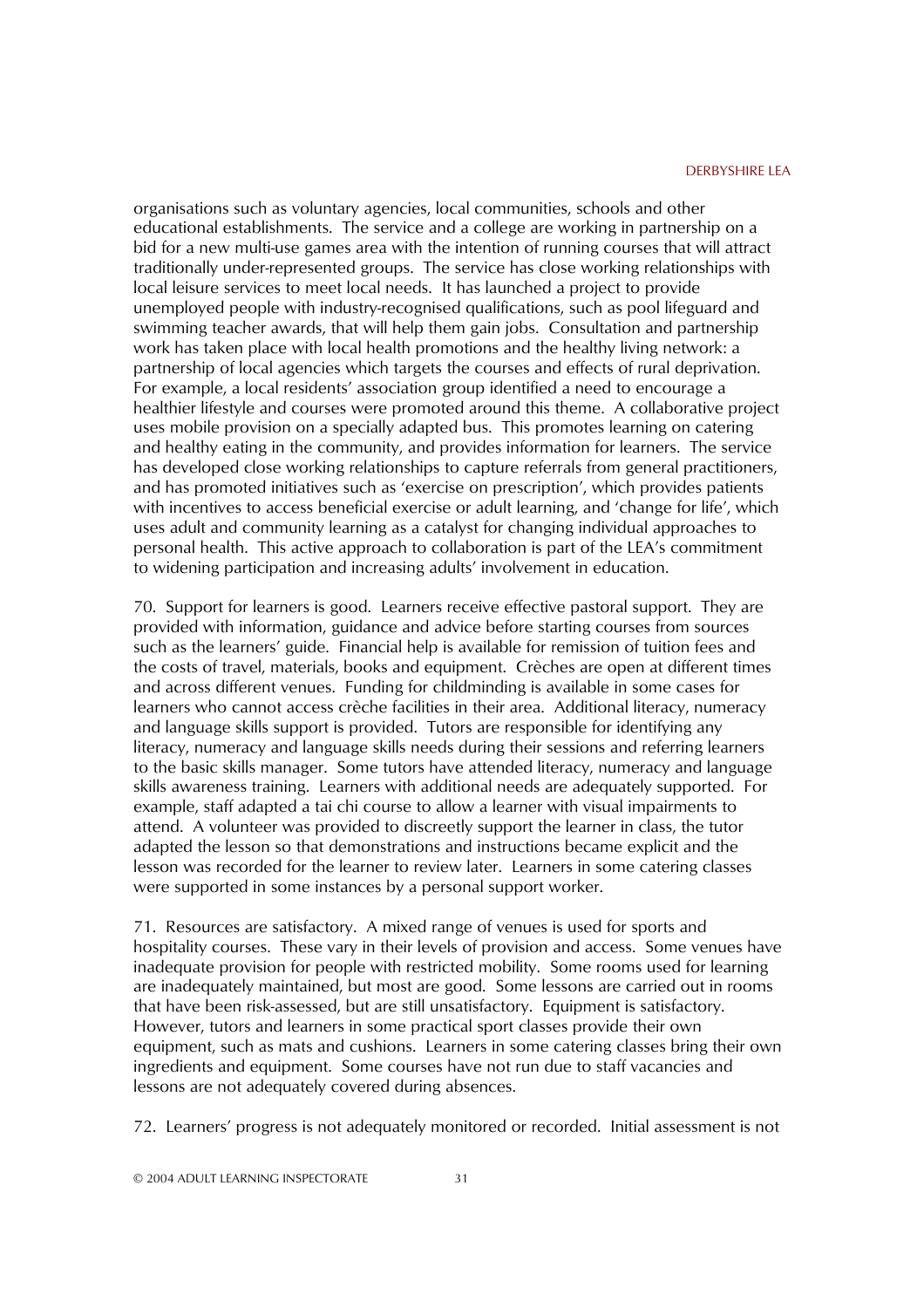always adequately carried out and is not always used to support the individual learning plan. Initial assessment takes place and new paperwork is being piloted in some courses. However, this is not fully integrated with all provision. The self-assessment report identifies this and plans are in place to implement initial assessment by September 2004. Learnersí health is not consistently checked at the start of their courses. Progress sheets are not always used to inform learners about their progress or identify their achievements. Individual learners' performance is not monitored enough and some tutors do not provide learners with feedback. Learnersí progress is not always matched to their individual needs or developments. Most tutors are aware of learnersí progress but do not keep records or keep learners informed. Learners make significant health improvements and maintain their fitness levels. For example, one learner suffering from osteoporosis has benefited from a fitness course. Another learner attends a yoga class to help retrieve a back injury.

#### **Leadership and management**

73. Management of the curriculum is satisfactory. The curriculum is being reviewed in local centres and districts in response to learners' feedback. Learners speak positively about how well their needs are met. The service has recognised that the information collected locally is not adequately fed into the overall review of the curriculum, and that the curriculum has not been developed sufficiently to meet changing community and individual needs. Not enough time has been made available in the curriculum group to carry out effective development, standardisation and review of the provision. The service is starting to improve the range of progression routes in the subject areas. Greater emphasis is being given on catering courses to ensuring that learners become more aware of cultural factors that influence the choice of foods. The sport and health policy was updated most recently in November 2002. The current curriculum group leader has been in post for less than two months, following a long period when the post was unfilled. However, priority has been given to reviewing the curriculum in March 2004 as part of the quality improvement development plan.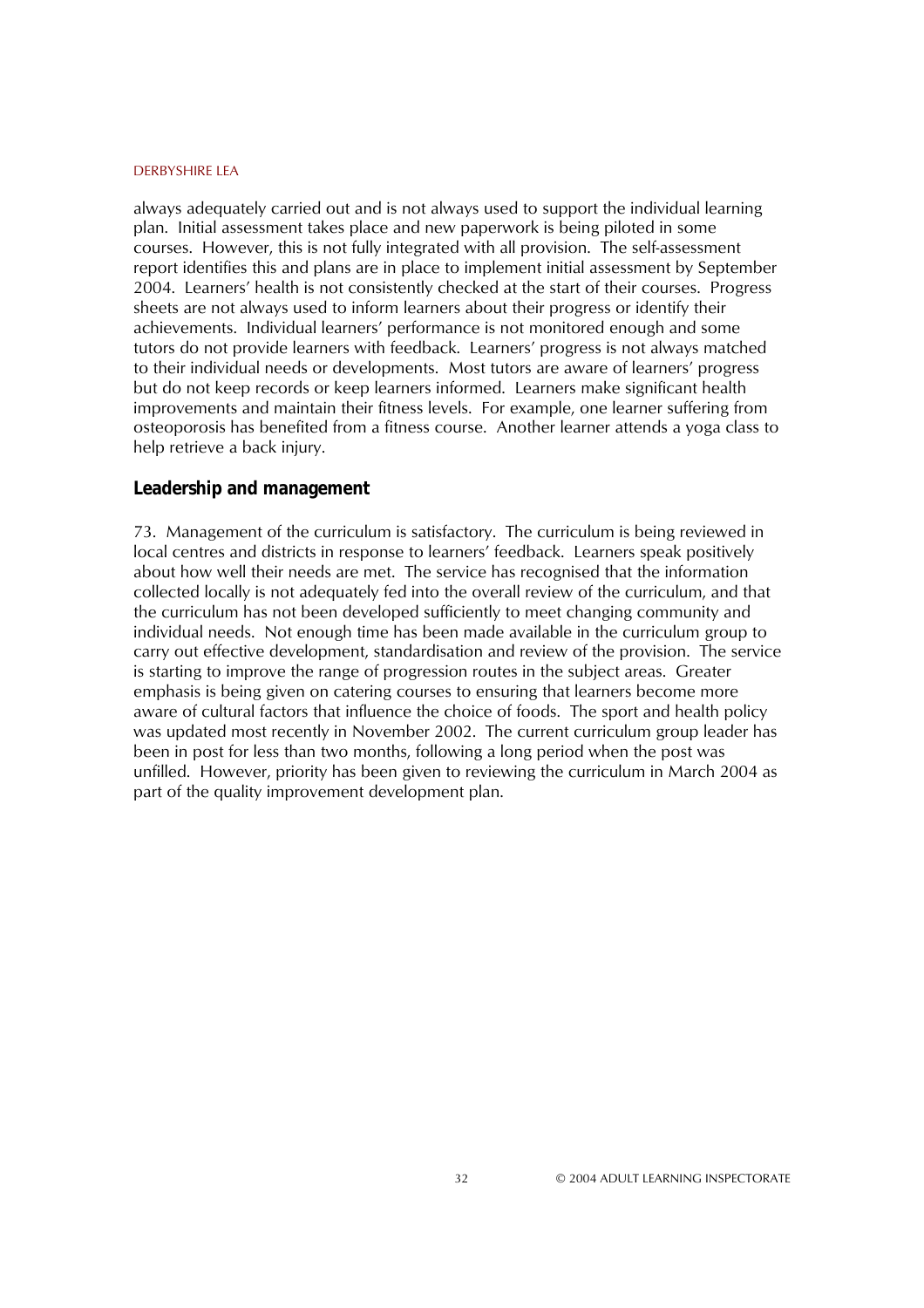| Health, social care & public services |                              | Grade 2                      |
|---------------------------------------|------------------------------|------------------------------|
| <b>Programmes inspected</b>           | Number of<br><b>learners</b> | <b>Contributory</b><br>grade |
| Adult and community learning          | 1321                         |                              |

*The following strengths and weaknesses were identified during this inspection:*

### **Strengths**

- ! good retention rates on accredited courses
- good progression
- wide range of provision at different levels across the county
- good teaching and learning

#### **Weaknesses**

- ! poor initial assessment of literacy and numeracy skills
- too few staff to cover NVO courses

### **Achievement and standards**

74. Retention rates are good on accredited courses, which account for approximately 85 per cent of the provision. The retention rate in 2001-02 was 85 per cent and rose to 88 per cent in 2002-03. It is 95 per cent so far for learners in 2003-04.

75. Learnersí progression from entry and level 1 courses, and into employment is good. Some learners have progressed from entry-level courses to level 3 of the early years childcare and education NVQ. In 2003, seven learners gained jobs after completing their qualification. Of 94 learners interviewed, 51 had successfully gained a lower level qualification. In addition, four learners had gained a number of qualifications at one level before progressing to a more advanced level.

76. Learnersí work is generally satisfactory, with the standard of some being good and most learners making good progress. For example, the work produced by classroom assistants working at stage 1 and stage 2 is of a good standard at an early stage in the course. Some NVQ learners are aiming to complete their qualification in one year and are progressing at a rate in excess of one unit a month.

### **Quality of education and training**

77. Teaching and learning were good or better in approximately two-thirds of observed lessons. Staff make good use of a range of teaching techniques to ensure that all learners can develop their knowledge and understanding. Learners on counselling courses are encouraged to work together and to develop questioning and listening skills. Many learners are challenged by the complexity of the tasks they are set. Through this they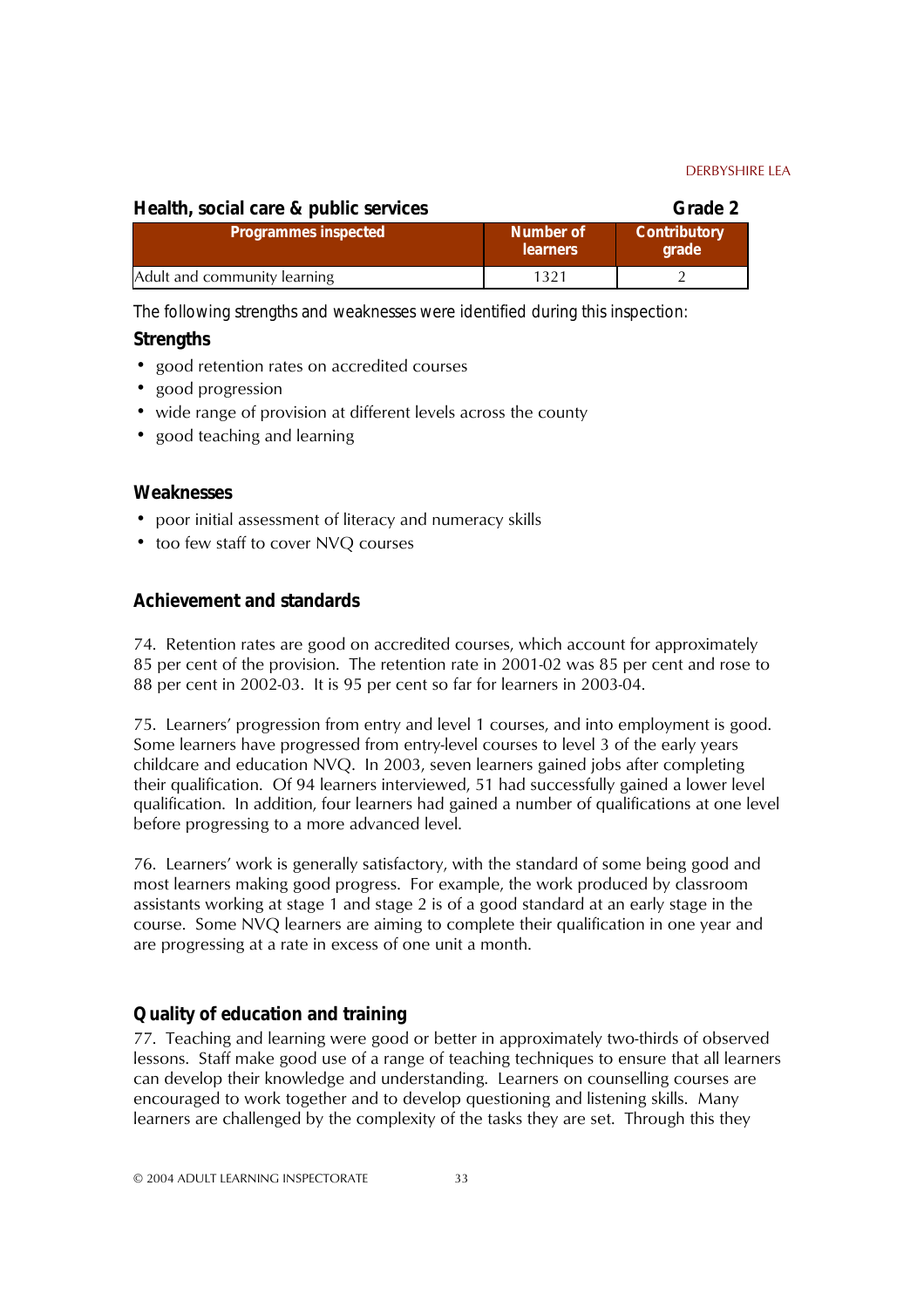develop good professional skills in early years and childcare. For example, a group of childcare learners were required to plan a play area for children with special educational needs. In groups, they explored how to ensure that all children with a variety of additional learning needs could get access to the play area. Many learners discovered that they have acquired skills through their life experience that they had not previously recognised. An appropriate variety of learning materials is used to meet the needs of most learners. Many tutors use questioning effectively to encourage less-confident learners to contribute fully to the lesson. Less-confident learners on counselling courses were encouraged by the tutors' strong support to share their experiences and views with other learners. Basic background knowledge on complementary therapy courses is taught well in a way that enables all learners to understand. Learners in a few lessons are not sufficiently motivated to develop their skills. In one lesson, learners were kept waiting for a more than an hour for a tutor who arrived late.

78. A wide range of programmes are provided at different levels across the county. Learners are able to gain qualifications in a range of childcare, care, counselling and complementary therapy courses, ranging from entry level to level 3. The most popular courses are provided across all eight regions of the county. For example, counselling courses are available in all areas and at most levels.

79. Learners on all levels of counselling courses record their progress well. To meet awarding body requirements, all learners complete a weekly professional learning log. Tutors record specific targets for learners to achieve. In addition, learners on 10-week courses complete an individual learning plan recording their aims and previous experience. On completion of the course, learners evaluate their personal growth and development using the individual learning plan.

80. Resources are satisfactory. Tutors are all vocationally competent and hold relevant qualifications. Resources such as practical craft materials for use in childcare sessions are readily available at the learning centres and are used appropriately by tutors. Good use is made of visiting speakers to support the learning programmes and to broaden learners' knowledge and understanding of specialist subjects such as equality of opportunity. Resources such as tape recorders are used well in some sessions. For example, one tutor records all sessions as a way of collecting evidence for learners who have specific literacy and numeracy needs and find it difficult to record written evidence.

81. Assessment of learnersí work is appropriate and meets the criteria set by awarding bodies. The monitoring of learners' progress is satisfactory overall, but inconsistencies in assessment exist between the learning centres. Internal verification of learners' work is satisfactory, with tutors following a clear and effective sampling strategy. Moderation of work is effective and thorough.

82. Guidance and support for learners is satisfactory. Pastoral support is generally good and includes regular tutorials and access to tutors outside of course hours. However, literacy support is currently only provided when learners or their tutors request it. There is no consistent approach to the assessment and provision of literacy and numeracy support. Appropriate action is taken when literacy and numeracy support needs are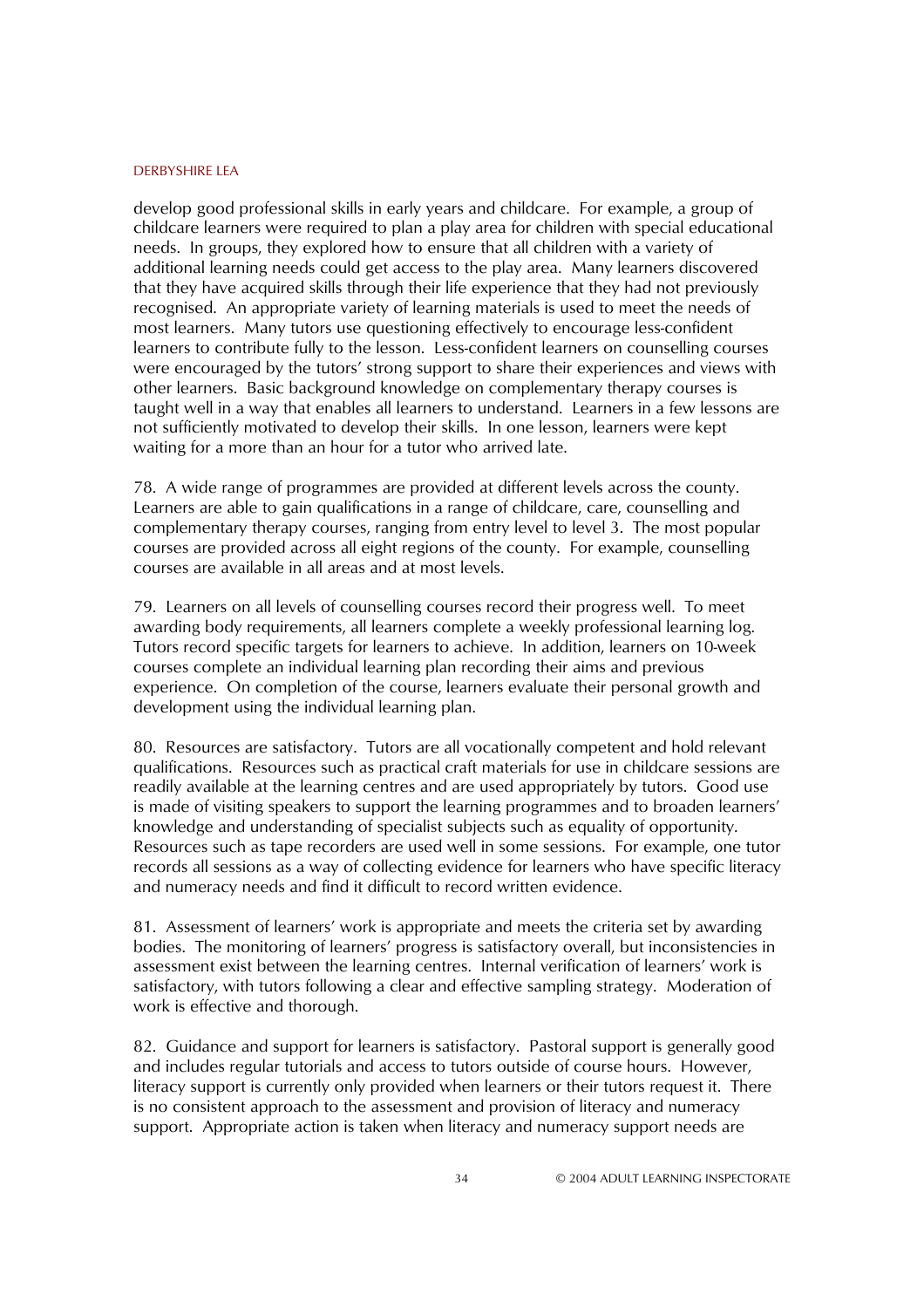identified, either through separate skills lessons or support in the classes.

83. Initial assessment is poor. Some learners do not receive any form of initial assessment. Other learners receive skill scans and basic literacy and numeracy testing. Tutors have an inconsistent approach to initial assessment. For example, some tutors do not allow learners to join a level 3 course unless they have evidence of study at level 2, while other tutors do not apply these criteria. Some learners decide themselves what level of qualification they will work towards. For example, some learners are working towards a level 3 NVQ. As they have not completed any initial assessment, it is difficult for tutors to assess their suitability for the course, particularly the level of literacy required for written assessment.

84. The service does not have enough staff to cover NVQ courses. Some staff have recently left and have not been replaced. The service is experiencing difficulty in appointing new staff and some tutors have had to work with particularly large groups of learners. One group contains year 1 and 2 learners, with the year 2 learners occasionally having to repeat work. Some areas do not have enough NVQ assessors to carry out regular practical assessments.

#### **Leadership and management**

85. Many features of the programme are managed well. The service is responsive to the needs of learners throughout Derbyshire. It provides courses for which there is a demand and widens participation effectively with projects such as literacy and numeracy skills for the homeless, men into childcare and courses in community outreach centres. Equality of opportunity is taught as an integral part of all provision.

86. A new curriculum manager was appointed in November 2003 and is currently reviewing the curriculum area. Regular staff meetings are held to discuss course developments, but these are held at the individual learning centres and the service is working towards a greater sharing of good practice. Some management practice is not consistent across the learning centres. Some tutors working at a number of sites are required to report to several different line managers. Paperwork is not always standardised to ensure consistency. Appraisals and lesson observations are held annually and contribute to quality improvement. The self-assessment report has a clear focus on the curriculum. Although inspectors identified some of the strengths and weaknesses identified in the report, they identified additional strengths and weaknesses.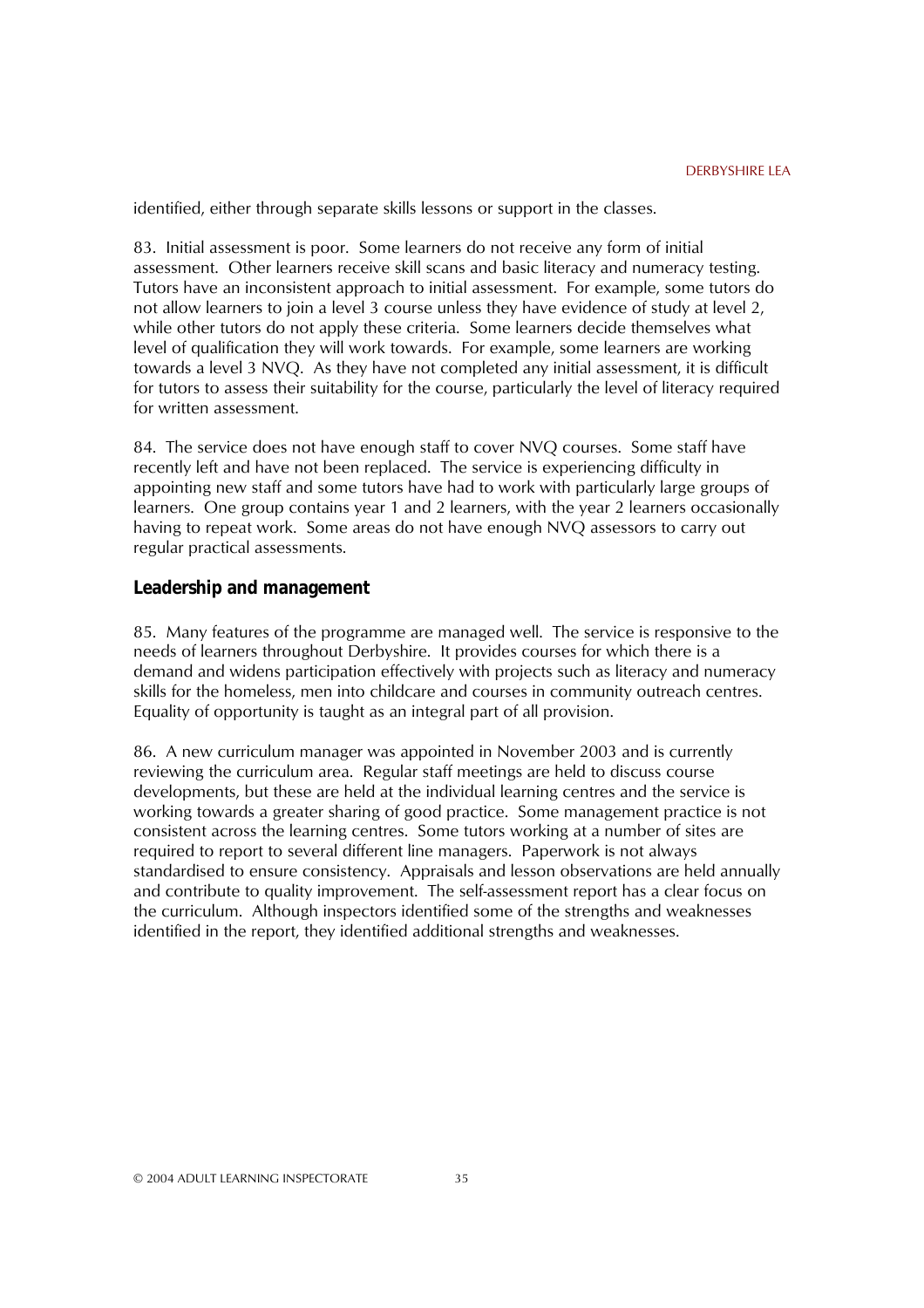| Visual & performing arts & media |                              | Grade 2                      |
|----------------------------------|------------------------------|------------------------------|
| <b>Programmes inspected</b>      | Number of<br><b>learners</b> | <b>Contributory</b><br>grade |
| Adult and community learning     | 3941                         |                              |

*The following strengths and weaknesses were identified during this inspection:*

### **Strengths**

- learners' successful achievement of individual goals
- good standards of work
- good-quality teaching and learning
- wide range of courses

#### **Weaknesses**

- inadequate recording of learners' progress
- some ineffective curriculum management

### **Achievement and standards**

87. Achievement rates are good, with 88 per cent of learners on accredited courses gaining nationally recognised qualifications. Most learners successfully achieve their individual learning goals and many use their skills in social and cultural contexts and for the benefit of the local community. For example, learners in belly-dancing classes perform in public to raise money for national charities. Learners in one embroidery class have completed embroidered panels for display in a local hospital. Health benefits are good, particularly for learners with physical or mental disabilities, and learners interviewed report an increased self-confidence in participating in classes. New and more experienced learners are enthusiastic regarding their progress. Retention rates are good, at 89 per cent in 2002-03 and 84 per cent currently.

88. Learners produce a good standard of work. They skilfully produce pieces of lace, embroidery, pottery and digital imagery, and perform music, dance and drama. These activities are often recorded using photographs, video and audio. Completed work in classes is often proficient and professional, as are the displays seen in many learning centres. One class is designing and constructing a small garden for a garden show, which will later be reconstructed at one of the full-time learning centres. This project will involve learners from a number of classes, including those studying mosaics, woodwork and pottery.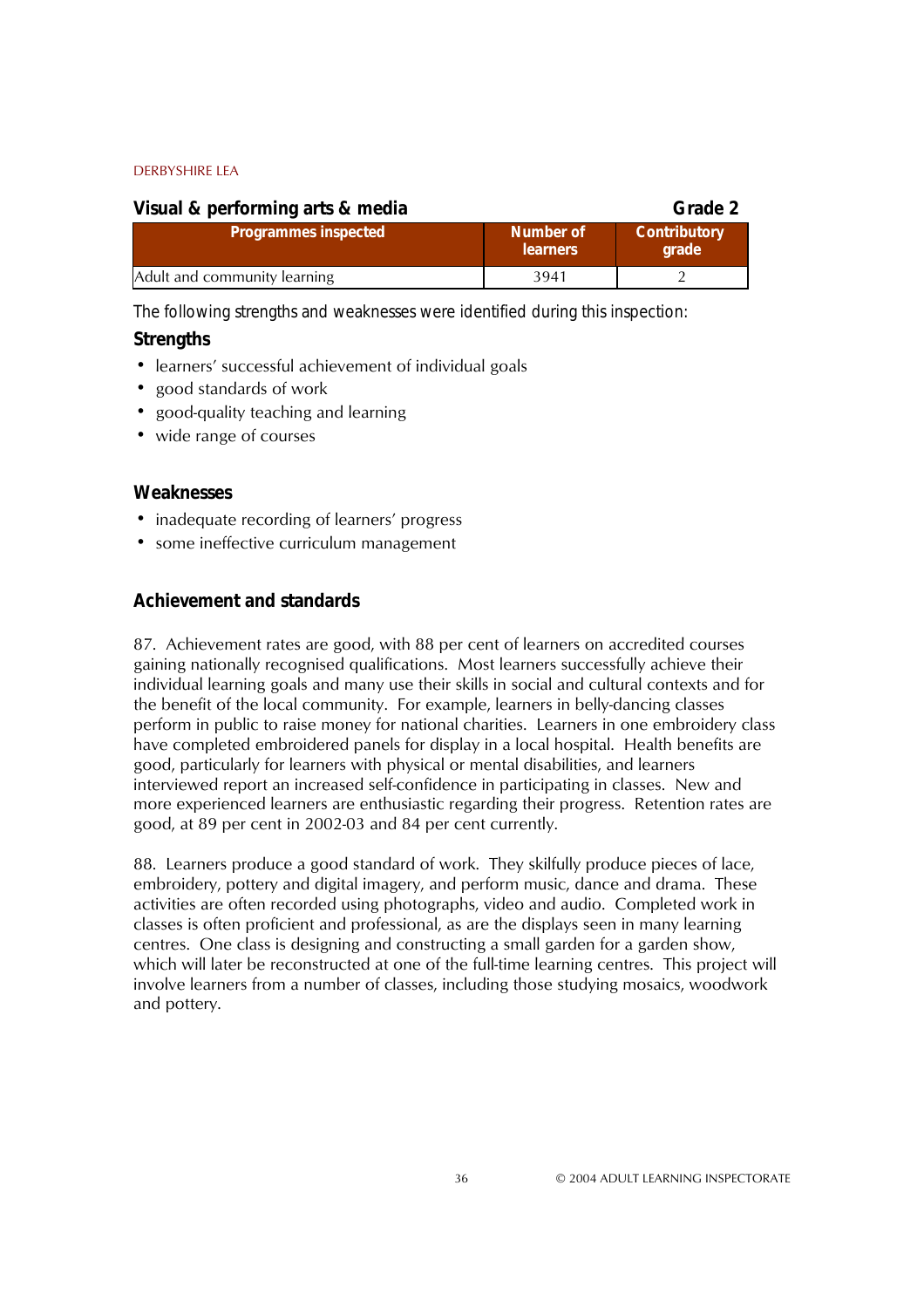### **Quality of education and training**

89. Teaching and learning are of a good quality. A very good range of demanding learning activities creatively challenges learners. Learners experiment with a wide range of techniques in visual media and dance. Tutors have in-depth technical competence and many are practising artists, designers and performers. Learners receive effective instruction and support in groups and individually. Tutors' demonstrations enable learners to acquire a good understanding of the importance of practical and creative skills in art, crafts and performance. These demonstrations set standards which learners can aim to reach. Working relationships between tutors and learners are good. New learners make significant progress, gaining and using skills and knowledge in art, music and dance. More experienced learners extend and develop skills and knowledge very well and progress to increasingly complex projects.

90. Learners have a well-developed knowledge and understanding of visual and performing arts subjects, and apply them in practical project work in areas including pottery, upholstery, dance and drama. Learners develop an extensive range of new skills such as woodcarving, sewing, upholstery, salsa dancing, singing in harmony and guitar playing. They benefit from effective integration of contemporary, cultural and historical information which sets the learning experience in context. Many learners are able to explain and demonstrate their learning experiences using professional and technical vocabulary. Effective development of reflective learning practices such as individual and group critique, learning journals, recording of performances and project sheets encourages self-evaluation and enables learners to progress and improve.

91. Learners are able to choose from a wide range of courses, particularly in visual arts and crafts. These are widely available in all districts of the county in the daytime and evening, and a small programme is available at weekends. A new programme of media arts courses using digital imaging technology is available in all districts and is well subscribed. Progression opportunities exist from non-accredited courses to accredited courses in most cases. Learners with learning difficulties work successfully in mainstream classes such as watercolour painting, woodcarving and belly-dancing.

92. Resources and accommodation are satisfactory and are generally suitable for their purpose. Some learning centres are new or have been recently refurbished. These provide classrooms and workshops that are particularly suitable for practical activities in art, craft, media and performance. However, some rooms are inappropriate for specialist activities. For example, one digital imaging class was held in a cookery room with unsafe seating arrangements. Some classrooms used for performing arts courses have inadequate heating and inappropriate flooring for dance. A good range of learning materials is used to support learners. Tutors use a range of visual, written and recorded information and examples of artwork and performance to enhance learning activities. Essential equipment is provided, such as sewing machines for dressmaking, soft furnishings and some craft classes, and laptop computers for digital imaging classes if needed.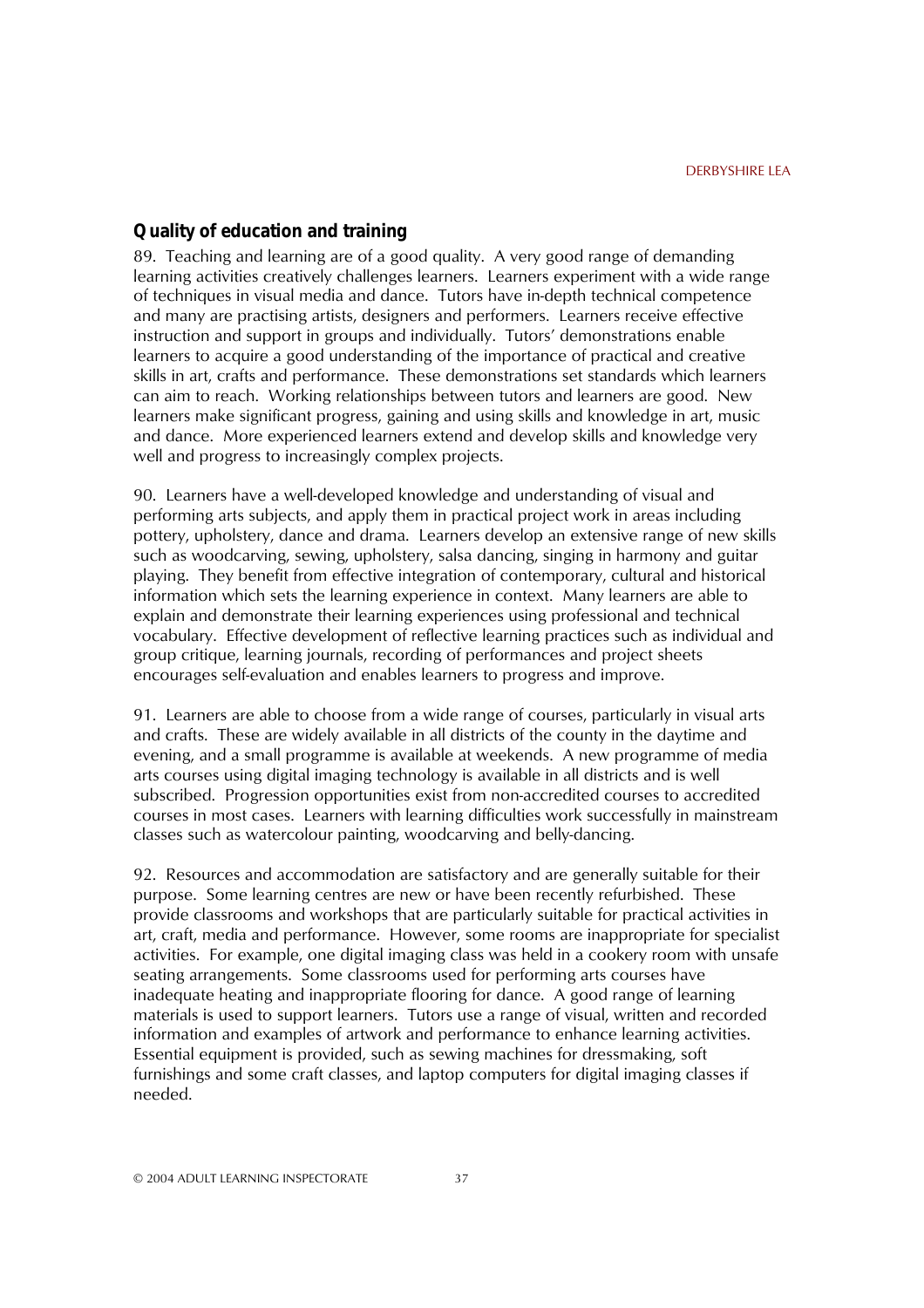93. The service provides effective pre-course information and guidance with comprehensive course leaflets, as part of a county-wide publicity strategy. This strategy also uses flyers, brochures, radio advertising and open days. Reception staff in all fulltime learning centres are trained to give information and advice and to make referrals to other providers where necessary. Subject-specific induction is sometimes inadequate. The use of initial assessment is inconsistent and the county-wide system is not appropriate to some subjects in the creative arts. Induction is not seen as important for returning learners and comprises only a checklist covering generic topics. Safe working practices are insufficiently reinforced in some classes.

94. Recording of learnersí progress is inadequate. Tutorsí practices in recording learnersí progress are not consistent. Many tutors have designed detailed records to support the management of learning, and some use the overall county system. However, learners' progress is not recorded sufficiently in some classes and learners do not always know what they need to do to improve. The referral system for supporting learners with additional literacy, numeracy and language skills needs is incomplete.

#### **Leadership and management**

95. The curriculum has been managed well and the standard of teaching and learning is good. The service has identified that current measures to support the curriculum are less effective following the curriculum manager's secondment to another post. Initial attempts to recruit a replacement manager were unsuccessful. Not enough curriculum meetings have been held recently to communicate effectively with tutors, and no countywide meetings for tutors have been held since May 2003. Tutors have not received sufficient support or training for the implementation of new systems and procedures. Good opportunities are available for professional development. They are managed centrally as well as by area managers. These focus mainly on aspects of teaching and learning. In a few centres management decisions are not always communicated clearly to tutors and learners. The future use of a specialist workshop is uncertain in one learning centre, and learners have enrolled elsewhere. The service plans to strengthen the management of the curriculum area in the summer of 2004.

96. The serviceís promotion of equality of opportunity is good. Promotional literature is available in Braille and large print and less-usual methods are used in some learning centres to share information, including informal discussion with targeted groups, cinema and radio advertising and editorials in local newspapers. All learners receive a learners' guide outlining expectations of learners, crèche arrangements, support for learning, an equal opportunities statement and compliance with the Disability Discrimination Act 1995. Individual learning centres produce leaflets for learners that give more specific detail on health and safety, complaints procedures and important contacts. A copy of the equal opportunities policy document is available from the learning centre or the programme manager.

97. Some quality assurance procedures are inconsistently implemented. Observations of teaching and learning are established well and include clear action-planning and links to staff training and development. However, these are not always carried out by subject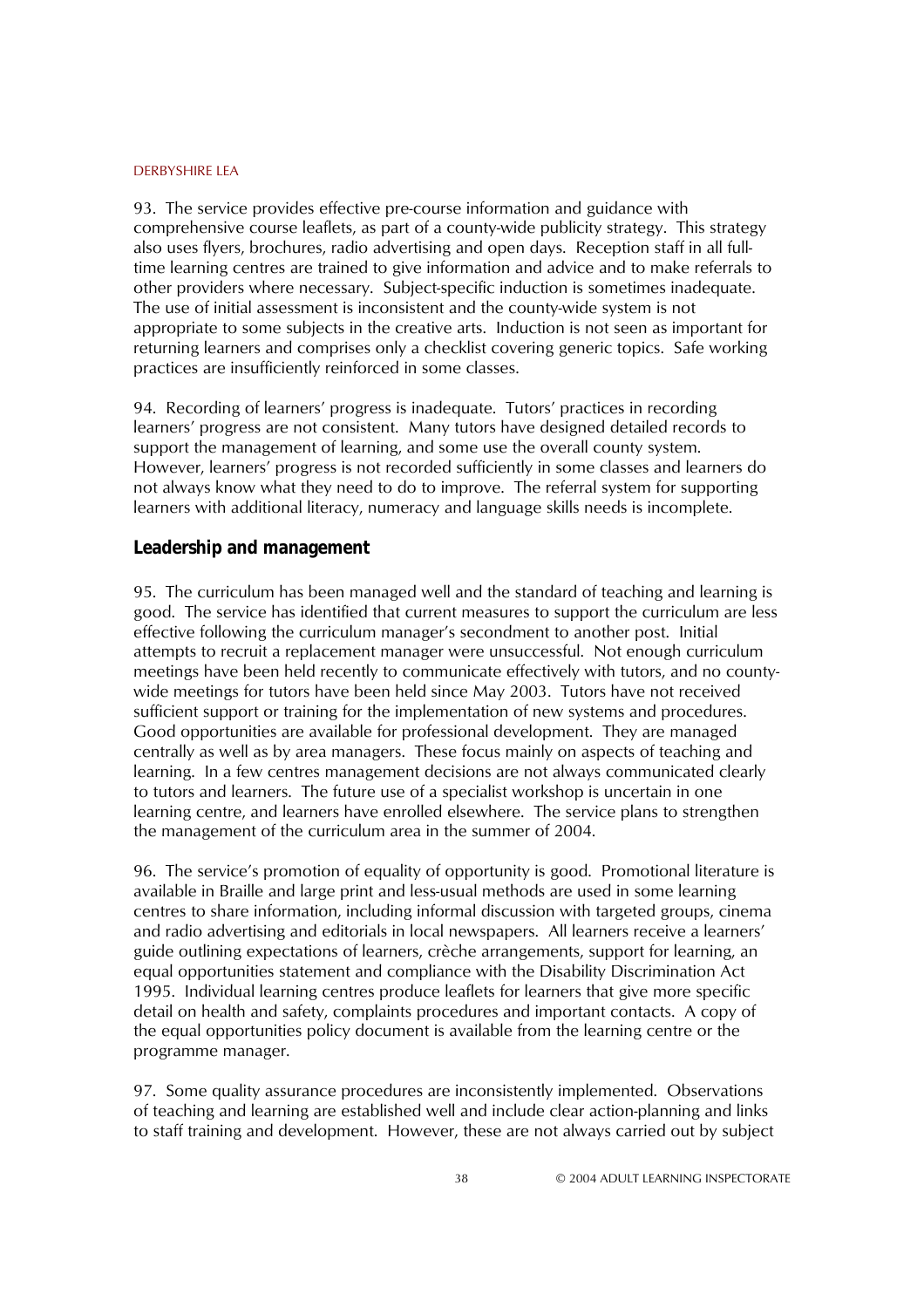specialists. All new staff are observed during their first six months in the post, and fulltime staff are observed every two years. Internal verification of accredited courses is satisfactory. Course reviews are not always completed by tutors. Programme evaluation to identify actions for quality improvements takes place mid-term and at the end of the programme. Not all teaching staff are sufficiently involved in the self-assessment report. Some district programme managers are involved in preparing an evaluative report for the county. The self-assessment report's findings match most of the inspectors' findings. Observations of teaching and learning, were found to be of a better standard than identified in the self-assessment report.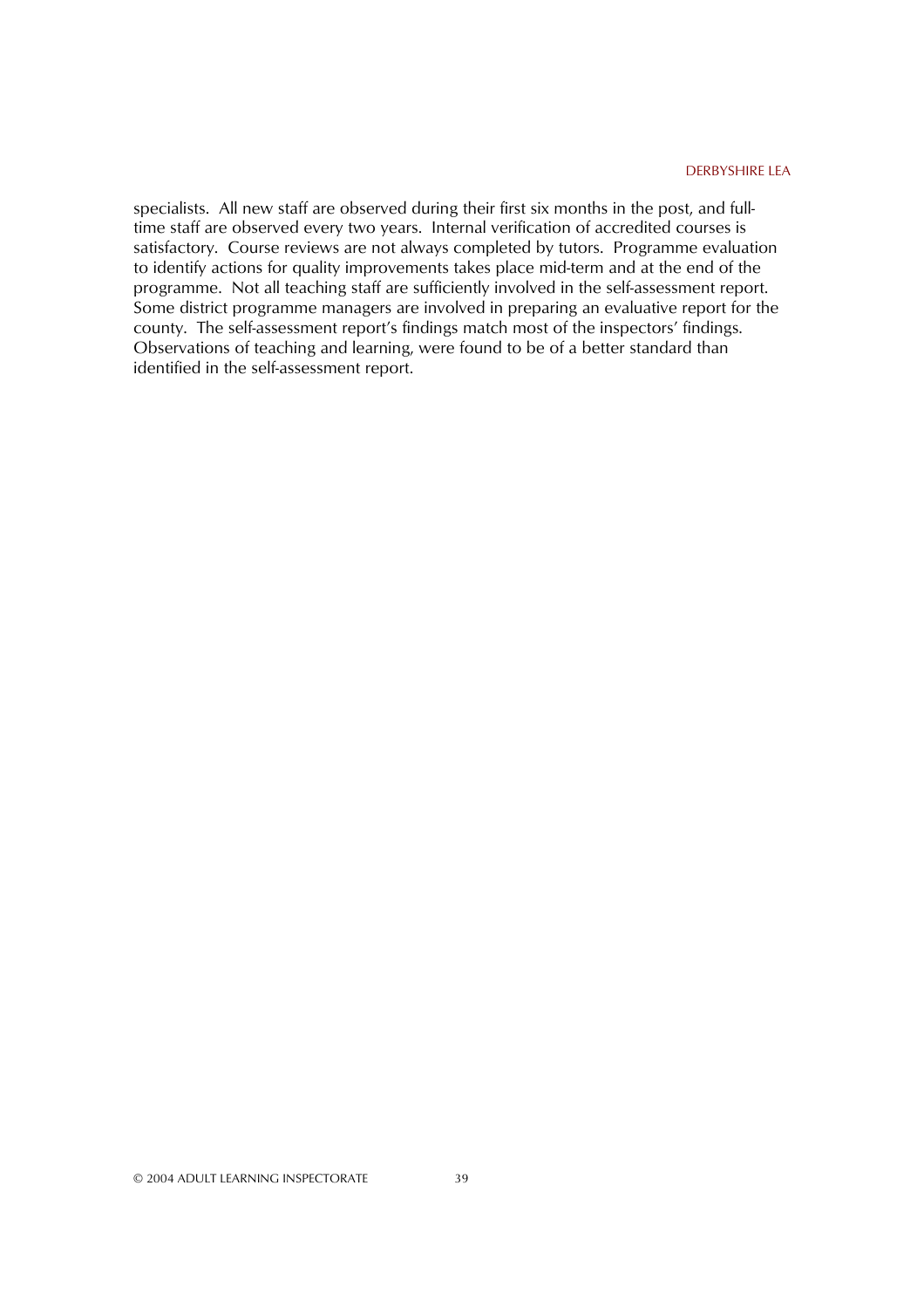| English, languages & communications |                              | Grade 3                      |
|-------------------------------------|------------------------------|------------------------------|
| <b>Programmes inspected</b>         | Number of<br><b>learners</b> | <b>Contributory</b><br>grade |
| Adult and community learning        | 1800                         |                              |

*The following strengths and weaknesses were identified during this inspection:*

### **Strengths**

- ! good achievement of individual learning goals
- effective management of learning in small groups
- effective initiatives to attract new language learners

### **Weaknesses**

- inadequate range of teaching methods used in large groups
- insufficient range of language courses

### **Achievement and standards**

98. Achievement rates of individual language goals is good. Learners state clearly their reasons for learning a new language, such as personal interest or to use on holiday. Some learn to help their children with languages at school. Most learners use their foreign language confidently, demonstrate good levels of fluency and apply their skills well outside lessons. For example, many learners who visit Spain regularly use Spanish with increased confidence and are able to be more specific when ordering food and requesting payment. Creative writing learners develop good writing skills and produce work with good awareness of their audience. For example, they use appropriate language when writing children's stories and are able to reproduce the correct balance of repetition and tone.

99. Approximately 70 per cent of modern language learners on accredited courses gain their certificate. On courses that do not lead to qualifications, tutors and learners monitor progress through clear progress charts. Learners fully understand the importance of these charts and are able to demonstrate well how their skills have improved. Some learners use their skills to improve their career prospects and gain jobs. Homework is regularly set and marked and learners are provided with good, detailed feedback. Learners work well together and enjoy their courses.

### **Quality of education and training**

100. Tutors effectively manage learning in small groups. Teaching was good or better in approximately half of the lessons observed. In these lessons, tutors effectively use small group and pair-work and organise learning well. For example, in one foreign language lesson, learners used dice as an aid to learning verb forms and vocabulary. Tutors use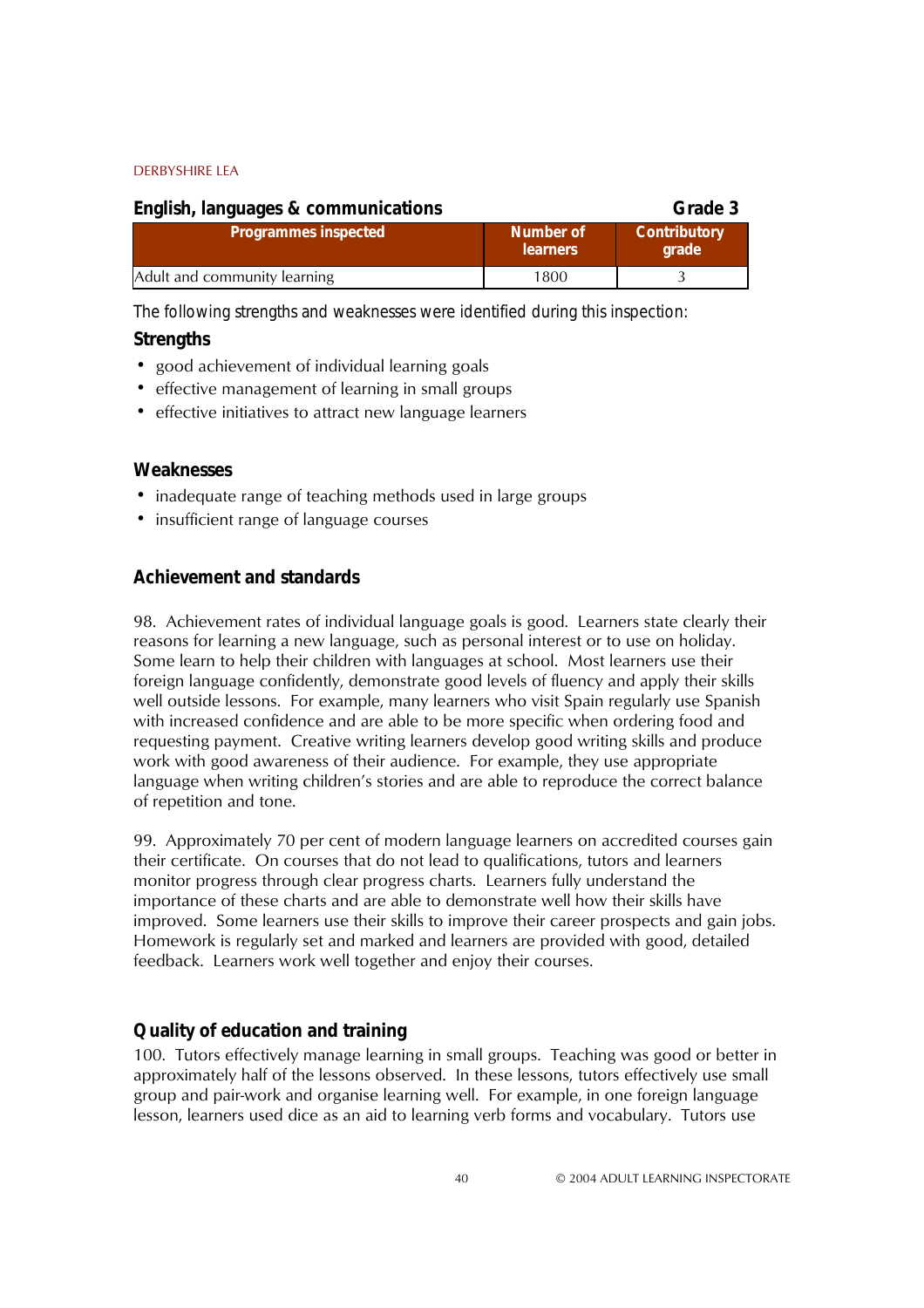very good teaching techniques in small groups. For example, learners use information gap exercises to check their comprehension of a video presentation about the country of their target language. In another post-GCSE German conversation class, learners practised grammar particularly well, working with their partners to solve imaginative language-based problems. In these lessons, tutors and learners used the taught language well and practised new skills effectively. In a number of English lessons, more-able learners supported less-able learners on comprehension exercises. Sign language learners know what is expected of them and develop good signing skills. In these lessons, all learners were well motivated to achieve and progress at an appropriate pace and build well on their existing skills.

101. Many effective initiatives are in place to attract new foreign language learners. Learner numbers have increased regularly over the past three years from 831 in 2001-02, to 1,123 in 2002-03. To date in 2003-04, 1,220 learners are enrolled. Parents and their children are able to work together and practise their language skills through a good variety of interactive activities and learning materials appropriate to their ages. Learners use the target language extensively during role-play activities, games, songs and other activities. A recent effective initiative that has attracted new learners is the introduction of learndirect lessons in French, German and Spanish. For example, existing learndirect learners who have completed ICT courses now use their ICT skills to study a foreign language. They use CD-ROMs to study at their own pace at a convenient community venue. Tutors support learners appropriately through e-mail. Course locations are regularly reviewed and new community venues are found if necessary.

102. Resources are satisfactory. Learning centres range from purpose-built accommodation to refurbished and school premises. Childcare and crèche facilities are good. Audio-visual equipment is readily available in some learning centres, but not in others. Many learners are not able to listen to recordings of native speakers of their target language, and instead have to listen to text read aloud by other learners. Access for people with restricted mobility is poor at some learning centres. For example, one ground-floor teaching room is inaccessible to wheelchair users. At another learning centre, lessons takes place in an upstairs room when there is a room available on the ground floor. Most tutors are appropriately qualified and experienced. For example, creative writing tutors are published authors.

103. Assessment is satisfactory. Tutors use the assessment schemes of the awarding bodies and have extended this to courses that do not lead to qualifications. Learners can measure their own progress and identify their competence through review charts. This monitoring is not yet standardised across the whole provision.

104. Course information sheets are accurate. Learners sit in on classes before they enrol. Where specific individual learning needs are identified, additional support is provided. For example, in GCSE English, separate sessions are available to cover spelling and punctuation. Literacy, numeracy and language skills tutors keep in touch with learners who have progressed to GCSE courses.

105. Tutors use an inadequate range of teaching methods for larger groups. In these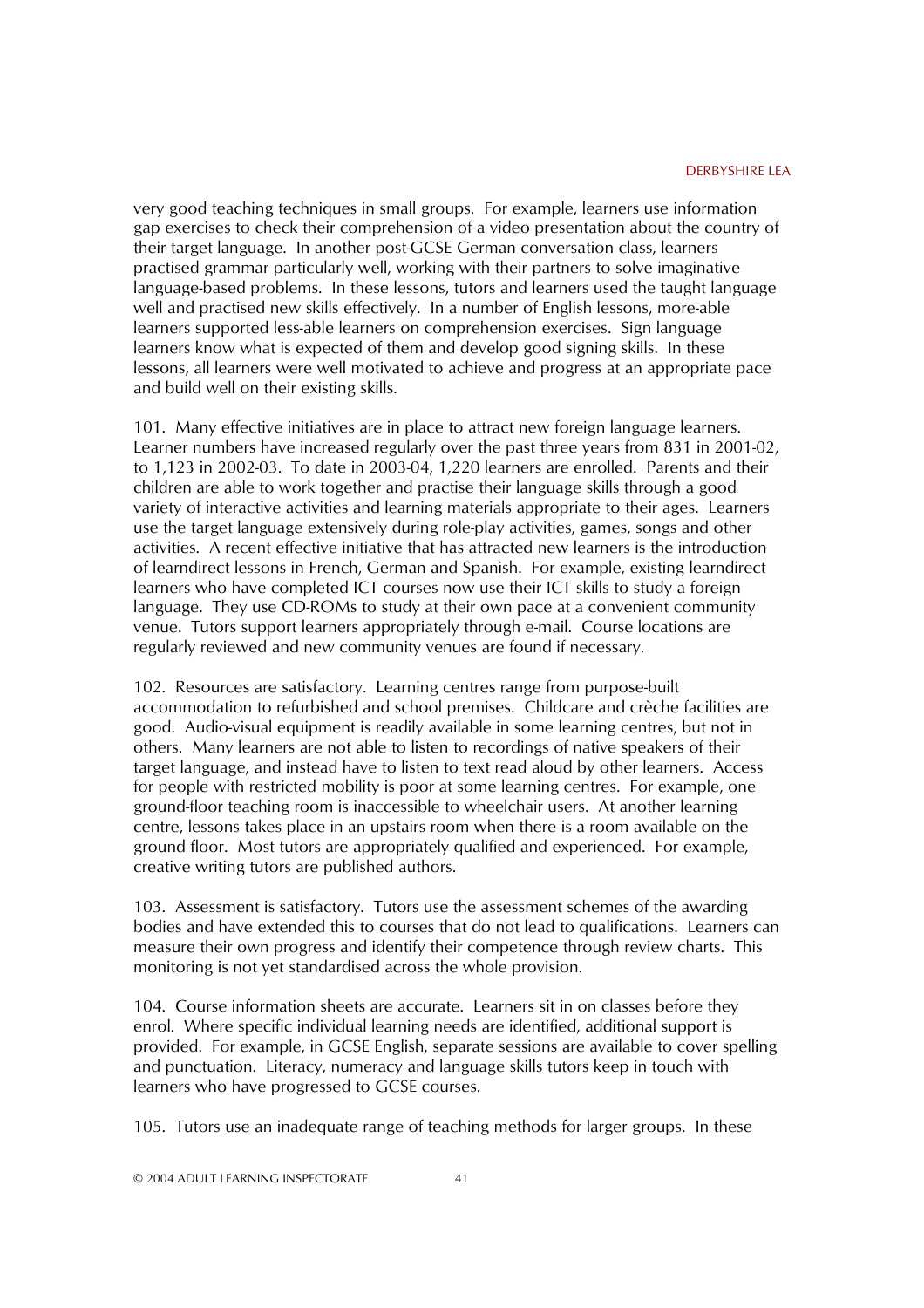lessons, tutors dominate the learning process. For example, no group work took place in one English lesson, with the tutor leading the entire lesson. Handouts are relied on too much and tutors do not make good use of appropriate learning materials. Tutors often use the same handout with a number of groups of different ability levels. Tutors in some foreign language lessons do not use the target language enough, often using English for basic commands and to check learnersí understanding. Learners are not given enough time to practise basic listening and speaking skills. Learners often state simple numbers or answer comprehension questions in English rather than using the target language. Learners express times of day and basic distance in English. In these sessions, learners are not provided with activities to use new words in context, pronunciation is not regularly corrected and inappropriate vocabulary is often allowed. Tutors in some sign language lessons do not meet individual learnersí needs. In many cases tutors provide too much new information for learners to understand, develop and use, and use of pair and small group work is inadequate.

106. The range of foreign language courses available is insufficient. Only modern European languages are provided, of which Spanish is offered most frequently. It is the only language on offer in 19 of the learning centres, and is taught in a further 13. Greek is only provided in two learning centres, German in seven, Italian in 12 and French in 25 learning centres. The range of creative writing courses available is inadequate. For example, there are no courses relating to script writing or techniques for presenting manuscript for submission to publishers and agents.

#### **Leadership and management**

107. Leadership and management are satisfactory. Recent developments in the management of foreign languages and English have been implemented. Good practice is shared well. For example, following the annual tutors' conference, tutors exchange ideas for topics and assignments. They share techniques used to assess the skills of learners on courses not leading to qualifications. More tutors are now assessing the progress of learners on beginner and level 1 courses.

108. Teaching and learning are observed regularly. Guidelines and relevant paperwork are in place for observing language teaching. Tutors use these to improve lesson management and their teaching. Language classes are not always observed by trained linguists.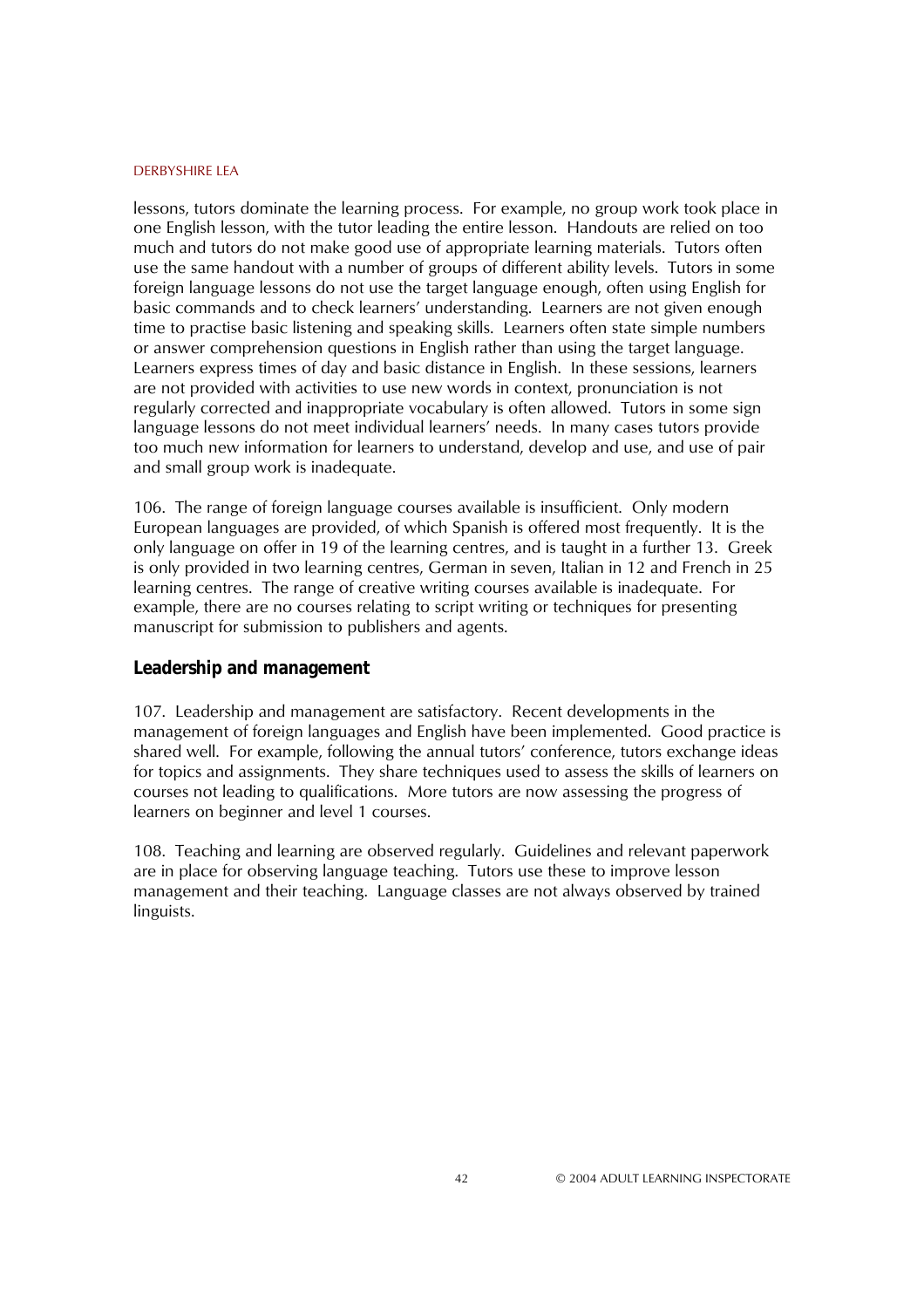| <b>Foundation programmes</b> |                              | Grade 2                      |
|------------------------------|------------------------------|------------------------------|
| <b>Programmes inspected</b>  | Number of<br><b>learners</b> | <b>Contributory</b><br>grade |
| Adult and community learning | 1503                         |                              |

*The following strengths and weaknesses were identified during this inspection:*

### **Strengths**

- good development of personal and learning skills
- good teaching and learning
- good use of ICT to support learning in main centres
- ! effective use of support from volunteers and learners
- effective measures to widen participation

#### **Weaknesses**

- ! unsatisfactory accommodation and resources at some learning centres
- poorly organised learners' portfolios
- ! poor evaluation of learning activities

### **Achievement and standards**

109. Learnersí personal and learning skills are developed well in most lessons. In the better lessons, learners are able to clearly describe their learning outcomes and the progress they are making towards their goals. Learners develop good self-confidence and produce good standards of work. For example, one learner is now able to confidently fill in forms and sign cheques. Another learner has developed good writing skills. Learners work well together and many progress on to more advanced literacy or numeracy courses. Some learners go on to become trained volunteers or support assistants. In 2002-03, 75 per cent of retained learners achieved an external qualification.

### **Quality of education and training**

110. Teaching and learning are good with 62 per cent of the 50 lessons observed graded as good or better. Learnersí individual needs are taken into account when planning learning. Skills development is emphasised well and learners are given clear explanations to help them progress. Tutors develop good working relationships with learners and use a good variety of teaching methods to encourage their participation and maintain their interest. Learners are motivated well and work effectively to build on their existing skills and previous knowledge. For example, learners in one numeracy session developed good skills in fractions, percentages and ratios, building on previously learnt skills in using common denominators. Learners in one literacy session were encouraged to divide words into syllables in order to develop spelling skills.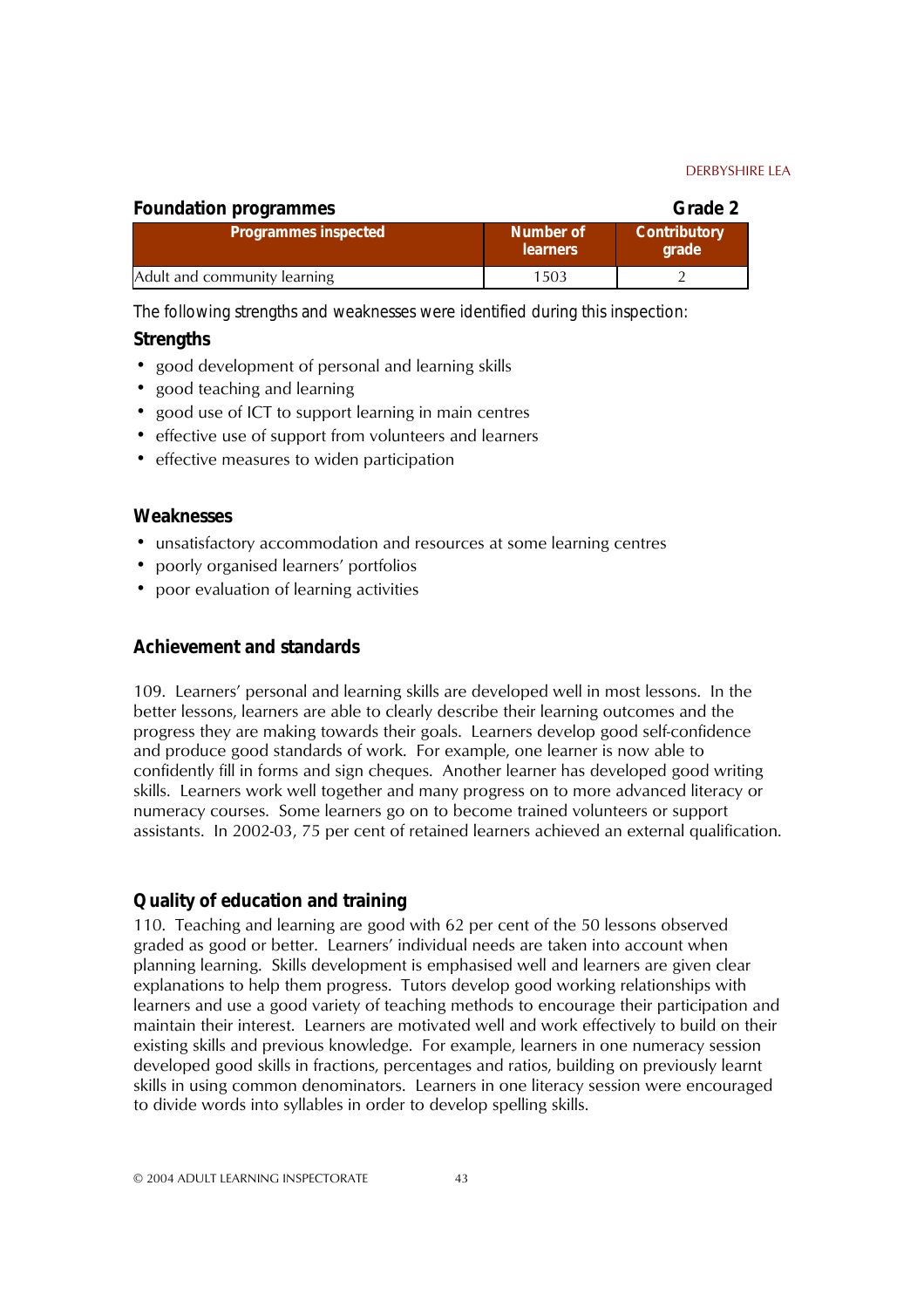111. ICT is used well to support learning in the main learning centres. Tutors effectively plan the use of ICT, including the use of materials on the internet to support learning. Appropriate software is used for the development of literacy and numeracy skills and to provide appropriate extension activities. Learners develop good ICT skills and are able to use ICT to become more independent learners. The service uses learndirect well for life skills learners; they attend regularly and make satisfactory progress.

112. Volunteers and learning support staff are used effectively. Working relationships between tutors, volunteers and learning support workers are good, with good discussions on lesson planning and individual learnersí needs. Appropriate support is provided to help learners progress at their own pace and consolidate their skills. For example, in one class a support worker took notes for a learner who had learning difficulties and a physical disability. The service provides good incentives to help recruit volunteers and support staff, including offering effective training to learning support workers. This is provided across all regions and support staff are paid to attend the meetings.

113. The service has formed effective working partnerships with external bodies to meet local and community needs. Classes are provided through 65 learning centres to ensure that learners can attend venues close to their homes. Effective partnerships with a number of other services, including Sure Start, the probation service, Connexions and the Derbyshire Hub have helped increase enrolments from 3,482 to 3,788 in the past two years. Areas of the county identified as being in need of foundation provision have been clearly targeted to increase participation. Substantial funding was sought in partnership with two local colleges and the Derbyshire LSC to create a local learning centre in South Derbyshire.

114. Accommodation and resources are unsatisfactory, particularly in the outreach centres. Some outreach centres do not have adequate access for people with restricted mobility. Some classrooms do not have sufficient space for the number of learners, and some are poorly maintained. Although the main learning centres have good ICT facilities, facilities for ICT are poor in many of the outreach centres. Learners in these classes work mainly with paper-based resources. Not enough staff have sufficient expertise to teach and support all learners, particularly those who are dyslexic or who speak English as an additional language. Some outreach centres do not have enough learning support staff for the number of learners who attend.

115. Learners' portfolios are poorly organised. Many learners have been out of learning for a significant number of years and do not have appropriate organisational skills. Tutors do provide learners with appropriate help to develop the skills they need to structure their portfolios adequately. In one case, a learner working on converting fractions into decimals and percentages was unable to find any previous work on fractions already completed.

116. Evaluation of learning is inadequate in most sessions. Although activities are recorded, not enough monitoring of learnersí progress takes place. The evaluation of individual learning goals is inadequate in most learning plans, and the amendments to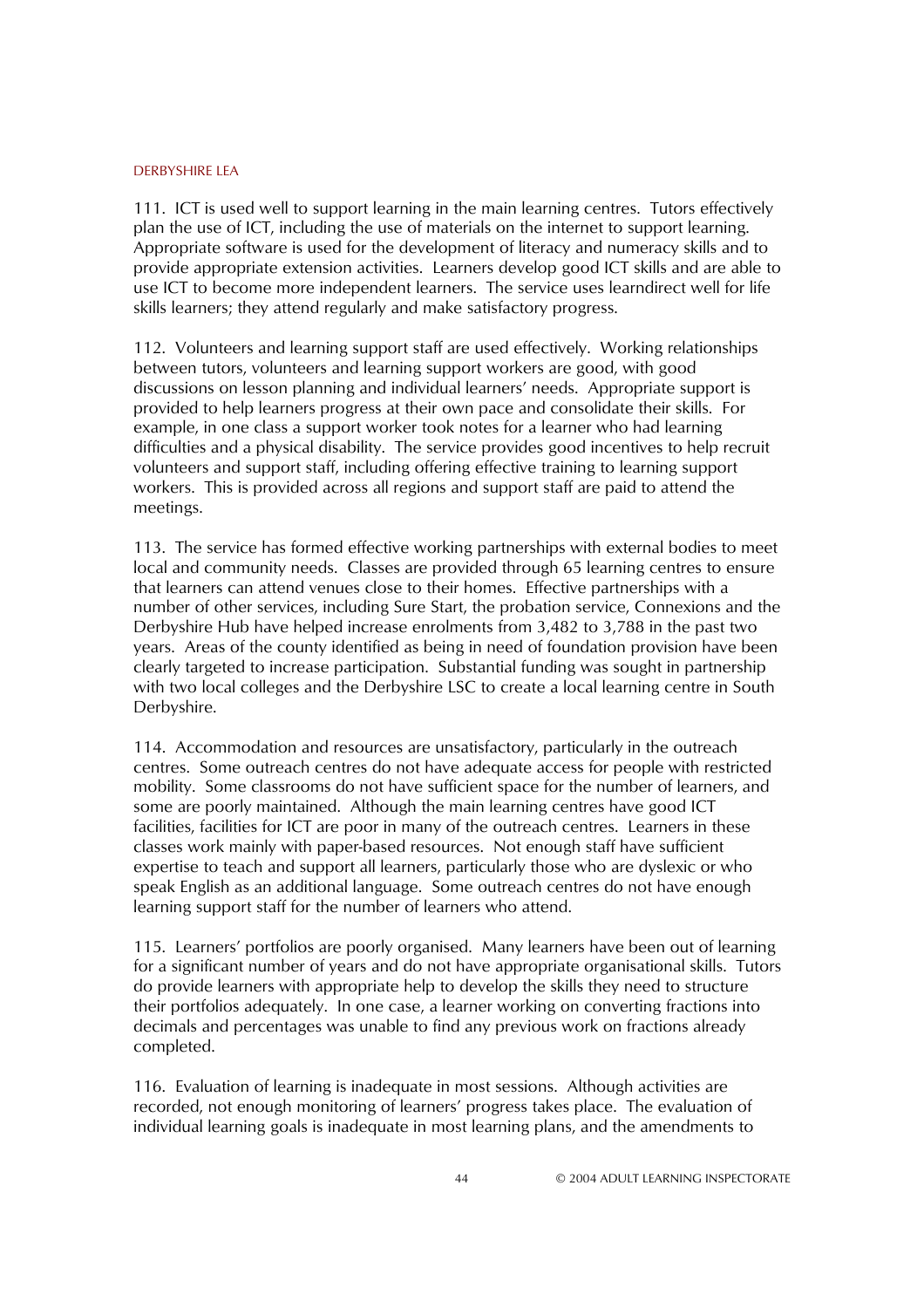individual learning plans set inappropriate targets for some learners. Evaluation and coordination of learning is inadequate for some learners who attend multiple sessions. Tutors do not work together well enough to ensure that learning across several classes is adequately evaluated. Learners who attend for more than one session a week do not understand the connection between the sessions. In one learndirect session, a learner who also attends an ESOL class was using a computer to help improve English skills. The learner has two individual learning plans with different targets and there was insufficient co-ordination of the evaluation of learning. The learner did not understand how progress in the learndirect session related to improving their English skills in the ESOL class.

#### **Leadership and management**

117. The leadership and management of the area are good and this has contributed to good-quality teaching and learning. The service has a clear policy and strategy statement on literacy and numeracy provision, which is targeted at the deprived wards. Systems for communication with tutors operate well in each geographical area and throughout the county. Staff meet regularly at a local level to share good practice and to review learners' satisfaction surveys and courses.

118. The quality assurance arrangements include an effective lesson observation system and good course reviews and satisfaction surveys. The self-assessment process is thorough and identifies many of the weakness found by inspectors. Staff are not involved enough in the development of the self-assessment report. Internal verification procedures are satisfactory. Suitable assessment processes and monitoring arrangements are in place. Tutors attend meetings to standardise assessment and take formal minutes to record actions. Programme managers encourage tutors to attend external moderation sessions so they can receive direct feedback. Links with the awarding body are good, and a prompt response is made when points of action are identified.

119. Staff development is satisfactory and most staff have received training in skills for life, the government's strategy on training in literacy, numeracy and the use of language. The service and its staff are aware of the requirement for all practising tutors to gain a level 4 literacy and numeracy skills training qualification, and are waiting for training places to become available.

120. Data are unreliable. Most programme managers have developed their own system for collecting and using data. Target-setting is not systematic and the data that are produced are not used adequately.

121. The promotion and monitoring of equality of opportunity is satisfactory.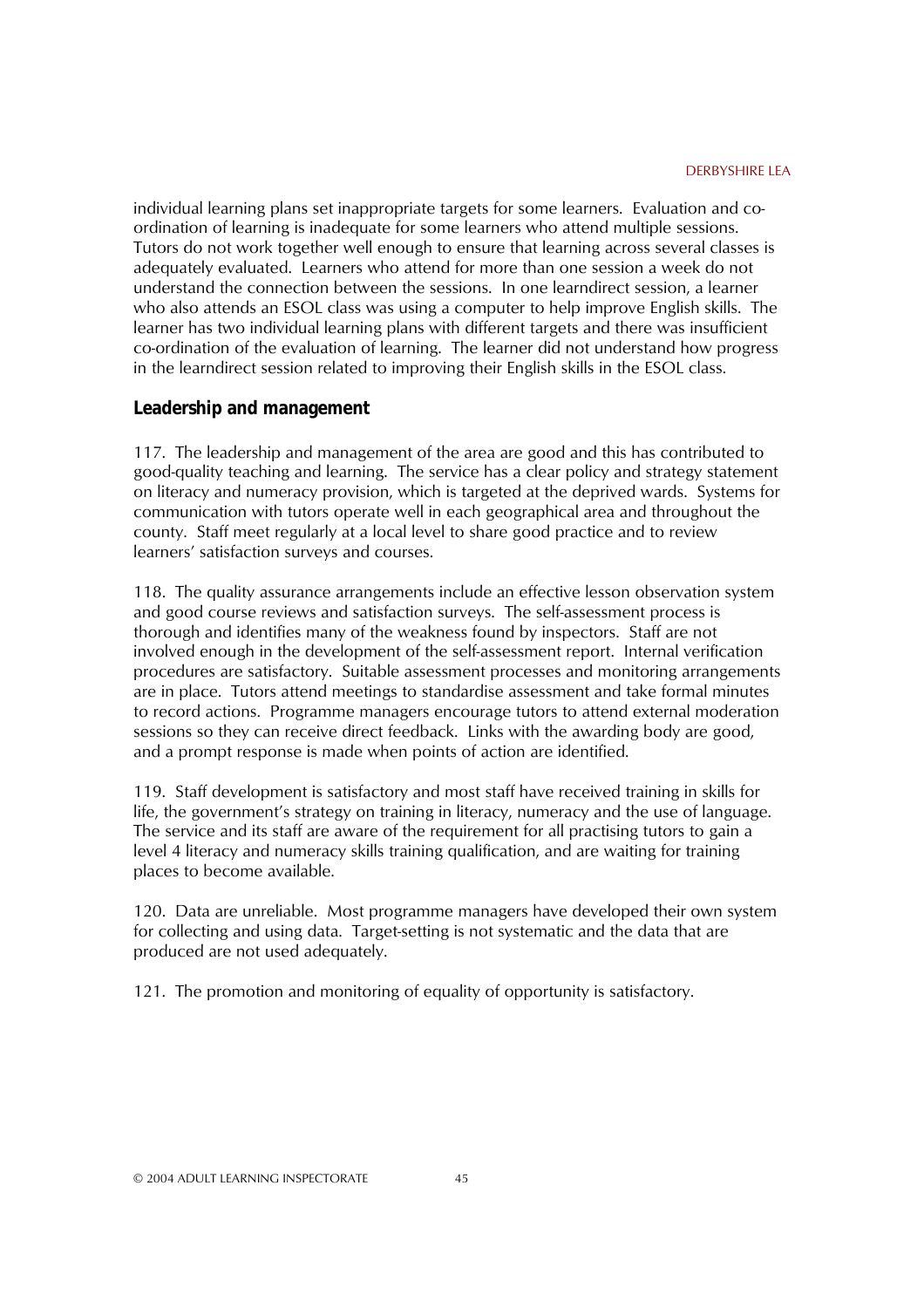| <b>Family learning</b><br>Grade 3 |                              |                              |  |
|-----------------------------------|------------------------------|------------------------------|--|
| <b>Programmes inspected</b>       | Number of<br><b>learners</b> | <b>Contributory</b><br>grade |  |
| Adult and community learning      | 755.                         |                              |  |

*The following strengths and weaknesses were identified during this inspection:*

### **Strengths**

- good teaching and learning on most courses
- good resources
- good initiatives to widen participation

### **Weaknesses**

- ! insufficient achievement targets for adult learners
- inadequate monitoring and assessment on non-accredited courses
- inadequate quality assurance

### **Achievement and standards**

122. Learners make satisfactory progress in achieving group learning goals and personal objectives. Learners develop confidence in their ability to help their children and this in turn raises their self-confidence. Standards of learnersí work in sessions are satisfactory. Adult learners on family literacy and numeracy courses are encouraged to take appropriate accreditation routes such as national tests or units of a qualification in working with children. However, in 2002-03, only 47 per cent of these learners achieved a qualification.

123. Retention rates are satisfactory. The current retention rate for 2003-04 is 76 per cent. Many sessions observed were taster sessions and retention has not been examined for this term. Many wider family learning courses are single taster sessions and workshops where retention rates are satisfactory. Tutors are not set retention rate targets for courses and do not know how retention is monitored.

### **Quality of education and training**

124. Teaching and learning are good in those sessions where learners have an initial assessment and staff keep learner records up to date. Teaching and learning are satisfactory in courses to extend parents' and carers' skills in supporting their children's literacy and numeracy. In the best sessions, teaching is planned well with a good range of activities and children and adult learners participate well. Group learning objectives are met and activities are related to the children's work in schools. Parents are encouraged to work with their children on the accredited and non-accredited courses. Adult learners understand the purpose of the activities in relation to helping their children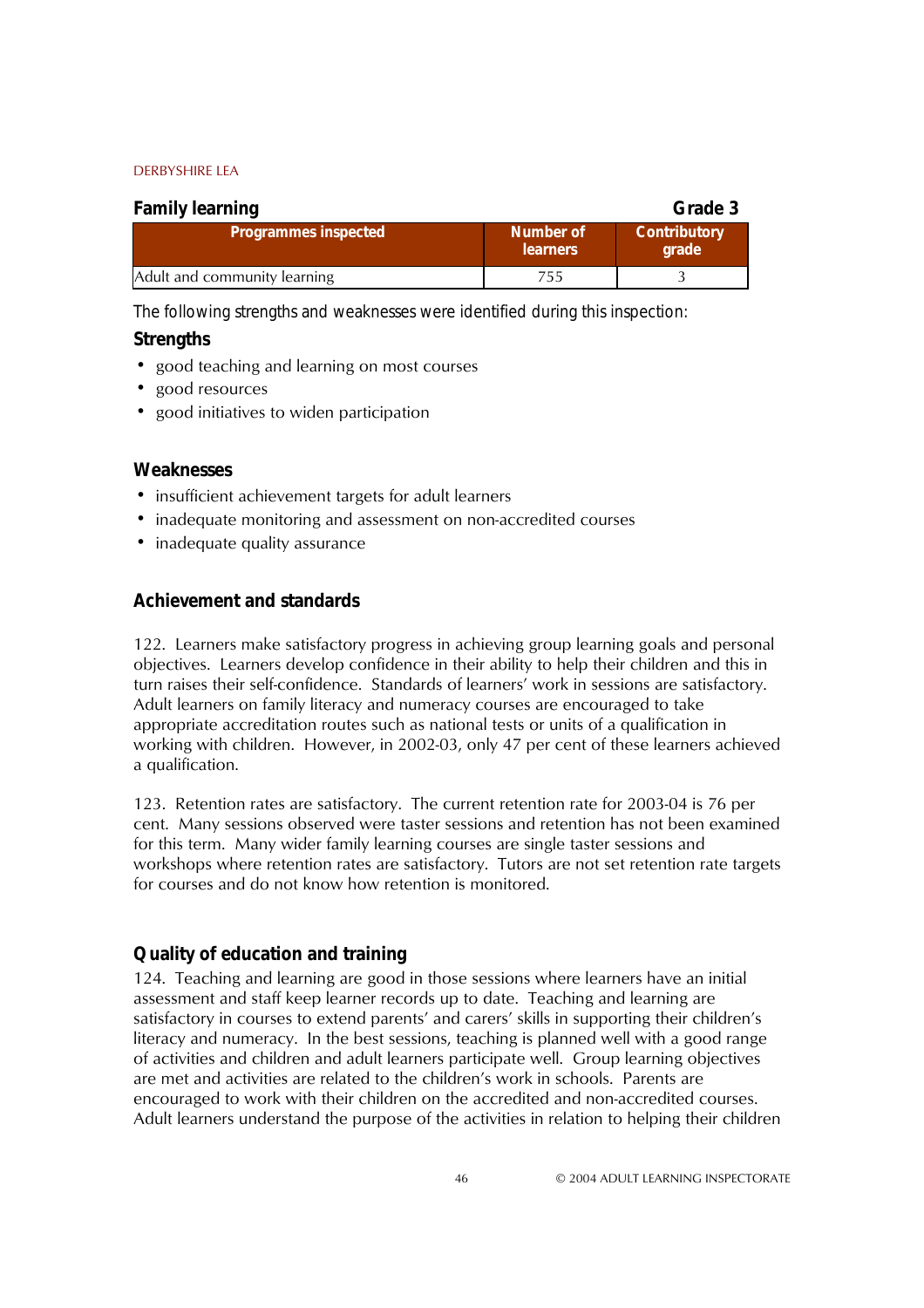learn, and produce games and resources to use with their children at home. Some sessions are planned and taught poorly.

125. Resources for teaching and learning are good. Resources for language programmes are very good and include games and activities to motivate learners. The Backpack project, a ROWA! project using art and craft activity for primary school children, provides a wide range of resources including stationery, audio equipment, games and books. Tutors at one learning centre have access to a good range of photocopiable materials. While tuition is free, learners on craft programmes are charged a small amount for craft materials. Literacy, numeracy and language skills tutors are appropriately qualified. Tutors on wider family learning courses are vocationally qualified, but not all have received specific training on family learning

126. The service's initiatives to widen participation are good. Two ROWA! buses provide good access to learning in communities where suitable accommodation is unavailable. The buses also provide a mobile crèche unit. The service has increased participation by men through the introduction of specific courses in topics such as computers for the family and building robots. The provision is promoted well through well-presented marketing materials and personal contact by staff with potential learners. Taster sessions are used well to recruit learners. Some family learning courses, including Spanish and woodwork, have waiting lists. Feedback from learners is used to develop courses. For example, the ROWA! Backpack project was reduced from 12 to six weeks in response to learners' feedback.

127. Access to guidance and support is satisfactory. Although tutors give additional learning support well, it is not always immediately available. Learners have good access to information, advice and guidance, and staff keep learners informed about progression routes.

128. Learners are set inadequate achievement targets. Learners are not always assessed to identify their literacy or numeracy needs. Of those learners enrolled in the autumn term of 2003-04, 48 per cent had qualifications at level 2 or above. This information was not recorded and the learners were not set sufficiently demanding achievement targets. Most parents enrol on courses to gain skills to help their children at school, and are not set individual targets for their learning. Learners on accredited courses are not set sufficiently demanding targets. Staff members do not consistently keep records of progress. The service does not collect data on progression of adult learners on these courses.

129. Monitoring and assessment are inadequate on non-accredited courses. No recorded initial assessment takes place on wider family learning programmes, and individual learning plans are not always produced for these learners. Tutors do not routinely keep records of progress. Learners on literacy and numeracy programmes receive an appropriate assessment of their literacy and numeracy skills and the results are recorded on their individual learning plans. The progress of learners on non-accredited courses is not adequately recorded. Learners complete mid- and end-of-course evaluations and schools provide feedback at the end of the course.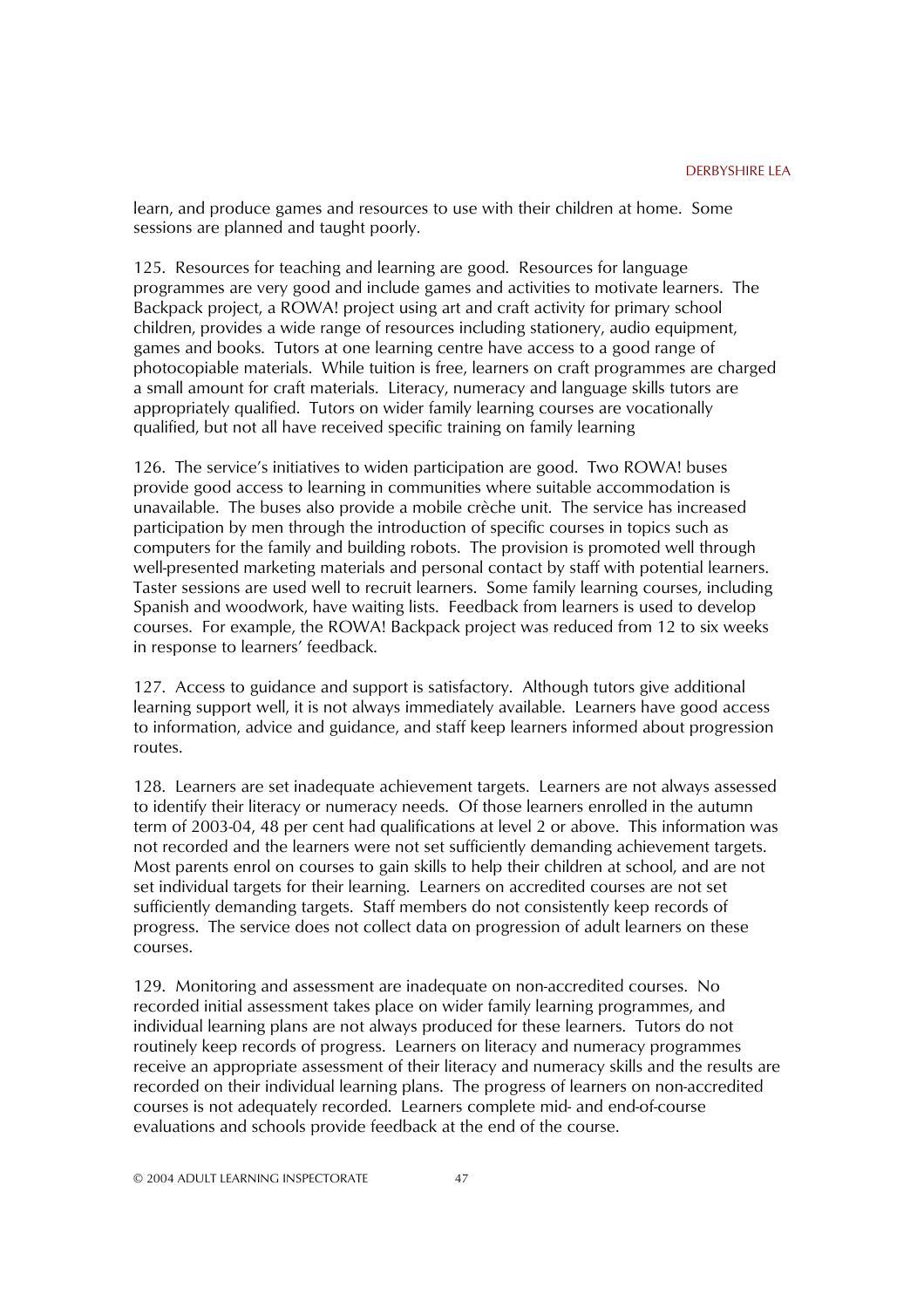#### **Leadership and management**

130. The service has a clear strategic direction for the development of family learning. Enrolments in family learning have increased. A service agreement between the service and ROWA! has recently been signed. Targets for retention and achievement rates are set by Derbyshire LSC. However, tutors are not set appropriate targets. Plans are in place to standardise paperwork across the provision. Equality of opportunity is promoted effectively in family learning programmes, with most programmes targeted at widening participation and attracting under-represented learners.

131. Staff support and development are good. Teaching staff have regular meetings with their line managers. Plans are in place to ensure that all tutors on wider family learning programmes receive specific training on family learning. Links between family literacy and numeracy, and wider family learning programmes, are good. A family learning co-ordinator has recently been appointed.

132. Arrangements for quality assurance are inadequate. Although lesson observations are in place, tutors are not always observed when teaching on the family learning programme. ROWA!ís teaching staff are routinely observed but not as part of the Derbyshire LEA's observation of teaching and learning scheme. The monitoring of family literacy and numeracy programmes is not consistent across the provision. Not enough monitoring of individual learning plans takes place. Internal verification of learners' work on accredited courses is satisfactory. Data on enrolment and achievement are not used sufficiently to monitor the provision.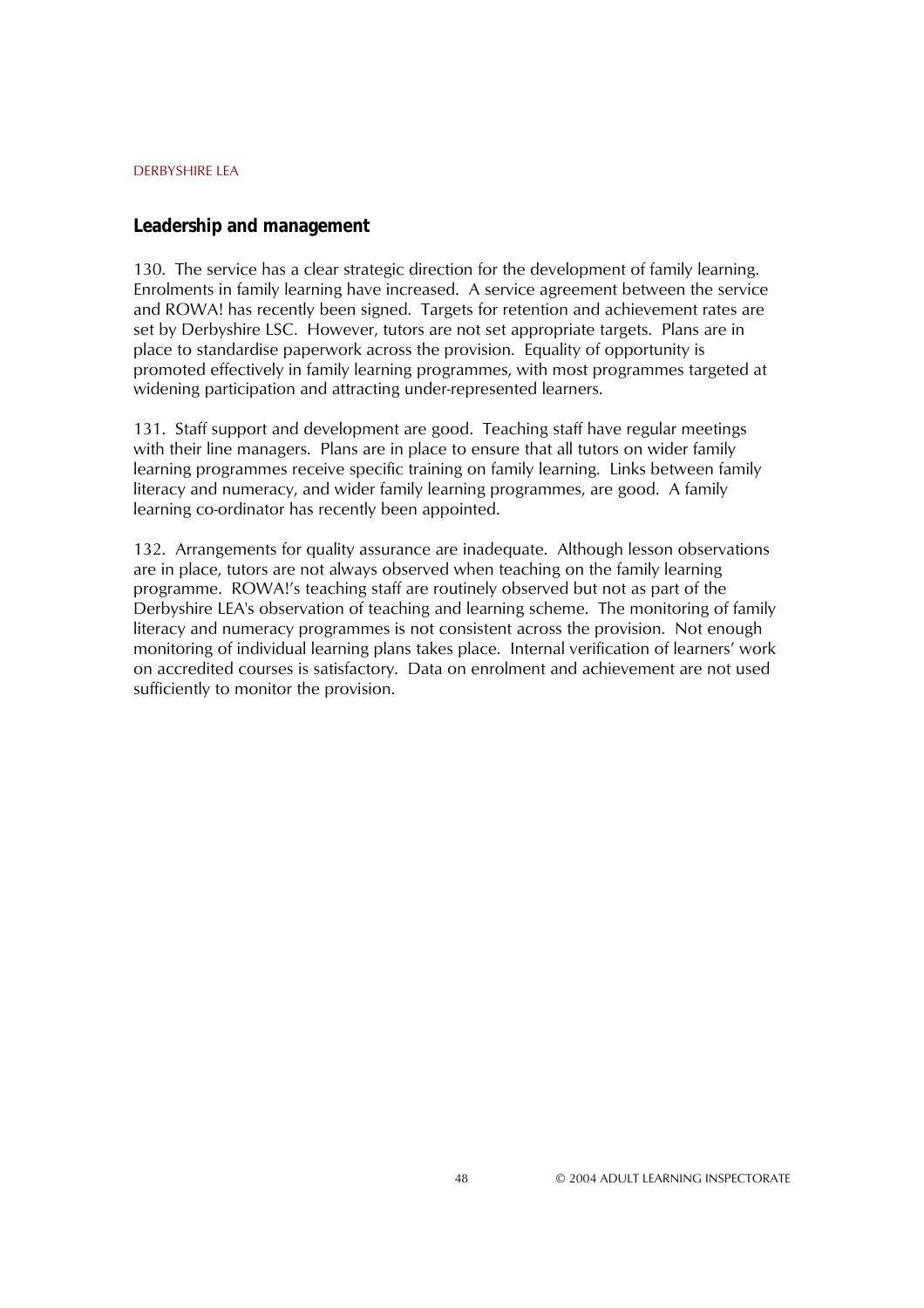| <b>Community development</b> |                              | Grade 2                      |
|------------------------------|------------------------------|------------------------------|
| <b>Programmes inspected</b>  | Number of<br><b>learners</b> | <b>Contributory</b><br>grade |
| Adult and community learning | 1062                         |                              |

*The following strengths and weaknesses were identified during this inspection:*

### **Strengths**

- ! very good attainment of personal and community development skills
- good teaching and learning
- ! very effective working partnerships to meet community needs

### **Weaknesses**

- poor awareness by staff of learners' literacy, numeracy and language skills development
- inadequate arrangements to self-assess programme effectiveness

### **Achievement and standards**

133. Learnersí attainment of personal and community development skills is very good. Those who have participated in setting up projects are able to identify the knowledge and skills that they have learnt. These skills include problem solving, employing people in the community centre or on community activities, managing budgets, identifying and managing the risks associated with having to refurbish a community centre and working with other agencies to set up community activities. Unemployed learners who attend vocational training programmes improve in self-confidence and are motivated to look for jobs. Some are now passing on their skills to others in their community. Through his involvement with the residentsí association and a community education project, one learner has gained the confidence to speak at a conference in front of over 100 people. Another learner has become a county councillor following involvement with a community action group. A group representing three mining villages has enabled more effective bidding for funds and is fully involved in deciding which local projects receive funding.

134. Local residents in the Rother area of Chesterfield have developed an area of waste ground into a garden for the community. The land is close to a local adult education centre, a nursery and a primary school. With help from a community economic worker and support from Derbyshire County Council in making a bid for external funding, residents have developed the garden into a thriving enterprise run by a management committee of local residents which employs three people. Residents grow and sell flowers, vegetables, fruit and bedding plants from the garden. It also provides walking routes and sitting areas. Local children can use a safe walkway through the garden to school, and local schools use the garden for environmental education projects. The garden is also used to provide vocational training in horticulture.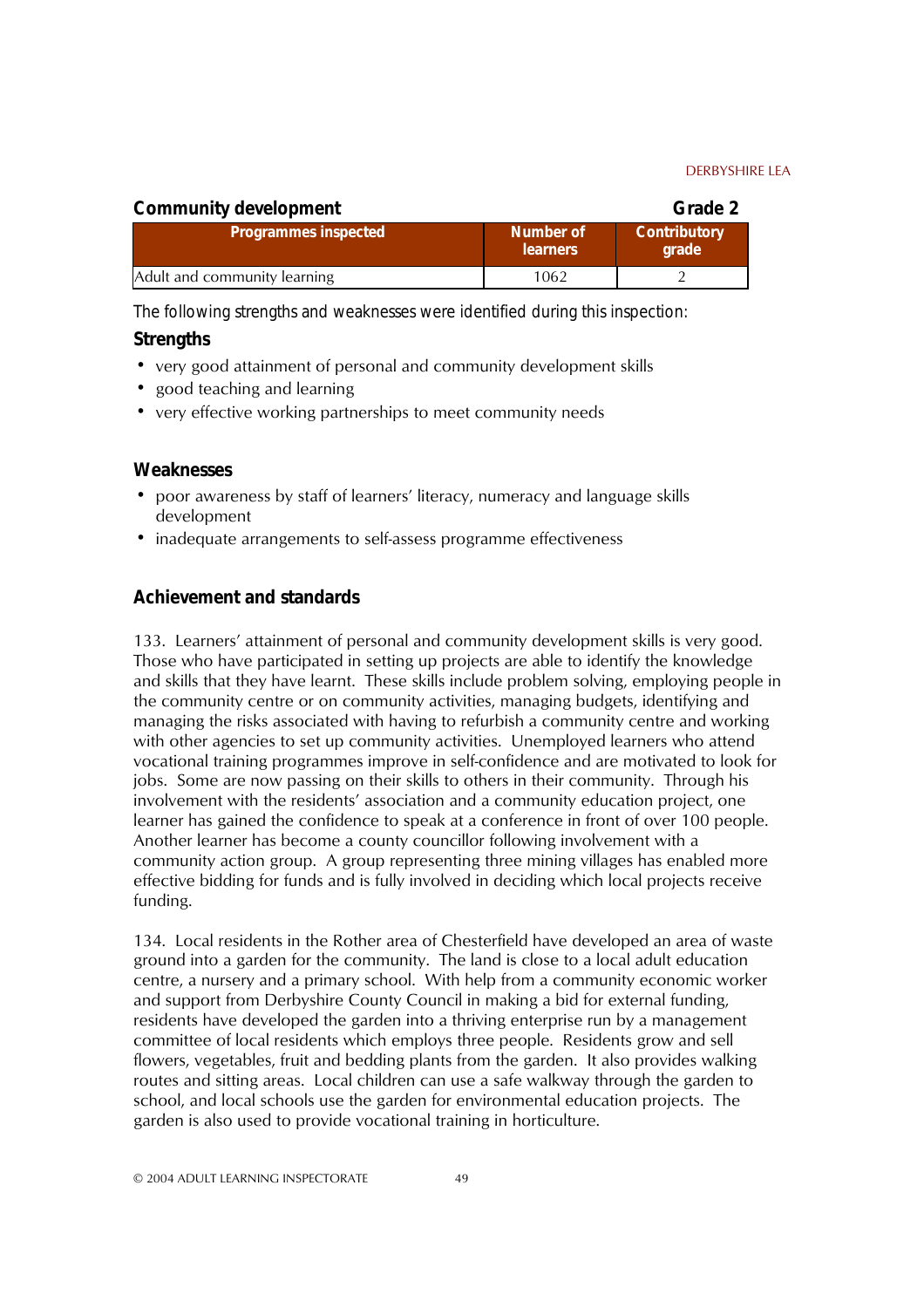### **Quality of education and training**

135. Teaching and learning are good, with 60 per cent of sessions observed graded as good or better. Informal learning is promoted through the community development projects. Tutors use a good range of teaching styles to meet learners' needs and ensure that the learning environment promotes learnersí development. Learners fully understand what they have learnt. For example, through a session on confidentiality, a group of learners developed skills in communicating with children. In one ICT class, learnersí feedback stated that they had all had their individual learning needs met. Feedback from learners on creative studies courses and childcare courses is also very good. Courses are flexible and arranged around learnersí other commitments, such as shift work or childcare.

136. The service has formed very effective working partnerships to meet community needs. Community economic development and community education staff work with a wide range of agencies, and are involved with effective innovative projects that aim to build capacity and develop employment in local communities. Learning needs are identified through a range of strategies, such as residentsí skills audits conducted in collaboration with partners such as Sure Start and staff from social services. Another example is a project located in a housing estate with a high unemployment rate and other indicators of social disadvantage. The community education staff are working with the residentsí association, the nursery school, the library, Sure Start and ROWA! and many other agencies on a project called *'From Smoke to Grass'*. This project celebrates the history of the estate and involves residents in a range of relevant and innovative projects to improve the profile of the estate and the skills of those who live there.

137. Community economic development workers are involved with local community action groups in Chesterfield and Bolsover to help create six community centres. For example, one community worker has helped volunteers from a parish to access funding to refurbish a community centre. This is now used by various local groups for a range of activities, including sports activities for young people arranged by the police. In another project, community workers worked with a residentsí association to develop their organisational and committee skills and run a music festival attended by 450 people. Another project for developing the vocational skills of the long-term unemployed has an effective working arrangement with a range of training organisations to provide vocational training.

138. Resources are satisfactory. The service uses a good range of venues to provide training close to where learners live. Where ICT is part of, or central to, the session, laptop computers are delivered to the local venue by taxi. Some accommodation is poor and is used only because its location is ideal in terms of transport and accessibility. In some of this poor accommodation, equipment used by the tutors presents a health and safety risk. Other accommodation is not adequate for the size of the groups using it. Most staff are appropriately qualified and experienced, with good skills in community development strategies. They have good working relationships with learners.